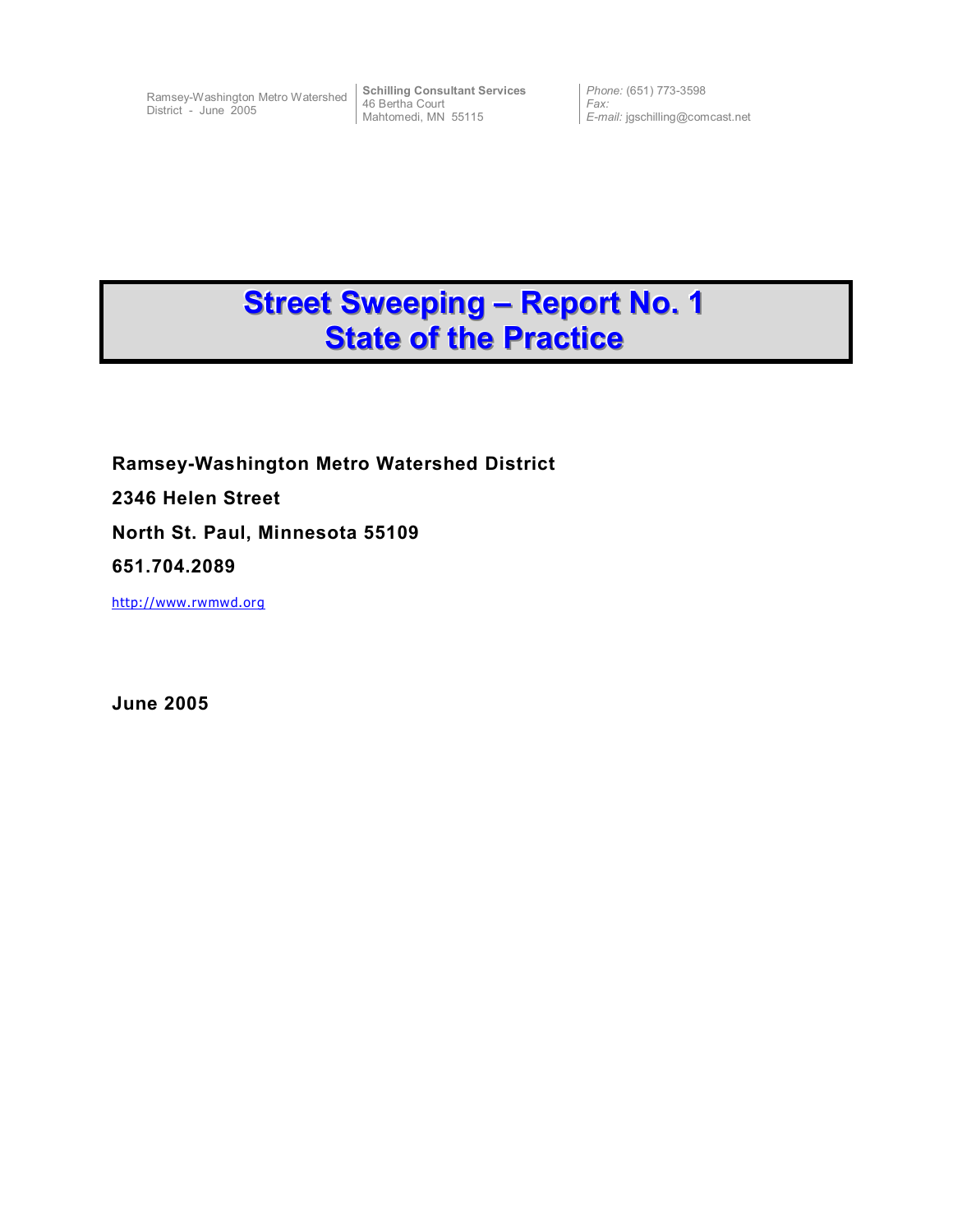#### **Citation**

Schilling, J.G. 2005. Street Sweeping – Report No. 1, State of the Practice. Prepared for Ramsey-Washington Metro Watershed District (http://www.rwmwd.org). North St. Paul, Minnesota. June 2005.

#### **Acknowledgements**

The three reports were prepared by Joel Schilling, Principal with Schilling Consultant Services for the Ramsey Washington-Metro Watershed District (RWMWD), 2346 Helen Street, North St. Paul, Minnesota 55109. Input from the Ramsey-Washington Public Works Forum members was helpful in the focusing the reports.

Special thanks for the reviewers of this report:

 Louise Watson, Planning and Education Coordinator, RWMWD Cliff Aichinger, Administrator, RWMWD

# **Disclaimer**

Mention of trade names or commercial products does not constitute endorsement by RWMWD or recommendations for use. External reviewers' comments do not constitute endorsement by their respective governments of recommendations made in this report.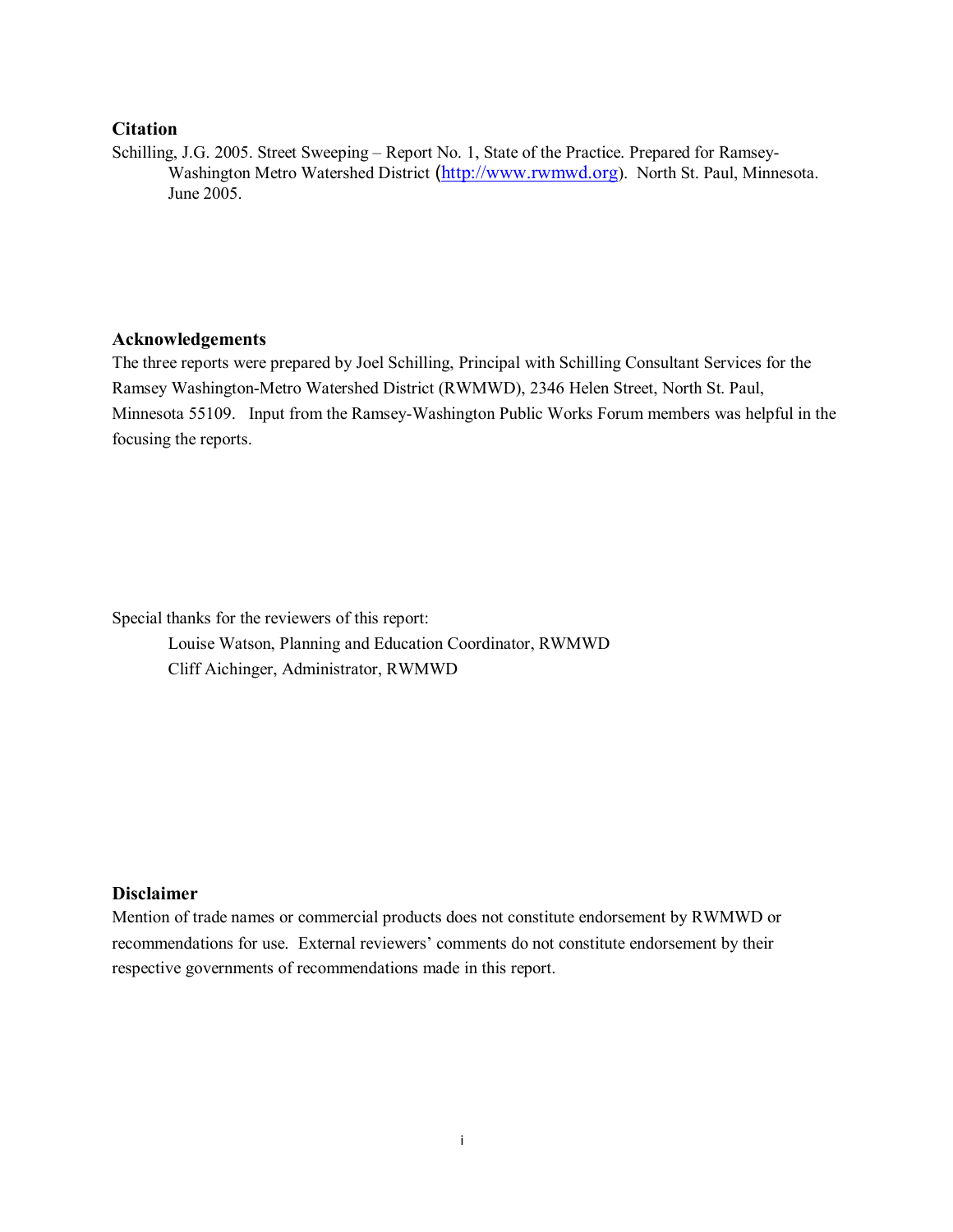# **TABLE OF CONTENTS**

| $\perp$          |         |  |                                                                            |  |  |
|------------------|---------|--|----------------------------------------------------------------------------|--|--|
| $2_{-}$          |         |  |                                                                            |  |  |
| $\overline{3}$ . |         |  |                                                                            |  |  |
| 4.               |         |  |                                                                            |  |  |
|                  |         |  |                                                                            |  |  |
| $\perp$          |         |  |                                                                            |  |  |
| 2.               |         |  |                                                                            |  |  |
|                  |         |  |                                                                            |  |  |
|                  |         |  |                                                                            |  |  |
|                  |         |  |                                                                            |  |  |
|                  |         |  |                                                                            |  |  |
|                  |         |  |                                                                            |  |  |
|                  | Table 1 |  |                                                                            |  |  |
|                  | Table 2 |  | Sweeping Costs Based Upon Frequency (\$/curb-mile/year) [2005 dollars]  13 |  |  |
|                  |         |  |                                                                            |  |  |
|                  |         |  |                                                                            |  |  |
|                  |         |  |                                                                            |  |  |
|                  |         |  |                                                                            |  |  |
|                  |         |  |                                                                            |  |  |
|                  |         |  |                                                                            |  |  |
|                  |         |  |                                                                            |  |  |
|                  |         |  |                                                                            |  |  |
|                  |         |  |                                                                            |  |  |
|                  |         |  |                                                                            |  |  |
|                  |         |  |                                                                            |  |  |
|                  |         |  |                                                                            |  |  |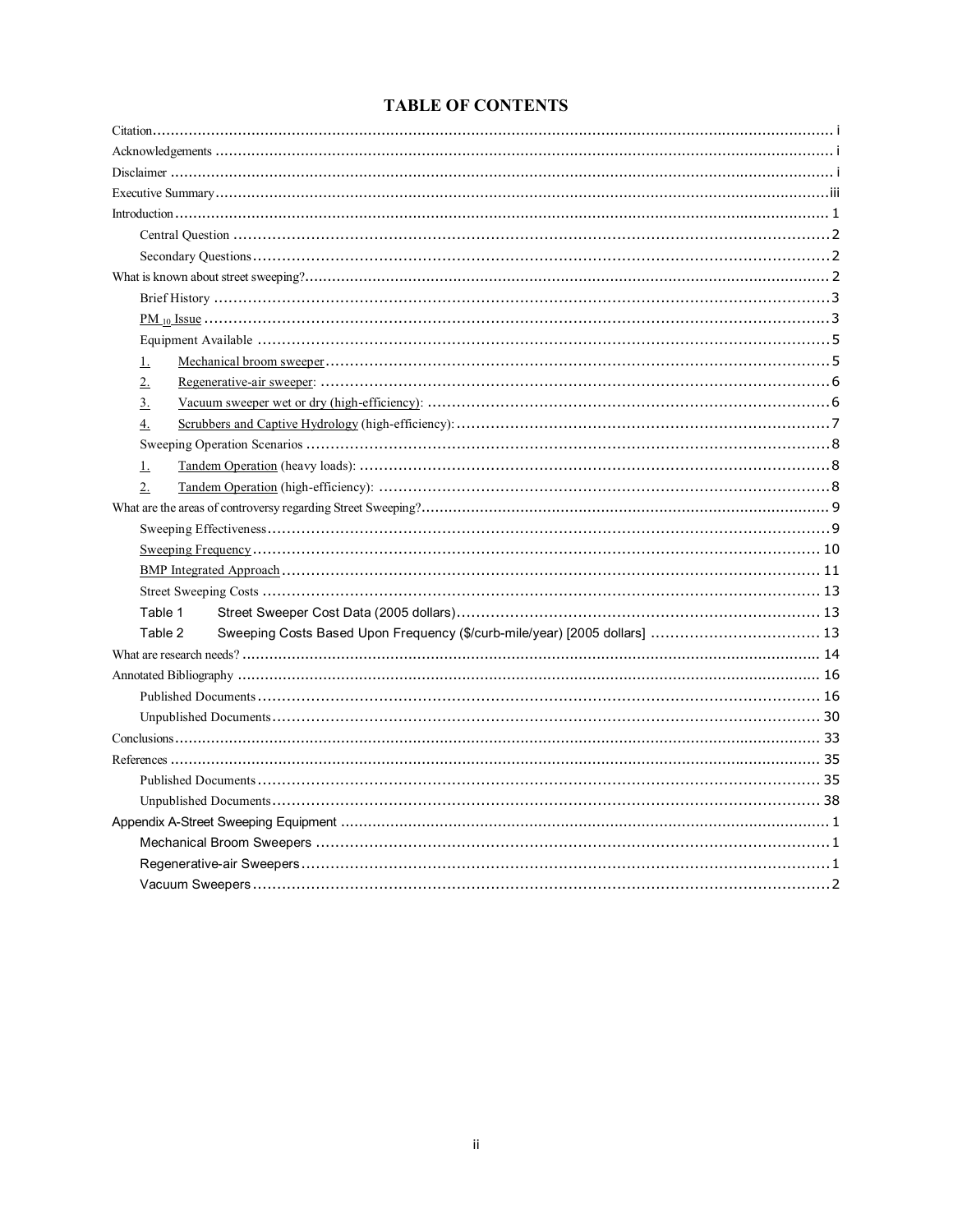#### **Executive Summary**

The Street Sweeping Project is organized into the following three reports:

- 1. Street Sweeping Report No. 1, State of the Practice
- 2. Street Sweeping Report No. 2, Survey Questionnaire, Results and Conclusions; and
- 3. Street Sweeping Report No. 3, Policy Development and Future Implementation Options for Water Quality Improvement.

The reports are the information base for the Ramsey-Washington Metro Watershed District to advance efforts to improve water quality within its jurisdictional boundaries. In addition, the reports serve as an education tool for members of the Ramsey–Washington Public Works Forum and other public works staff within Minnesota and across the United States and Canada. The Ramsey-Washington Public Works Forum is a monthly discussion group focused on increasing communications and collaboration related to stormwater quality improvement concerns of the city and county governments within the Ramsey-Washington Metro Watershed District.

Street Sweeping – Report No. 1, State of the Practice summarizes and analyzes recent literature, WEB search reviews, personal communications with pertinent industry experts and yet-to-be-completed street sweeping research projects.

Street sweeping equipment has evolved significantly in the last 15 years and will continue to do so as two aspects relating to the practice move forward. First, Phase 1 and 2 storm water permits and associated Storm Water Pollution Prevention Plans (SWPPP) will likely become more comprehensive as regulatory agencies require further controls on non-point source pollution. With Total Maximum Daily Load (TMDL) studies being completed over the next ten years, these same permits will contain more stringent requirements. Street sweeping equipment and the associated practice will be looked at more favorably as a cost-effective non-point source control measure.

Second, additional research studies may shed information on street sweeping as a practice that improves water quality. Subsequently, this may result in equipment and operational upgrading that may produce more fuel-efficient sweepers, greater use of waterless sweepers or implementing new technology (e.g. captive hydrology). Regulatory requirements and research findings may drive street sweeper manufacturers to respond to an increasing market for newer technologies.

iii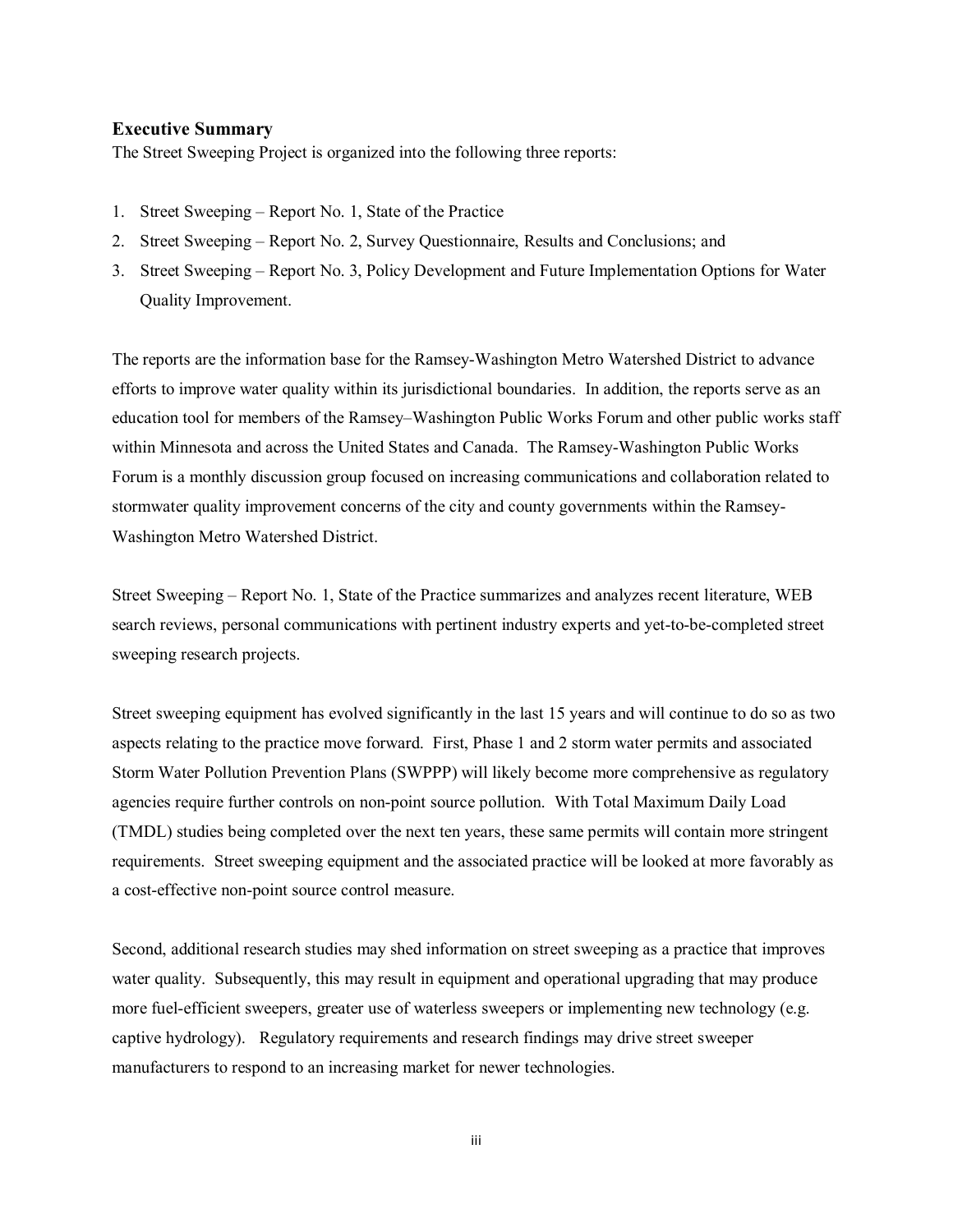Mechanical brush sweepers are effective at removing coarse materials and gross pollutants. They are less effective removing fine materials often associated with various pollutants and may expose such materials to wash-off. High-efficiency street sweepers and associated operations may increase the percent of total solids removal from  $30 - 70 +$ %. Street sweeping frequencies approximately monthly to biweekly and varied depending upon land use and transportation features have been shown as being most effective for pollutant removal.

As a pollution control practice, street sweeping is cost-effective when compared to structural best management practices such as detention ponds, and settling or filtering devices and prolongs their operational efficiency and required maintenance. As a pollution prevention or source control measure when integrated with other structural and non-structural BMPs, high-efficiency street sweeping improves water quality and reduces ongoing habitat deterioration.

Report No. 1 has not identified definitive studies pointing to receiving water quality improvement as a direct result of street sweeping alone. However, as a pollution prevention or source control measure when integrated with other structural and non-structural BMPs, high-efficiency street sweeping improves water quality and reduces ongoing habitat deterioration.

A 2004 mathematical optimization study for BMPs provided information on which storm water management strategies are likely to be cost-effective in reducing non-point pollution and which are not. Sweeping of commercial areas will likely be a priority while residential areas will not. The optimization model study shows insensitivity to a reasonable range of street sweeping costs, but sensitivity to sediment removal effectiveness. This suggests it is more important to address sediment removal effectiveness for street sweeping rather than cost.

The following are suggested topic areas for further research as it relates to street sweeping:

- ¾ **High-efficiency sweeping and water quality improvement**;
- ¾ **Street sweeping as a component in subwatershed modeling**;
- ¾ **Disposal of street sweepings and recycling practices**;
- ¾ **Life cycle costing of street sweeping practices; and**
- ¾ **Integration of street sweeping practices into local government MS4 permits**.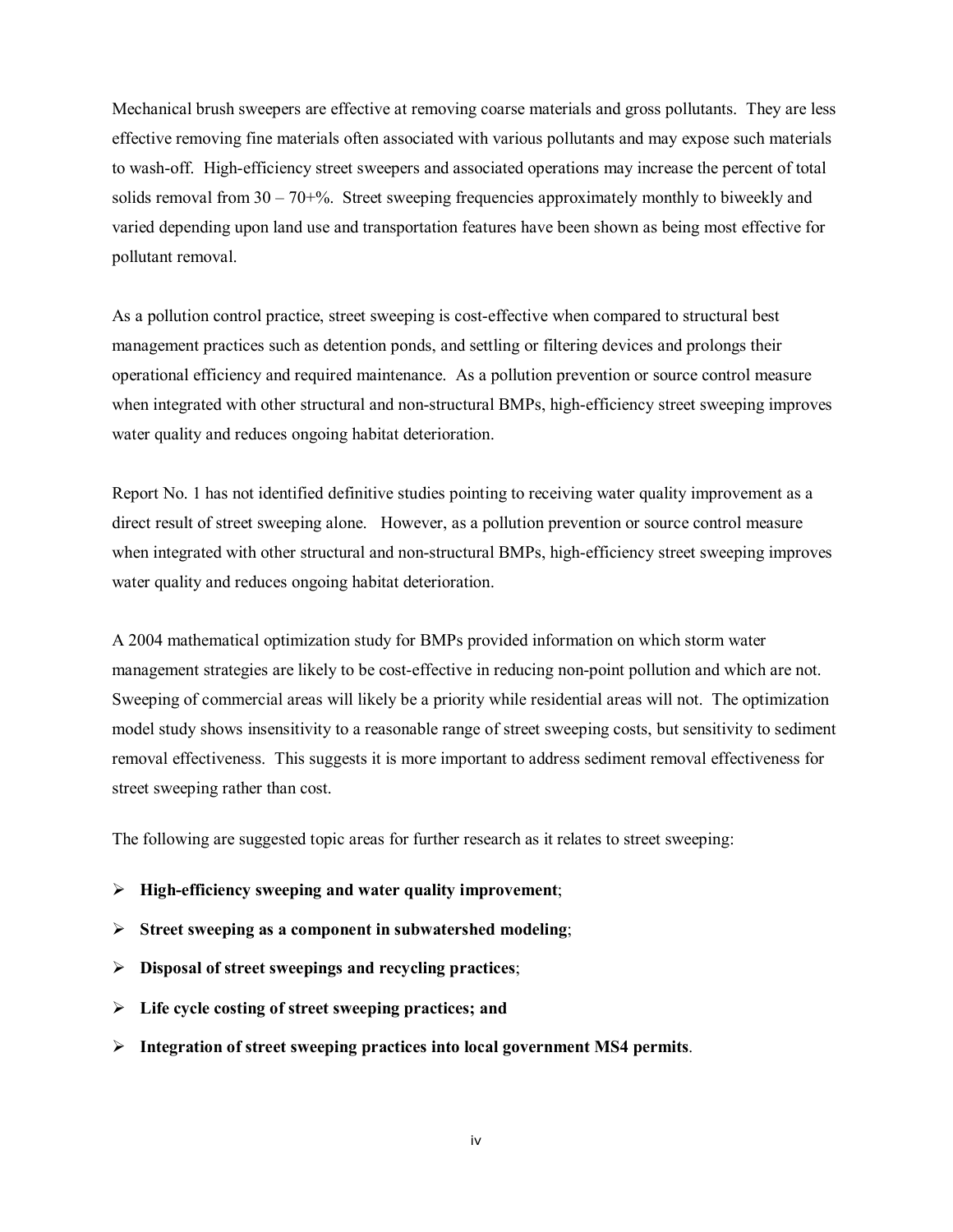#### **Introduction**

The Ramsey-Washington Metro Watershed District (RWMWD) is a regional government located in the northeastern portion of the Minneapolis – St. Paul Metropolitan Area. RWMWD covers approximately 52 square miles draining into the Mississippi River and includes 5 major creeks, 11 lakes and 750 wetlands. The RWMWD jurisdictional boundary includes all or part of 10 cities in Ramsey and Washington counties: St. Paul, Woodbury, Oakdale, Landfall, North St. Paul, Maplewood, Little Canada, White Bear Lake, Vadnais Heights and Gem Lake.

Resident complaints and inquiries are received by District staff regarding concern over the volume of street sand, leaves, grass clippings, dirt, fertilizer and their impact upon lakes, ponds, streams and wetlands. Local governments in the District face mandates from their governing bodies and the Minnesota Legislature to be more cost efficient ("do more with less"), but continue to assure public health, safety and welfare of its citizens.

During the 1990s and early 2000s, state and federal regulators began to regulate municipal storm water under the National Pollutant Discharge Elimination System (NPDES) permit program with the advent of Phase 1 and Phase 2. Looming on the horizon is the need for local governments to participate as stakeholders in the Total Maximum Daily Load (TMDL) program. The TMDL regulatory program is directed at improving water quality for impaired waters listed in a state after Section 303(d) of the Clean Water Act through reductions in point and non-point source discharges. The TMDL process may result in more stringent Phase 1 and Phase 2 - storm water discharge permits.

The RWMWD is a Phase 2, NPDES permit holder through ownership and operation of infrastructure constituting a **m**unicipal **s**eparate **s**torm **s**ewer **s**ystem (a.k.a. MS4). Over the years, the RWMWD has constructed a number of structural stormwater treatment projects. These expensive structural treatment systems, while successful have initiated an interest in street sweeping as a potentially less expensive nonstructural "source control" Best Management Practice (BMP). By investigating this source control BMP, the District was hopeful for two long-term outcomes:

- 1. Source control of pollutants would positively affect structural treatment control efficiency; and
- 2. Receiving water quality would improve.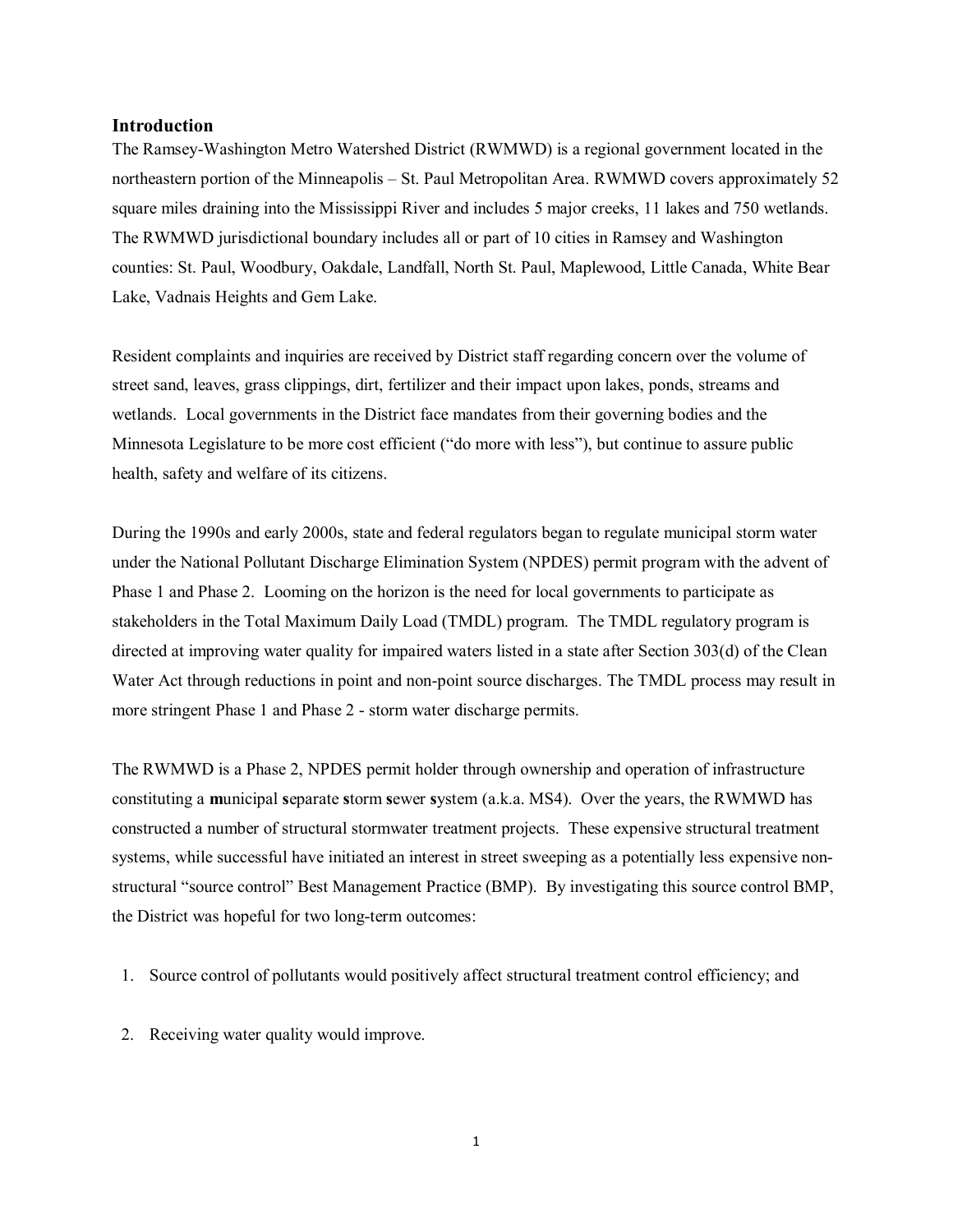In addition, the RWMWD's 1997 *Watershed Management Plan* discusses street sweeping as a standard non-structural BMP for nonpoint source control.

# **Central Question**

Through the review and evaluation of literature and existing street sweeping operations, it's hoped the information gathered would answer the central question for Report No. 1:

 $\triangleright$  What is the street sweeping state of the practice and is there a relationship between street sweeping as a BMP and improving lake, wetland or steam water quality?

The RWMWD in collaboration with the 10 municipalities and 2 counties comprising the District is interested in gaining knowledge to answer this query and formulate a District-wide street sweeping program with goal, policies, BMP implementation recommendations and budget. Completing a street sweeping - state of the practice lays the groundwork in formulating a District-wide street sweeping program.

#### **Secondary Questions**

There are also secondary questions explored supporting the central query:

- $\triangleright$  What is known about street sweeping?
	- ◆ Brief History
	- $\leftarrow$  Equipment available
- $\triangleright$  What are the areas of controversy regarding street sweeping?
- $\triangleright$  What are the research needs?

Answering these questions is supported with a street sweeping annotated bibliography of street sweeping. The bibliography of 53 documents is not intended list all materials published or unpublished on the subject of street sweeping, rather it synthesizes and evaluates suitable information from the last five to eight years addressing the central question. A more complete list of 74 street sweeping documents follows in the References section.

#### **What is known about street sweeping?**

Streets are built and maintained for vehicle use. Safety is the primary concern for the traveling public with time of travel and accessibility concerns being secondary. Wildlife managers view streets as migration hazards. Urban storm water managers view streets and associated the storm water drainage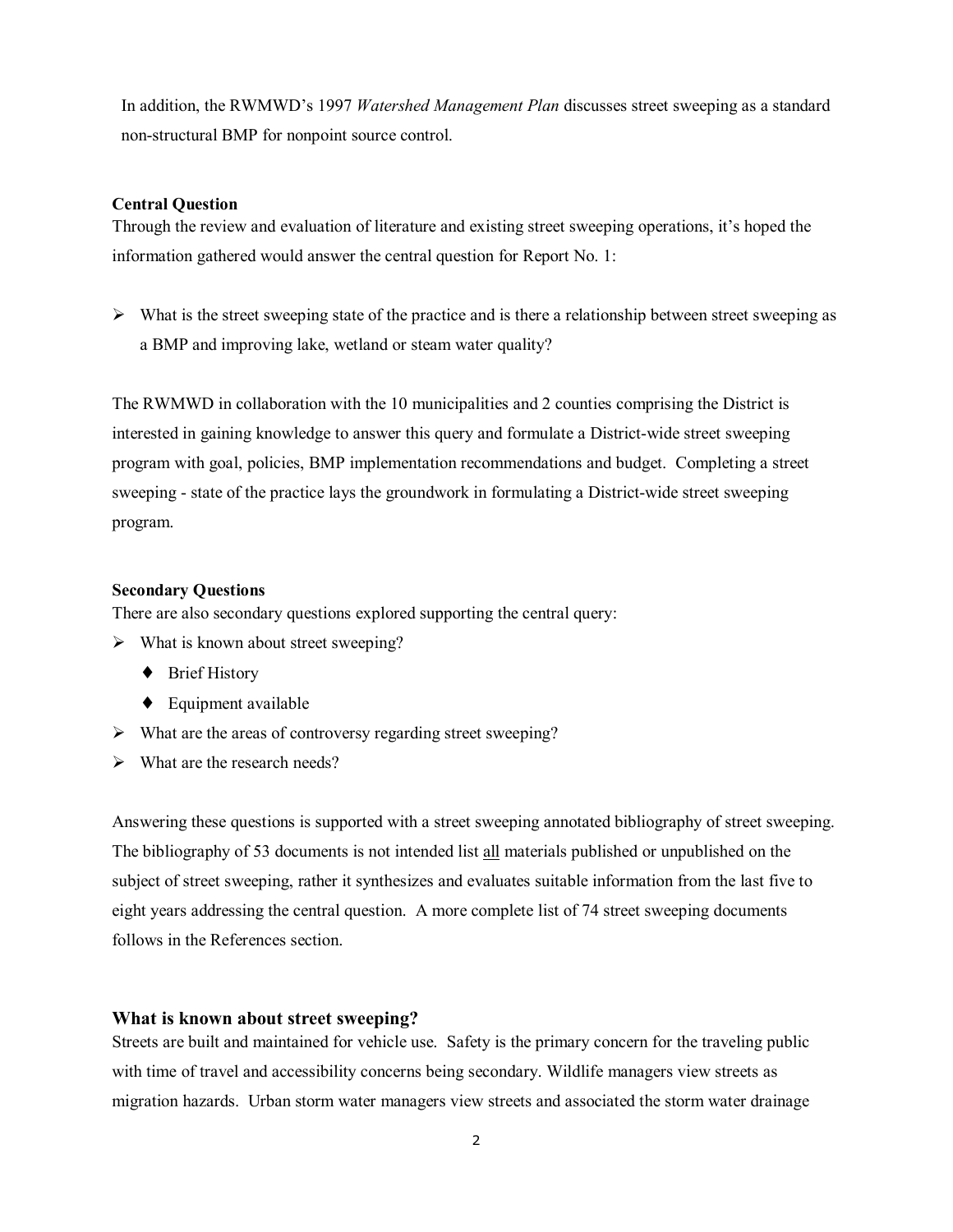systems as a collector and transmission system for runoff discharged to receiving waters. Streets are the chief collection and removal points for vehicle-related pollution, atmospheric pollutant deposition, vegetation accumulation, construction-related sedimentation, trash, chemicals and sand particles from winter snow and ice management and materials from normal street deterioration.

#### **Brief History**

Street sweeping either manual or mechanical has been a normal operation for most municipalities for hundreds of years. The earliest sweepers were manual efforts using a broom, shovel with either push or horse-drawn carts. Street sweeping materials consisted of trash, dirt, vegetation and horse droppings. Thus, aesthetics and sanitation were the two driving forces for municipalities to keep streets clean and protect the citizens. The first motorized sweeper was developed in the early 20<sup>th</sup> century. The mechanical broom sweeper remains today by far the most common piece of equipment in the majority of cities to keep streets clean of gross pollutants (Report No. 2). Today, street sweeping materials have changed, with gross pollutants including more plastics and paper products than would have been present even 50 years ago along with discarded items associated with cars and trucks using the roadway.

During the 1970's, regenerative-air street sweeping technology came upon the scene. Coincidentally, the 1968 Federal Water Pollution Control Act Amendments (current Federal statute is the Clean Water Act of 1987, as amended) were enacted and regulatory requirements included pollutants from point and nonpoint sources. Local government and industry needed to address these new regulatory terms as well as receiving water quality. During the period of the mid-1980's and early 1990's, the Clean Air Act had an increasing impact upon southern California with respect to fugitive dust emissions.

#### **PM 10 Issue**

In the late twentieth century, the South Coast Air Basin (Orange County; parts of Los Angeles, Riverside and San Bernardino counties) in California exceeded state and federal air quality standards for  $PM_{10}$ . PM<sub>10</sub>, is particulate matter with an aerodynamic diameter of 10 microns or less, in this case primarily derived from fugitive dust (any solid particulate matter that becomes airborne other than that emitted from an exhaust stack, directly or indirectly as a result of the activities of man). Because of the exceedances, U.S. Environmental Protection Agency (U.S. EPA) designated the South Coast Air Basin as a "serious non-attainment area" for  $PM_{10}$ . Under the federal Clean Air Act (CAA), the South Coast Air Quality Management District (SCAQMD) was required to implement best available control measures (BACM) for fugitive dust sources. Sources of fugitive dust were agriculture, development sites, industry and streets, all to some degree affected by the semi-arid climatic conditions of southern California.

3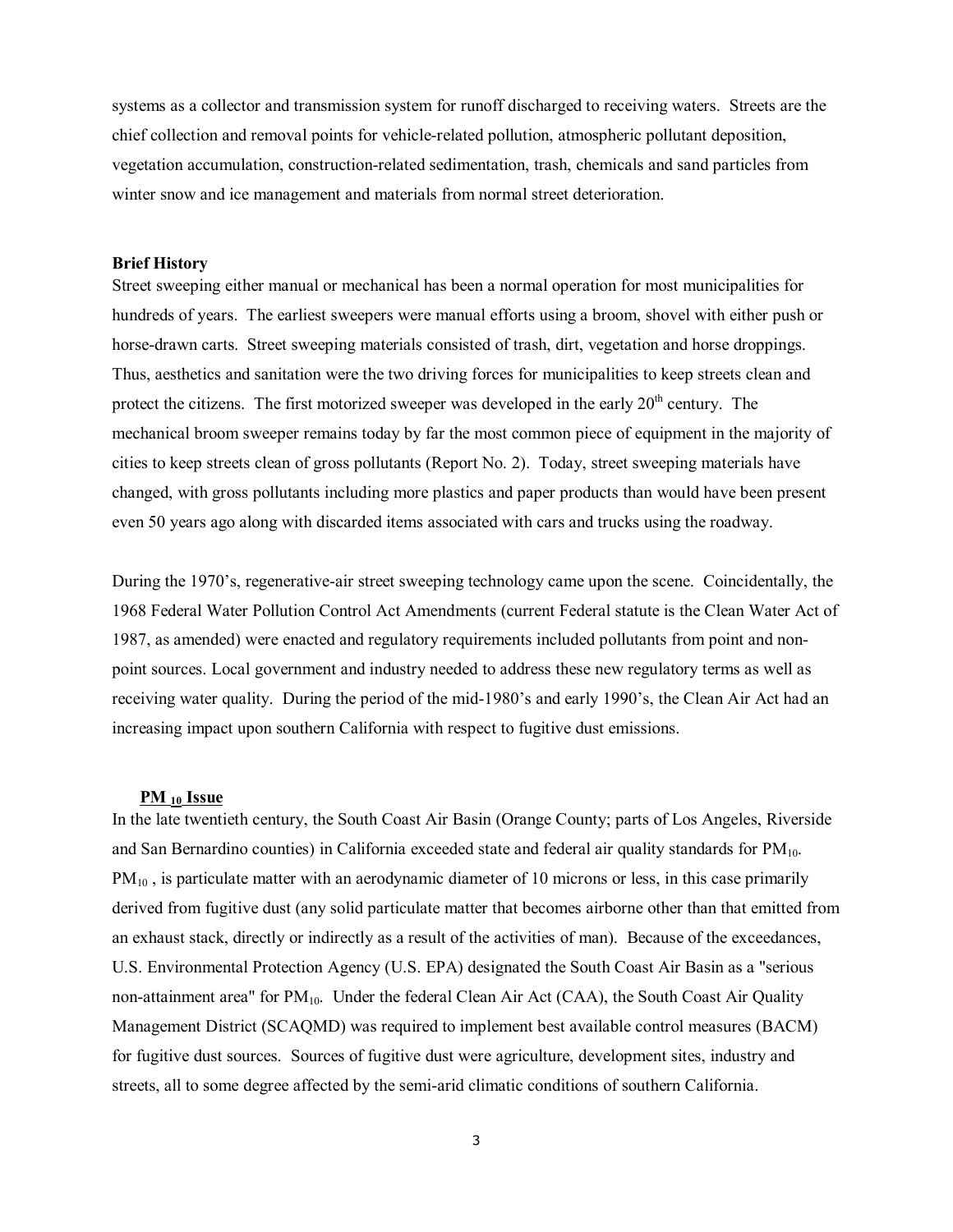Street sweeping was a management practice identified by SCAQMD that could reduce the amount of fugitive dust on streets re-entrained into the atmosphere by vehicular traffic. However, street sweeping could not allow the fugitive dust situation to worsen, in fact it had to improve it. Street sweeping had to remove from the road surface a certain percentage of particles and not cause a "dust cloud" from its operation (brooms or from sweeper air discharged from the unit). Staff from SCAQMD developed a routine street sweeping control measure based on a demonstration project conducted by the University of California – Riverside, College of Engineering - Center for Environmental Research and Technology (CE-CERT) for the Coachella Valley Association of Governments. The project evaluated four vacuumbased (PM<sub>10</sub>-efficient) street sweepers outfitted with filtration systems and one mechanical broom sweeper. The sweeping tests occurred within an artificial tunnel to determine the amount of material removed from the road and the amount of material re-suspended or vented by the equipment itself. The study determined that vacuum sweepers and mechanical broom sweeper were similarly effective in removing material from the road. However, the study also determined that two of the  $PM_{10}$ -efficient street sweepers represented an eighty percent (80%) reduction in  $PM_{10}$  particles re-entrained or vented from the sweeper. On this basis and utilizing BACM guidance provided by the USEPA, staff incorporated street sweeping into Public Rule 1186 adopted by SCAQMD in 1997 (SCAQMD, 2004).

While the rule was enacted in 1997, it was effectively delayed for three years while a testing protocol to certify sweepers for  $PM_{10}$  emissions was developed by SCAQMD staff working with sweeper manufacturers. Local governments were required by the Rule to replace existing sweepers with  $PM_{10}$ efficient models. The testing protocol was adopted by SCAQMD in 1999 (SCAQMD, 1999) and is known as Appendix A to Rule 1186. The protocol purpose was to assure that  $PM_{10}$  efficiency included both the sweepers ability to remove typical urban street loadings and limit the amount of  $PM_{10}$  entrained during the sweeping process (Appendix A to Rule 1186, Section 1.1 Purpose). Following is a brief summary of the  $PM_{10}$  testing protocol.

 Sweeping is conducted within a 200-foot long test track tunnel. Air quality monitors located on each end of the tunnel conduct ambient particulate matter air monitoring as fans blow air through it. The test tunnel track is paved with about half having curb. Thirty-eight (38 lbs.) of test material (90% by weight of washed sand and 10% Georgia Paint Pigment as calcium carbonate)<sup>1</sup> at the rate of 1,000 lbs. per curb-mile is spread across the test track for pick-up. The sweeper makes three passes through the test track at a speed no slower than a minimum of 4 miles per hour. After the sweeper runs, any test material left on the track is removed by a modified carpet cleaner or industrial scrubber and weighed. The material picked up by the sweeper is also

l

 $<sup>1</sup>$  The protocol provides no additional information on the Georgia Paint Pigment as calcium</sup> carbonate. It may be technical grade *fine ground* limestone with a particle size of 3 – 9µm or similar (Mineral and Pigment Solutions, Inc. http://www.mp-solutionsinc.com). Presumably, the material is added to simulate  $PM_{10}$  particles.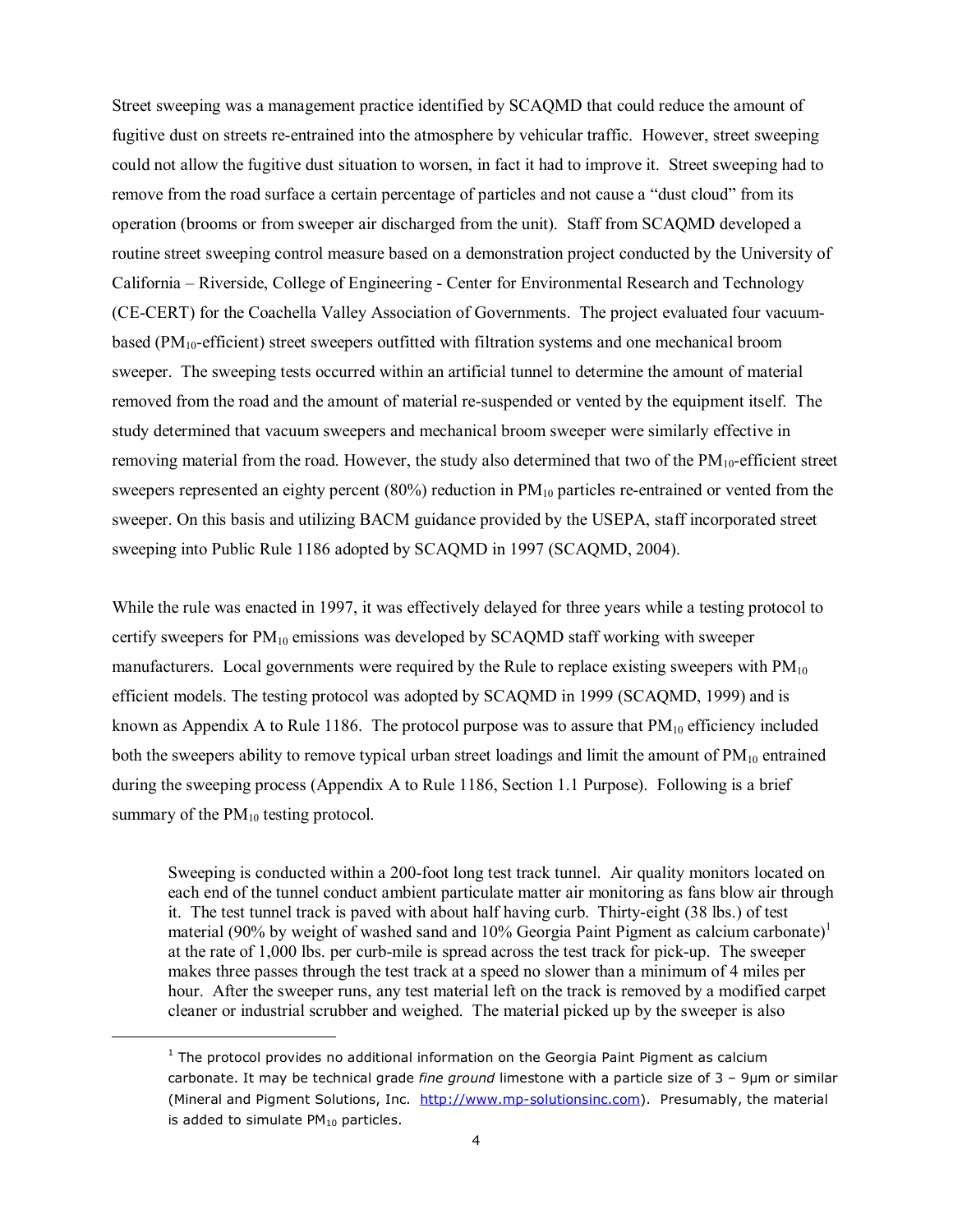weighed. The sweeper must demonstrate a greater than or equal to 80% pick-up efficiency and a normalized mass of entrained  $PM_{10}$  that is less than or equal to 200 mg/m based upon the ambient particulate matter air monitoring.

Achieving the entrained  $PM_{10}$  materials requirement is provided by the filtering mechanism onboard each sweeper. Thus having  $PM_{10}$  certification means a sweeper has achieved the 80% pick-up efficiency on the test track and entrained  $PM_{10}$  particles are filtered adequately to not exceed the 200 mg/m requirement based upon the ambient particulate air monitors. As of July 9, 2004, 54 street sweepers have achieved PM<sub>10</sub> certification. They are listed on the SCAQMD WEB site (www.aqmd.gov) and include essentially all makes and models of street sweepers generally in use today. Interestingly,  $PM_{10}$  standards go into effect in Sweden in 2005 due to road dust from winter sanding operations and the use of studded tires (Stidger, R.W. 2003).

#### **Equipment Available**

The number of street sweeper manufacturers is limited in the United States, numbering less than ten. In general, street sweepers are a significant capital expenditure ranging from nearly \$100,000 for mechanical broom sweepers to over \$250,000 for high-efficiency vacuum-assisted machines. When compared to other heavy equipment (vactors, backhoes, dump trucks, loaders, etc.) for maintenance operations by state, regional and local governments, capital cost of street sweepers is typical. Street sweeper types fall into three categories: mechanical broom, regenerative-air, and high-efficiency units. Appendix A to this report, lists sweeper manufacturers, available models and common specifications for such equipment.

#### **1. Mechanical broom sweeper**

A significant percentage of the sweepers used in the United States are traditional mechanical broom sweepers. With some variations, the process removes debris by sweeping material with gutter brooms rearward into the path of a pick-up broom. The pick-up broom sweeps the material moving it upward with a conveyor system into a hopper. Most new mechanical sweepers have been certified to clean to the PM<sub>10</sub> standard (SCAQMD, 2004).

*Advantages*: Ability to pick-up gross pollutants (trash, road debris, vegetation). Good for picking up wet vegetation, gravel and coarse sand. Some models can conduct dry sweeping operations. These units are very good in roadways with heavy loads of materials, such as seal coating operations.

*Disadvantages*: Mechanical broom sweepers are generally used for gross pollutant pick-up, not chemicals (soluble) adsorbed onto fine sands and silt particles. Because the sweeping action removes coarse materials, fine sands and silts become exposed for easy wash-off into storm sewers (Versar, Inc. 2002;

5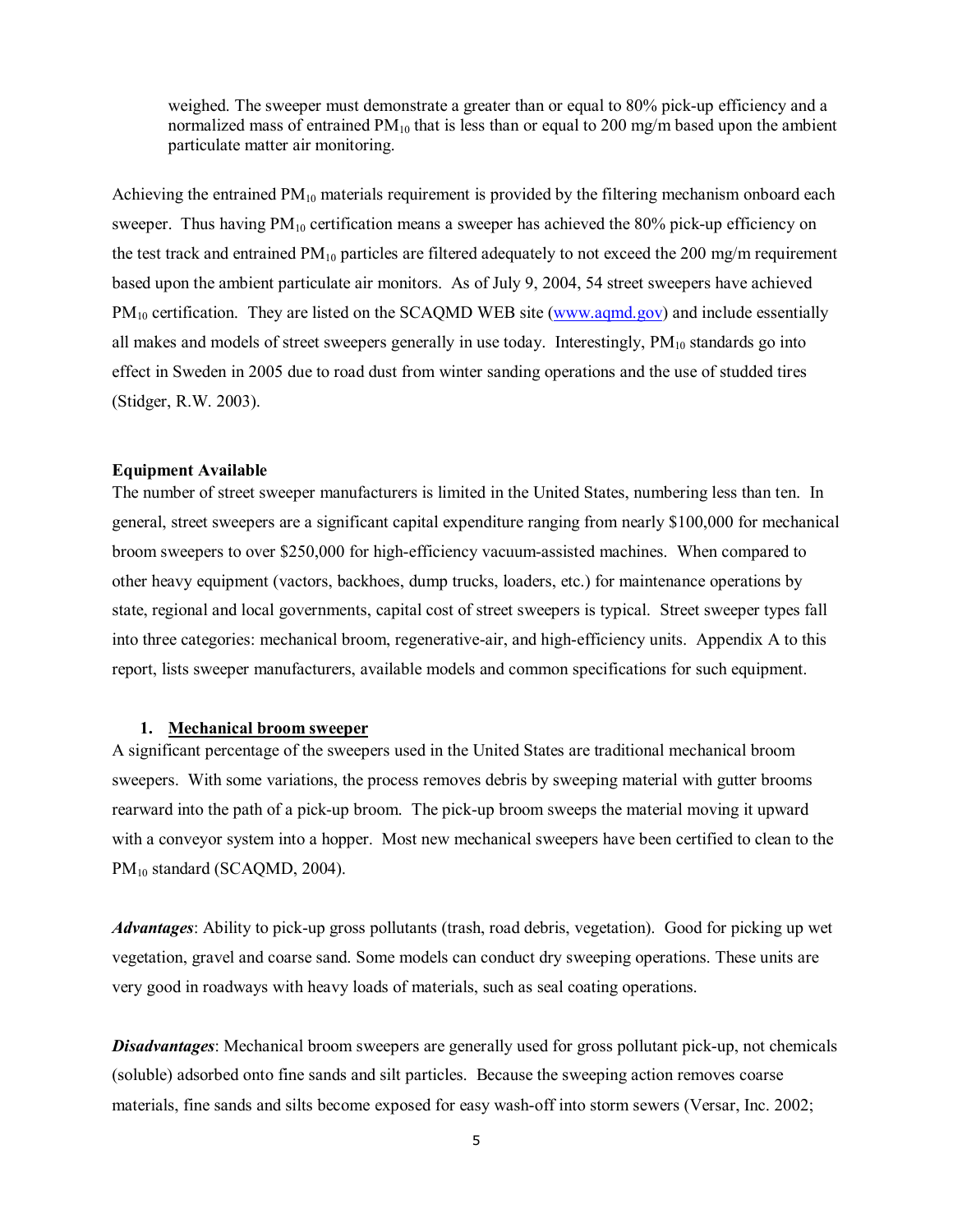Minton, G.H. et al., 1998; Smith, K.P. 2002). The performance of these units may diminish substantially on poor pavement with cracks and uneven sections.

#### 2. **Regenerative-air sweeper**:

While the California air quality situation requiring  $PM_{10}$  controls and sweeper certification resulted in industry equipment changes, mechanical sweepers were slowly being replaced or augmented by regenerative-air technology. Regenerative-air technology attempts to increase the removal of both coarse and fine materials on typical pavement with cracks or uneven sections where sediment would become lodged. To capture sediments, these sweepers are equipped with gutter brooms and a pick-up head. The gutter brooms direct materials towards the pick-up head. The regenerative-air process blows air into one end of the horizontal pick-up head and onto the pavement dislodging materials entrained within cracks and uneven pavement. The other end of the pick-up head has a suction hose that immediately vacuums out the materials within the pick-up head into a hopper.

*Advantages*: Ability to pick-up most gross pollutants (trash, road debris, vegetation) and especially coarse as well as some fine grained materials entrained within cracks and uneven pavement sections that mechanical brooms cannot reach. Significantly greater pick-up of soluble pollutants and fine road surface materials than mechanical sweepers and some units can operate in a dry mode (Minton, G.H. et al., 1998).

*Disadvantages*: In general, these units have difficulty in picking up wet vegetation and large road debris. Models are certified to clean to the  $PM_{10}$  standard and are used for more intense sweeping operations. The sweeping action of the gutter brooms and the pick-up head may still expose fine silts for easy washoff into storm sewers. Particles that may not get picked-up are spread across the street surface under the pick-up head, sometimes making the street look dirty or streaked (Selbig, W. 2005).

#### 3. **Vacuum sweeper wet or dry (high-efficiency)**:

In the last 15 years, vacuum street sweepers (a.k.a. vacuum-assisted or vacuum filter) were developed in an attempt to remove the coarse and fine materials within typical pavement structure. Both the regenerative-air and vacuum sweepers may be the technology that succeeds at providing routine costeffective and pollutant source control. These units will have gutter brooms and strong vacuum head(s) for picking-up both coarse and fine materials. While some models use water as a dust suppressor, others can operate in a dry mode.

*Advantages*: Ability to pick-up most gross pollutants (trash, road debris, and vegetation). These units are believed to be more effective than regenerative-air and mechanical sweepers for pollutant removal

6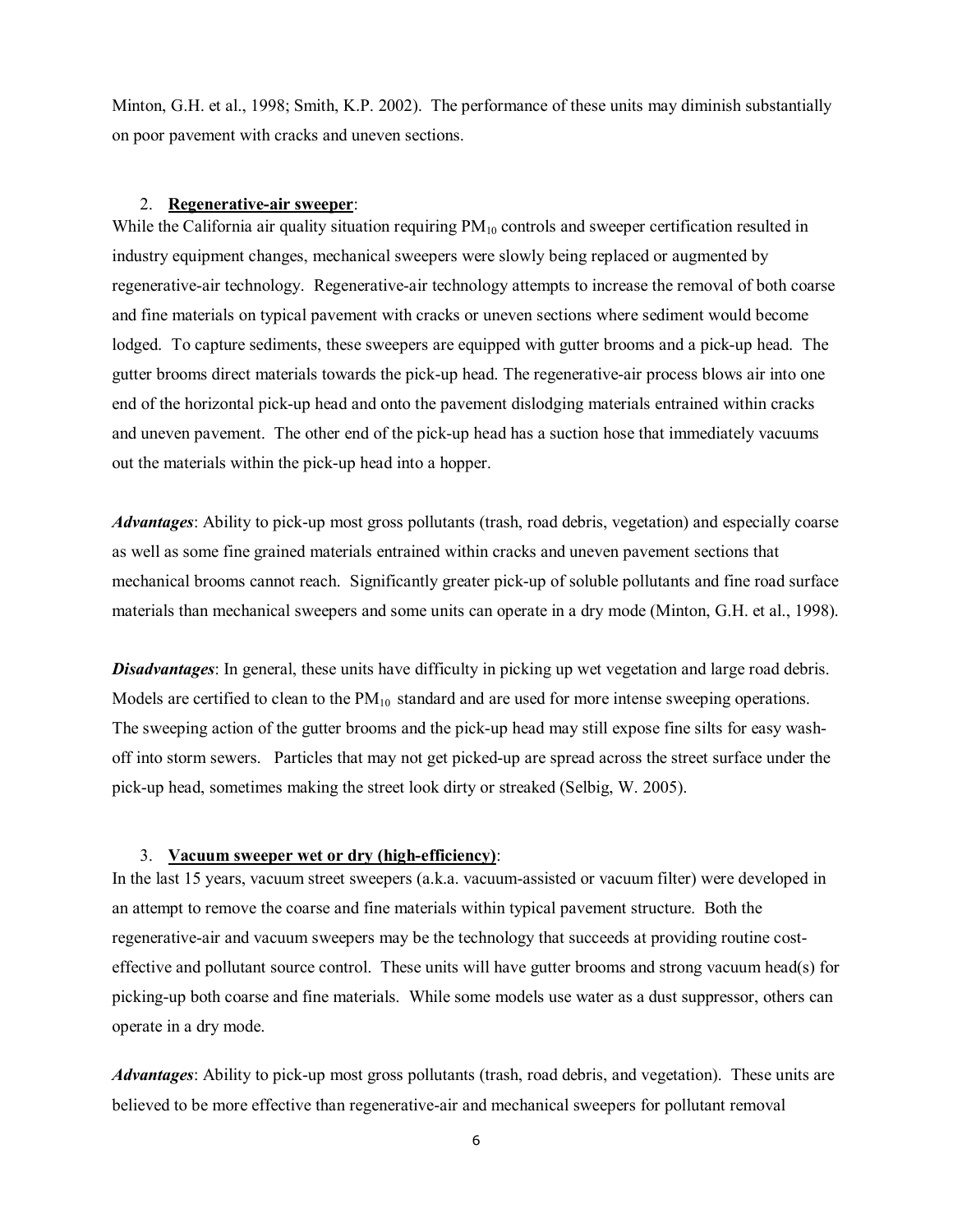associated with fine particles and can operate in a dry mode (Curtis, M.C. 2002; Shoemaker, L. et al. 2000).

*Disadvantages*: In general, these units do not pick up wet vegetation or large road debris. Models are certified to clean to  $PM_{10}$  standard and are used for more intense sweeping operations. The sweeping action of the gutter brooms may still expose fine silts for easy wash-off into the catch basin and storm sewers.

# 4. **Scrubbers and Captive Hydrology (high-efficiency)**:

Now in the early part of the 21<sup>st</sup> century, there are new technologies known as street scrubbers/cleaners and the Captive Hydrology technique invented in Great Britain, both are the latest innovations in street surface management. These are relatively new proprietary technologies developed to clean airport pavement surfaces. In general, they may include brooms for coarse and fine materials directed into a one or more pick-up heads. The pick-up heads may include a high-pressure washer system followed by intensive vacuum pressure. Relatively small amounts of water are entrained leaving a nearly dry pavement surface. Water is recycled within the machine (therefore reducing downtime for water augmentation). The initial application of this technology was for airport runway resurfacing (rubber and paint removal) to increase skid resistance and industrial applications where very clean surfaces are required. Thus, experience with typical roadway surfaces has yet to be reported extensively.<sup>2</sup>

The City of Olympia, Washington has included a Captive Hydrology street cleaner in its 2005 budget (2004 Annual Report to the Community, Storm and Surface Water Utility, Public Works Department, City of Olympia). The technology is discussed further within the City of Olympia, Storm Water Manual, Volume V (January 2005),

http://www.ci.olympia.wa.us/publicworks/waterresource/stormsurfaceplan.asp.

1

*Advantages*: Fine sands and silts picked up the unit along with other priority pollutants in small concentrations. Ultra clean and nearly dry surface is left.

 $^2$  The following WEB sites and vendor address provides some manufacturer and supplier information relating to Scrubbers and Captive Hydrology: http://www.veegservice.nl/site%20engels/index.htm, http://pavedsurfacetreatments.com/index.htm Water revitalizes roads at http://www.ringway.co.uk, and Cyclone Surface Cleaning, Inc., Tempe, AR 85282.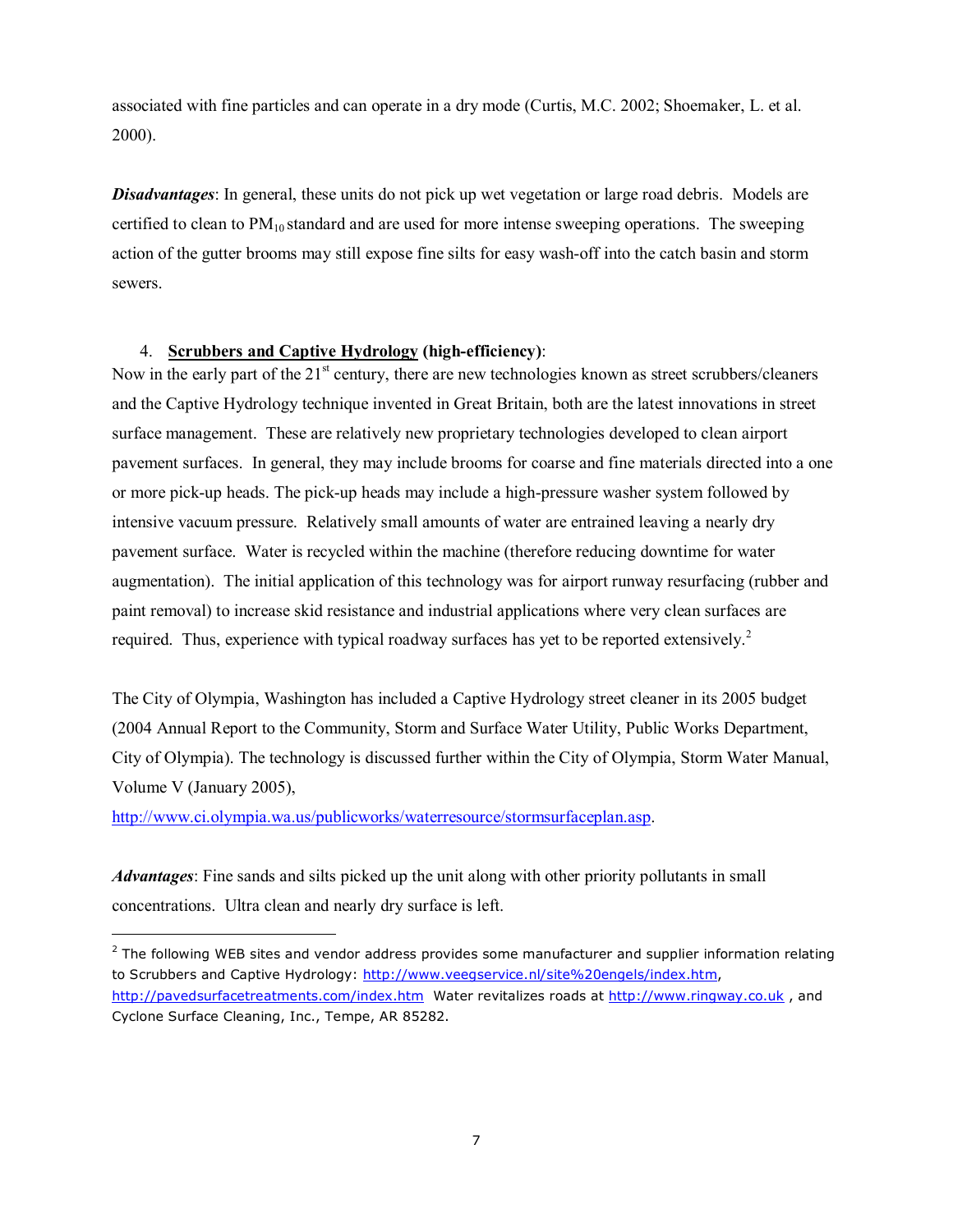*Disadvantages*: Not yet a proven technique for routine roadway surfaces, especially worn pavement with cracks and uneven sections. The units have a high capital cost. Operation and maintenance cost information lacking for roadway surfaces. Efficiencies may be realized in dealing with "hot spots" within high pollutant generating areas. A tandem operation may still be necessary for routine operations.

#### **Sweeping Operation Scenarios**

There are several sweeping operation scenarios involving equipment worth discussing in the state of the practice. While only two examples are shown, it goes without saying that individual public works agencies may have different or unique operational scenarios that "get the job done".

#### **1. Tandem Operation (heavy loads)**:

Two machines, either two mechanical broom sweepers in tandem or a mechanical broom followed by a regenerative-air sweeper. First machine travels at a higher ground speed to pick-up a majority of the heavy material whether organic or inorganic. The second machine travels at a slower rate, conducting final clean up. Theoretically, such an operation would increase mileage efficiency, volume and thus requiring less time in the field.

*Advantages*: May be more labor and equipment efficient. Can be an option for residential areas where sweeping frequency is not as critical, thus "freeing up" equipment and labor for target "hot spot" areas requiring greater frequency.

*Disadvantages*: By definition, more labor intensive, but could be cost-effective because of increased efficiency.

#### **2. Tandem Operation (high-efficiency)**:

1

A two-machine operation, first a mechanical broom or regenerative-air sweeper and is followed by a vacuum sweeper. This operation was employed in several projects with success (Curtis, 2002; Sutherland & Jelen, 2003; and Lake Barcroft Watershed Improvement District, 2005).

*Advantages*: Ability to pick-up gross pollutants (trash, road debris, vegetation). Wet vegetation, sand and gravel picked up by first unit. Fine sands and silts picked up by second unit. Can conduct dry sweeping operations. Efficiency could be realized for "hot spots" by removing larger materials quickly followed by equally quick removal of fine materials.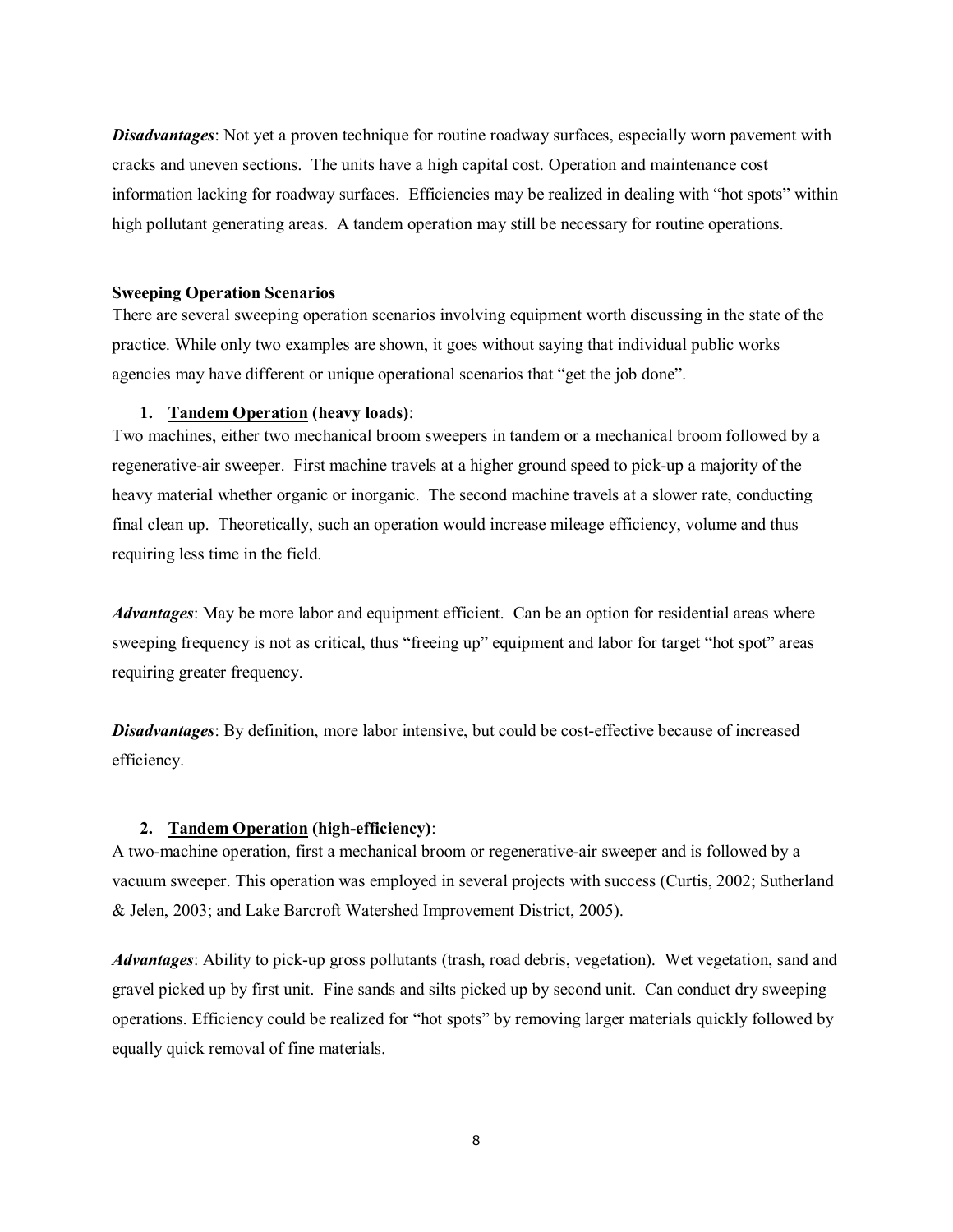#### *Disadvantages*: By definition, more labor intensive.

Street sweeping equipment has evolved significantly in the last 15 years and will continue to do so as two issues relating to the practice continue to move forward in a more rapid pace.

- 1. It is likely that the Phase 1 and 2 storm water permits and their associated Storm Water Pollution Prevention Plans (SWPPP) will become more comprehensive as regulatory agencies begin to require additional non-point source pollution control measures. With completion of TMDL studies over the next ten years, stormwater permits will likely have more stringent requirements. Street sweeping equipment and the associated practice will be looked at more favorably as a cost-effective source control measure.
- 2. Notwithstanding the scarcity of research grant funds available for street sweeping evaluations, it's likely additional studies will shed more information upon street sweeping as a practice that may improve water quality (Horwatich, J. 2005 and Selbig, W.R. 2005). Changes in operations or equipment will be identified resulting in equipment that is both more fuel-efficient and waterless sweeping may become the norm in the future. Research findings as well as regulatory requirements will drive sweeper manufacturers to respond to a likely increasing market for this technology.

#### **What are the areas of controversy regarding Street Sweeping?**

A number of controversial issues continue to surround the street sweeping practice. The following are two important issues regarding street sweeping: Sweeping Effectiveness and Street Sweeping Cost. While these issues are not new, they are paramount to moving this practice ahead as both an effective and acceptable best management practice.

#### **Sweeping Effectiveness**

While sweeping for water quality improvement is on the forefront of RWMWD's interest in completing this study, street sweeping historically has been implemented for aesthetic (litter or trash control) and sanitary reasons. Aesthetics and sanitary issues while important are not directly related to water quality improvement. The mechanical broom sweeper has and will continue to function very effectively in providing an aesthetically pleasing roadway appearance. On the West Coast and in Australia, mechanical broom sweeping effectively removes "gross pollutants"(Walker, T. A. & Wong, T.H.F. 1999). "Gross pollutants" are defined as trash (paper, plastic, metals, etc.), vegetation (leaves, twigs, grass clippings, etc.) and miscellaneous road debris (e.g. vehicle parts). Street sweeping as a integral practice to remove trash is contained within the TMDL Plan for the Los Angeles River watershed issued by the Los Angeles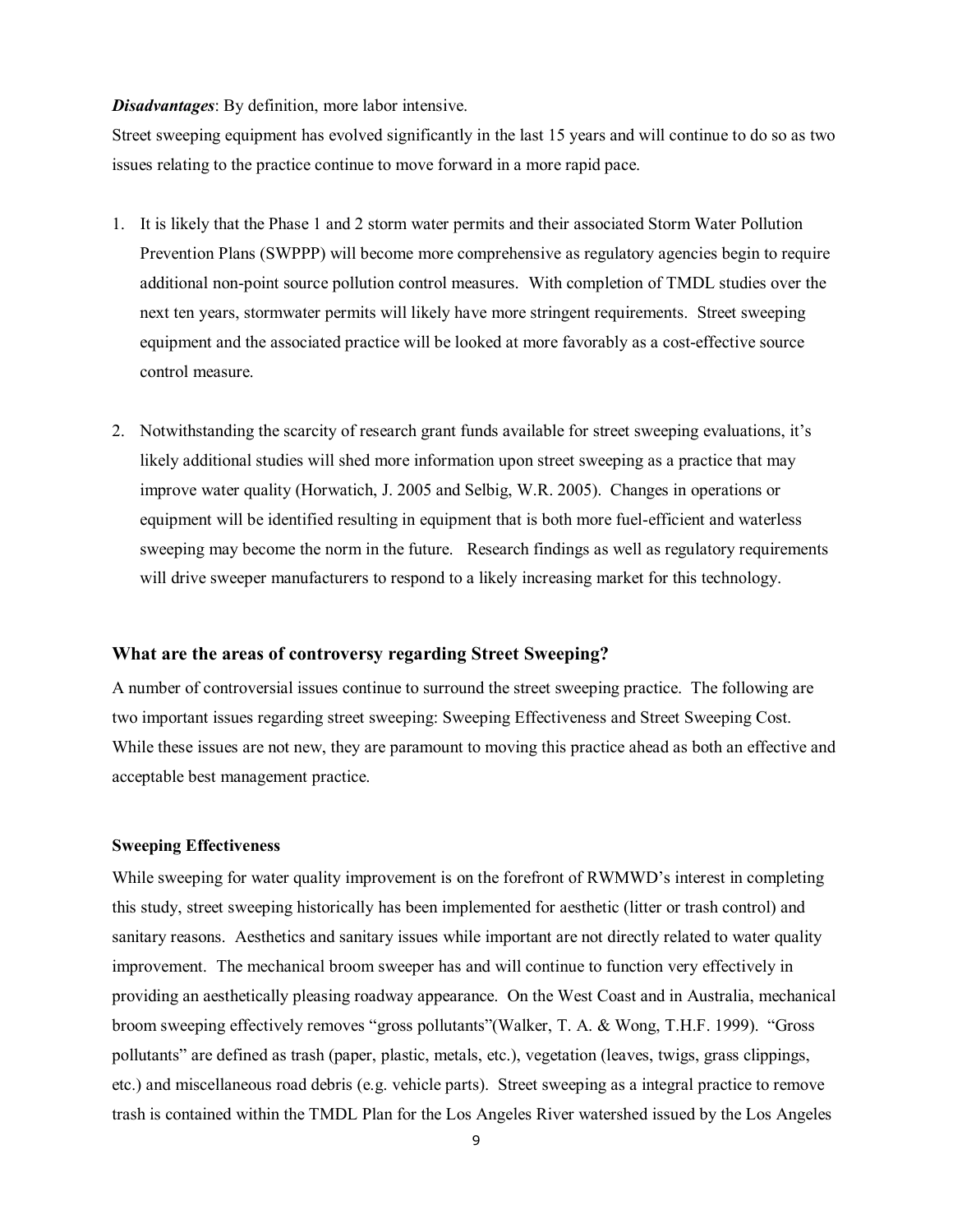Regional Water Quality Board in early 2001 (Allison, S. & Mehta, S., 2001). This "zero discharge" requirement must be achieved by 2013 (CRWQB, 2001). Therefore, street sweeping in both frequency and efficiency has increased for southern California governments (County of Los Angeles, 2004).

"Fine pollutants" are essentially everything else, but may be considered materials whose size fraction are not suited for effective pick-up by the mechanical broom sweeper. The size fraction often seen as less than or equal to approximately 65 microns in diameter is a significant contributor to pollutant loading if routinely left behind. The advent and use of regenerative-air and vacuum street sweepers has seen the percent of total suspended solids removal increase from approximately 30 to 70%, respectively (Sutherland, R. & Jelen, S.L. 1996). High-efficiency street sweepers and operations may increase the percent removal to 70+% (Minton, G. R., et al 1998 and USEPA, 2000).

The trend towards the use of high-efficiency street sweeping equipment appears to be increasing along with their recommended usage as borne out in several studies (California Coastal Commission, 2002; California Stormwater Quality Association, 2003; Federal Highway Administration, 2005; City of Livonia, 2001; City of Olympia, 2005; Sutherland, R.C. & Jelen, S.L. 2002; U.S. Environmental Protection Agency, 2000; and Venner Consulting & Parsons Brinckerhoff, 2004). Local government purchase and use of high efficiency sweepers may focus more on the need for pollution control and water quality improvement rather than aesthetics. Thus, street sweeping effectiveness begins first with the choice of the right equipment.

#### **Sweeping Frequency**

Street sweeping equipment type and associated efficiencies will be an ongoing decision-making process for the consumer. Knowing how often or the frequency of street sweeping remains an equally critical issue. A program of 30 street sweepings per year was suggested to reduce wash-off of total suspended solids by approximately 60% (Bannerman, R. 2002). The City of Dana Point, California (2005) increased sweeping removal amounts by 100% going from biweekly to weekly, thus supporting higher frequencies. Other studies and reports (Allison, S. & Mehta, S. 2001; California Coastal Commission, 2002; City of Livonia, 2001; Ontario Ministry of Environment, 2004; and Sutherland, R.C. & Jelen., S.L. 2002; ) have identified street sweeping frequencies on the order of monthly to biweekly as being most effective for pollutant removal. However, street sweeping frequencies should be varied depending upon land use and transportation features (California Coastal Commission, 2002; Federal Highway Administration, 2005; and Venner Consulting & Parsons Brinckerhoff, 2004). The effectiveness of street sweeping is a function of both equipment and the frequency implemented. Frequency is addressed in more detail within Reports 2 and 3.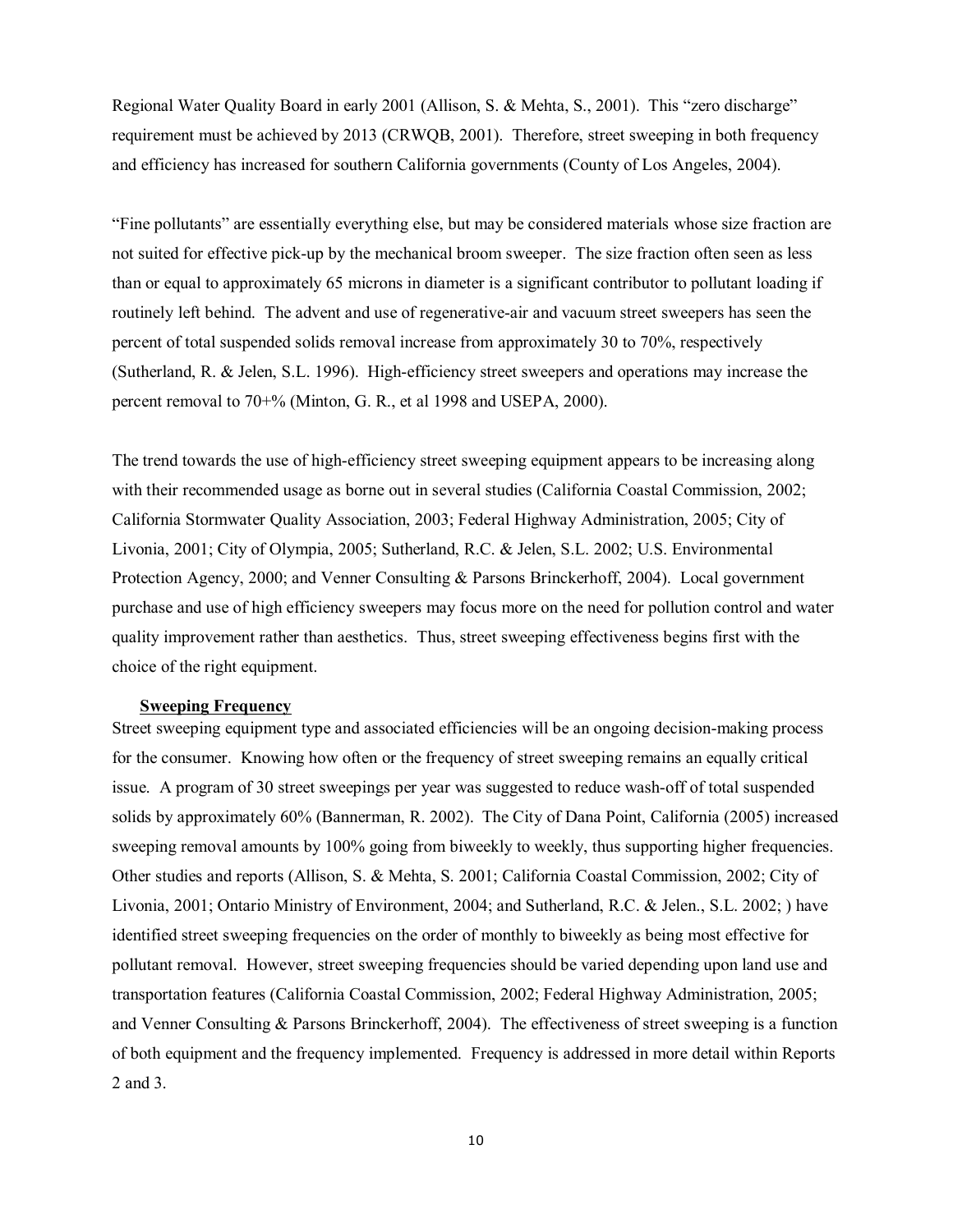Are the range in removal efficiency for street sweeping and suggested frequencies effective? Yes, if looked at from two perspectives.

- 1. As a pollution control practice, street sweeping has been shown to be quite cost-effective. When compared to structural best management practices such as detention ponds, and settling or filtering devices, street sweeping removes pollutants at a lower cost per pound (USEPA, 2005; StormwaterCenter, 2005 and FHWA, 2005). Land, capital and construction costs relating to detention ponds and settling devices per unit of pollutant removal are significant variables affecting their expense.
- 2. As a best management practice, street sweeping prolongs the operational efficiency or maintenance of structural BMPs. Pollutant source control is a more efficient practice than allowing materials to traverse further into the storm sewer system or receiving water where removal is often more costly and less efficient (Versar, Inc., 2002; Lake Barcroft WID, 2005; and USEPA, 2004).

Is street sweeping an effective practice that will improve water quality? This report has not identified definitive studies pointing to receiving water improvement as a direct result of street sweeping. However, as a pollution prevention or source control measure when integrated with other structural and nonstructural BMPs, high-efficiency street sweeping improves water quality and reduces ongoing habitat deterioration (USEPA, 2005; Lake Barcroft WID, 2005).

#### **BMP Integrated Approach**

Street sweeping is a particularly good BMP within ultra-urban land uses (Central Business Districts, commercial centers and industrial parks) that are either older in age and/or do not have land available for structural BMPs (FHWA, 2005). In such situations, frequent high-efficiency sweeping will have the greatest benefits (FHWA, Fact Sheet – Street Sweepers). Integrating storm water management using both structural and non-structural approaches is considered more effective than a single approach (County of Los Angeles, 2004; Taylor, T. A. & Wong, T. 2002b; U.S.EPA 2004; and Walker, T. A. & Wong T.H.F. 1999). For example, the U.S. Environmental Protection Agency's Phase 1 and 2 storm water permit programs implicitly require both structural and non-structural BMPs within the six minimum measures.

- 1) Public education and outreach;
- 2) Public participation;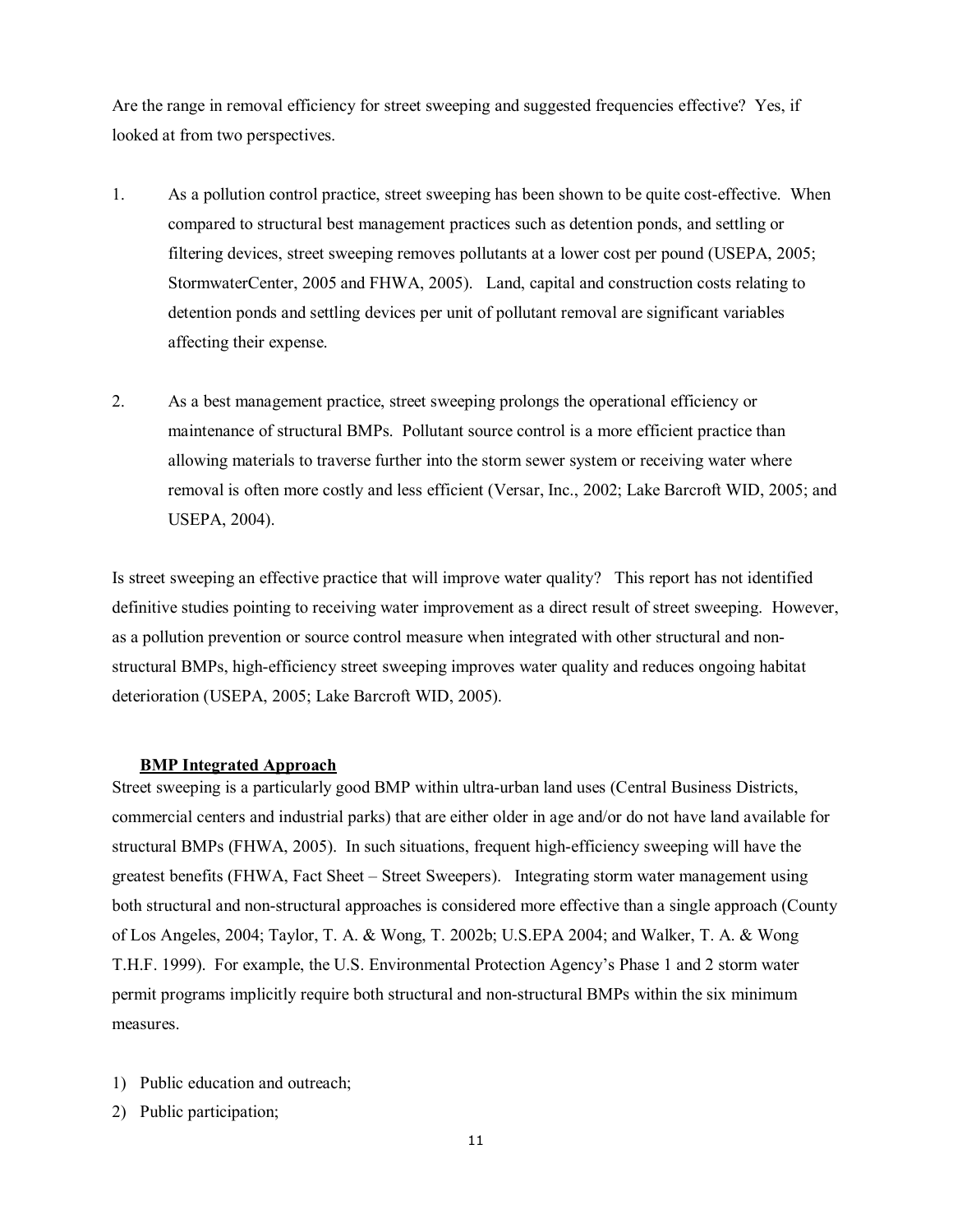- 3) Illicit discharge detection and elimination;
- 4) Construction site storm water runoff control;
- 5) Post-construction storm water management in new development and redevelopment; and
- 6) Pollution prevention/good housekeeping for municipal operations.

Design and construction of detention ponds, settling devices, catch-basin inserts and other structural BMPs would likely be included within minimum measures  $4 - 6$ . Street sweeping as a non-structural BMP falls within minimum measure 6. Other non-structural measures such as educating the public on fertilizer use, low impact development techniques and their impact upon the environment are most often included in minimum measures 1 and 2.

While individual pollutants seldom are the sole impact upon a wetland or stream, their control through implementing BMPs often involves more than one approach for the greatest benefit. Effective storm water management requires a suitable balance between both structural and non-structural BMPs (Taylor, T. A. & Wong, A. 2002b). The County of Los Angeles, Public Works Department (2004) in compliance with its TMDL requirements recommends emphasizing two priority levels of non-structural practices:

#### **First Priority Level**

- $\triangleright$  Hydraulic disconnection and replacement of impervious surfaces;
- $\triangleright$  Increased street sweeping; and
- $\triangleright$  Increased private and public parking lot sweeping.

#### **Second Priority Level**

- $\triangleright$  Adjusting of private street sweeping contracts;
- $\triangleright$  Stricter enforcement of no-parking regulations;
- $\triangleright$  Encouragement/sponsorship of more public clean-up events;
- $\triangleright$  Increased or focused public education; and
- $\triangleright$  A dedicated hot line and response.

For the Ramsey-Washington Metro Watershed District and associated local governments, street sweeping as a non-structural BMP can lessen pollutant loading to existing detention pond facilities. In turn, this reduces required long-term maintenance burden from minimum measure #6 of the Phase 2 permit.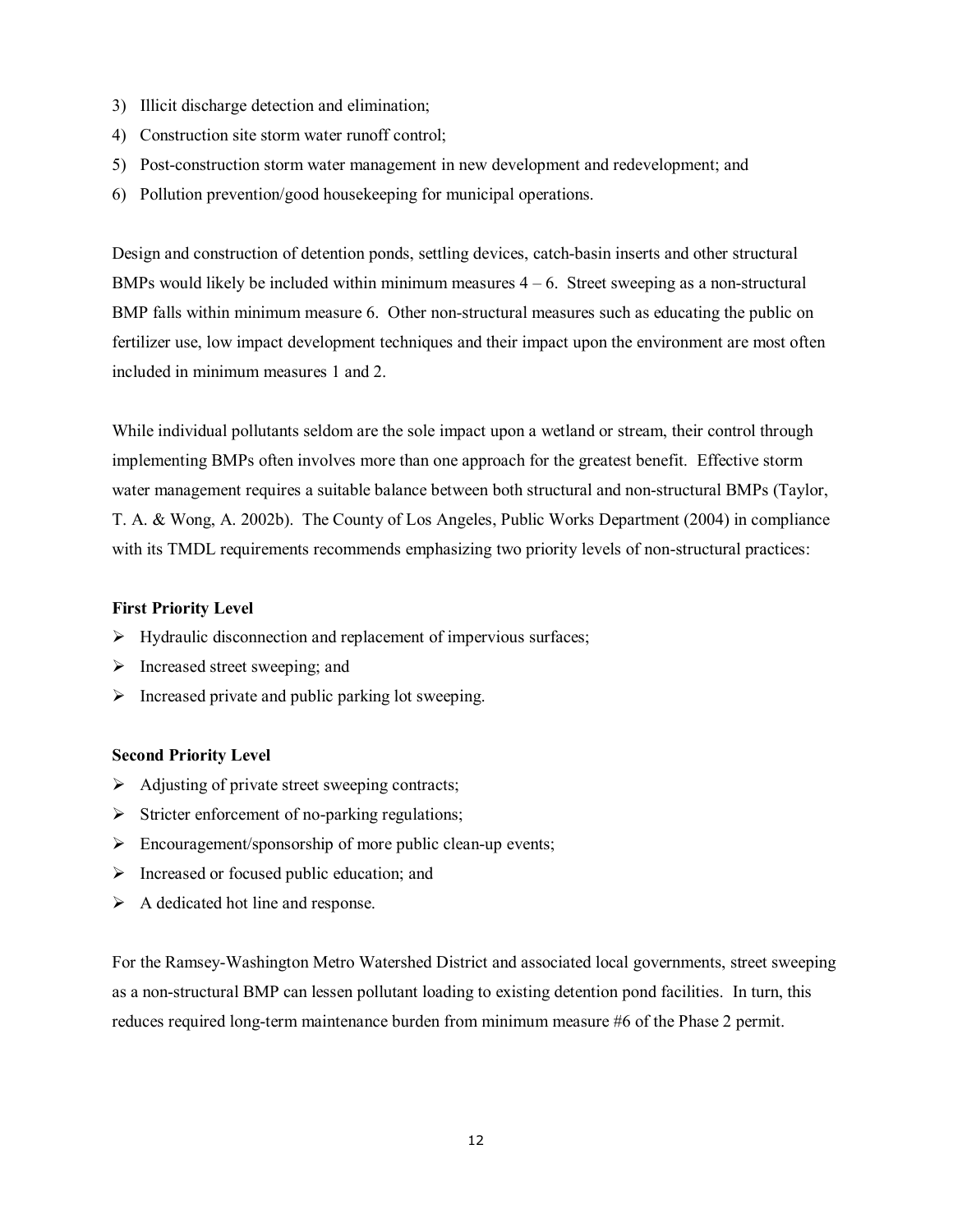#### **Street Sweeping Costs**

l

As discussed briefly above, street sweeping is a cost-effective practice. While the initial capital cost for sweeper purchase can be quite high, ranging from \$100,000 to \$250,000+, the long-term removal costs per pound of materials when compared to other methods is on the low end. Tables 1 and 2 present estimated costs of street sweeping based upon several sources (Finley, 1996; SWRPC, 1991; Satterfield, 1996; and USEPA, 1999). Cost information has been updated to 2005 based upon Consumer Price Index and Employment Cost Index adjustments<sup>3</sup>.

| <b>Sweeper Type</b> | Life (years) | <b>Purchase Price(\$)</b> | <b>Operation and</b><br><b>Maintenance Costs</b><br>(\$/curb-mile) |
|---------------------|--------------|---------------------------|--------------------------------------------------------------------|
| Mechanical          | 5 years      | \$100,000                 | \$40                                                               |
| Vacuum              | 8 years      | $$200,000+$               | \$20                                                               |

**Table 1 Street Sweeper Cost Data (2005 dollars)** 

# **Table 2 Sweeping Costs Based Upon Frequency (\$/curb-mile/year) [2005 dollars]**

| <b>Sweeper</b><br><b>Type</b> |               |                  | <b>Sweeping</b> | <b>Frequency</b>  |                  |               |
|-------------------------------|---------------|------------------|-----------------|-------------------|------------------|---------------|
|                               | <b>Weekly</b> | <b>Bi-weekly</b> | <b>Monthly</b>  | <b>Four times</b> | <b>Twice per</b> | <b>Annual</b> |
|                               |               |                  |                 | per year          | year             |               |
| <b>Mechanical</b>             | \$2,235       | \$1,120          | \$520           | \$170             | \$90             | \$45          |
| <b>Vacuum</b>                 | \$1,260       | \$630            | \$290           | \$100             | \$50             | \$25          |

How do the above costs compare to published costs? Most local government street sweeping costs are based upon the unit of "dollars per curb-mile". The City of Livonia, Michigan (2001) study reported a street sweeping cost per curb-mile of \$76.90, based upon 1998-99 dollars, sweeping of  $3 - 7$  times per year using broom and regenerative-air sweepers. The City of Jackson, Michigan (Sutherland & Jelen, 2003) reported a cost of \$140 per curb-mile, based upon 2000 dollars, mechanical sweepers and a frequency of four times per year. The City of Urbandale, Iowa spent \$122 per curb-mile based upon a frequency of three times per year (2001-2002 dollars) and mechanical broom sweeper

<sup>&</sup>lt;sup>3</sup> http://www1.jsc.nasa.gov/bu2/inflate.html</u>. Inflation calculators were used to increase unit costs in the USEPA, 1999 study to 2003 using the mean from the sum of CPI and ECI indices from 1995 – 2003. A fiveyear running average for CPI and ECI indices was used to inflate the CPI and ECI to 2005.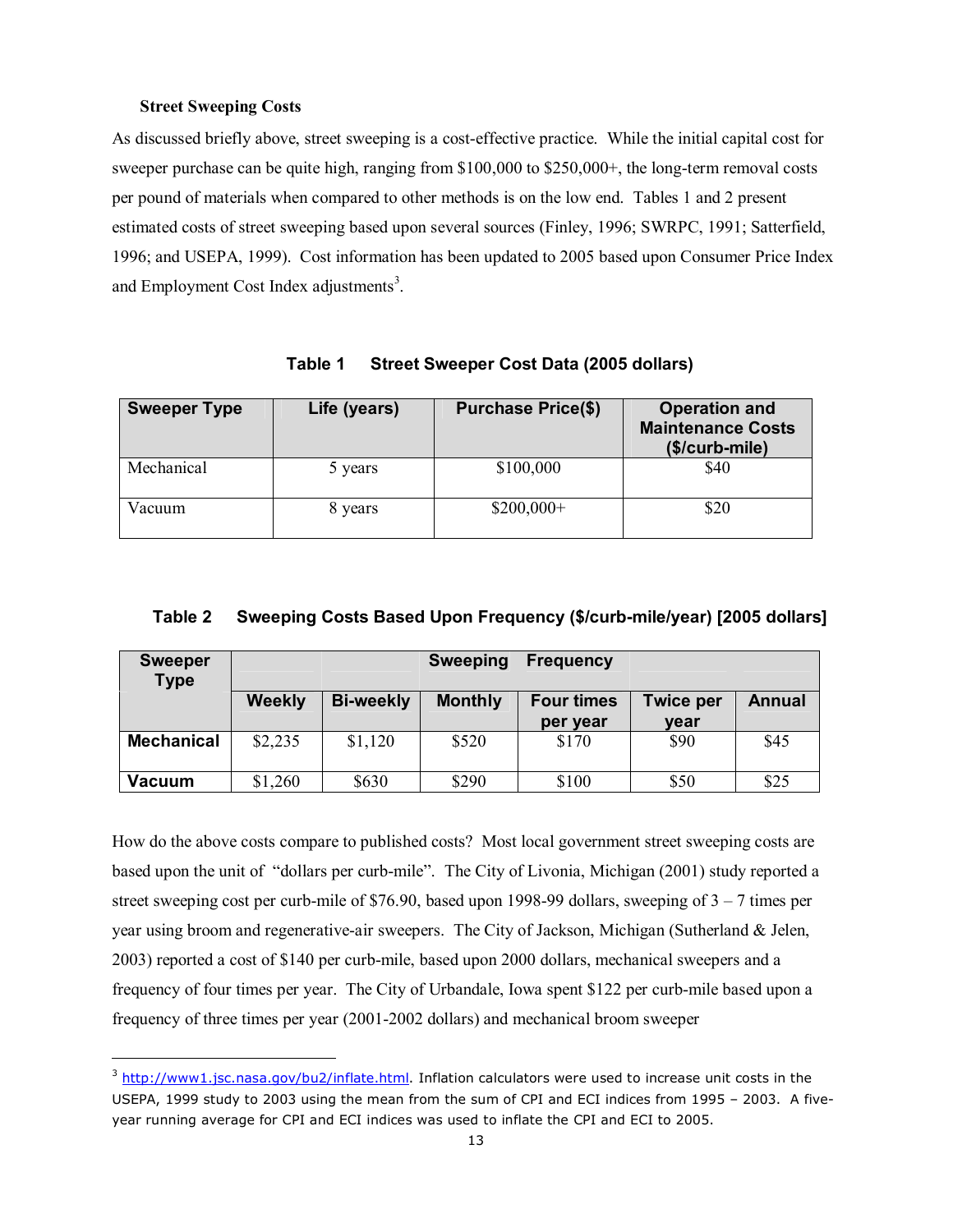(http://www.urbandale.org/streets\_andRoads/street\_Sweeping.htm. Adjusting for inflation, the above three cities and others reviewed but not included here suggest Table 2 is a reasonable summary of street sweeping costs per curb-mile.

A recent study by Volkening (2004) reported a range of street sweeping costs per curb-mile of \$150 - \$170. This BMP cost effectiveness study used \$100 per curb-mile in the analysis. Of particular importance in the modeling study were the variables affecting *cost* versus *effectiveness* with respect to street sweeping and other storm water management strategies. Results indicate the model was insensitive to a reasonable range of street sweeping costs, but **was** sensitive to sediment removal effectiveness. This suggests that it is more important to address sediment removal effectiveness of street sweeping rather than cost.

Implementation of the voluntary requirements of the Chesapeake Bay 2000 Agreement, caused Curtis, M.C. (2002) to discuss street sweeping as a BMP:

"Regardless of absolute cost-effectiveness, street sweeping is one of the few easily implemented practices for use in highly developed urban areas that will clearly reduce sediment, and any associated pollutants, and provide for improved water quality to often severely degraded urban streams."

#### **What are research needs?**

The following are suggested topic areas for further research as it relates to street sweeping. Following each topic area is a brief background description.

- 1) **High-efficiency sweeping and water quality improvement**. This issue requires further research, but particularly as it relates to various receiving water types (lakes, wetlands, streams and rivers). Existing U.S. Geological Survey studies (Selbig, W.R. 2005 and Horwatich, J. 2005) may provide answers regarding high-efficiency street sweeping and water quality improvement.
- *2)* **Street sweeping as a component in subwatershed modeling**: With the eventual determination of optimal frequency and effectiveness of street sweeping, it would be very important to use such information within a watershed model (e.g. P8, SLAMM). Such research would allow watershed planners to conduct the "what if" scenarios to further improve water quality with BMPs retrofitting or other measures.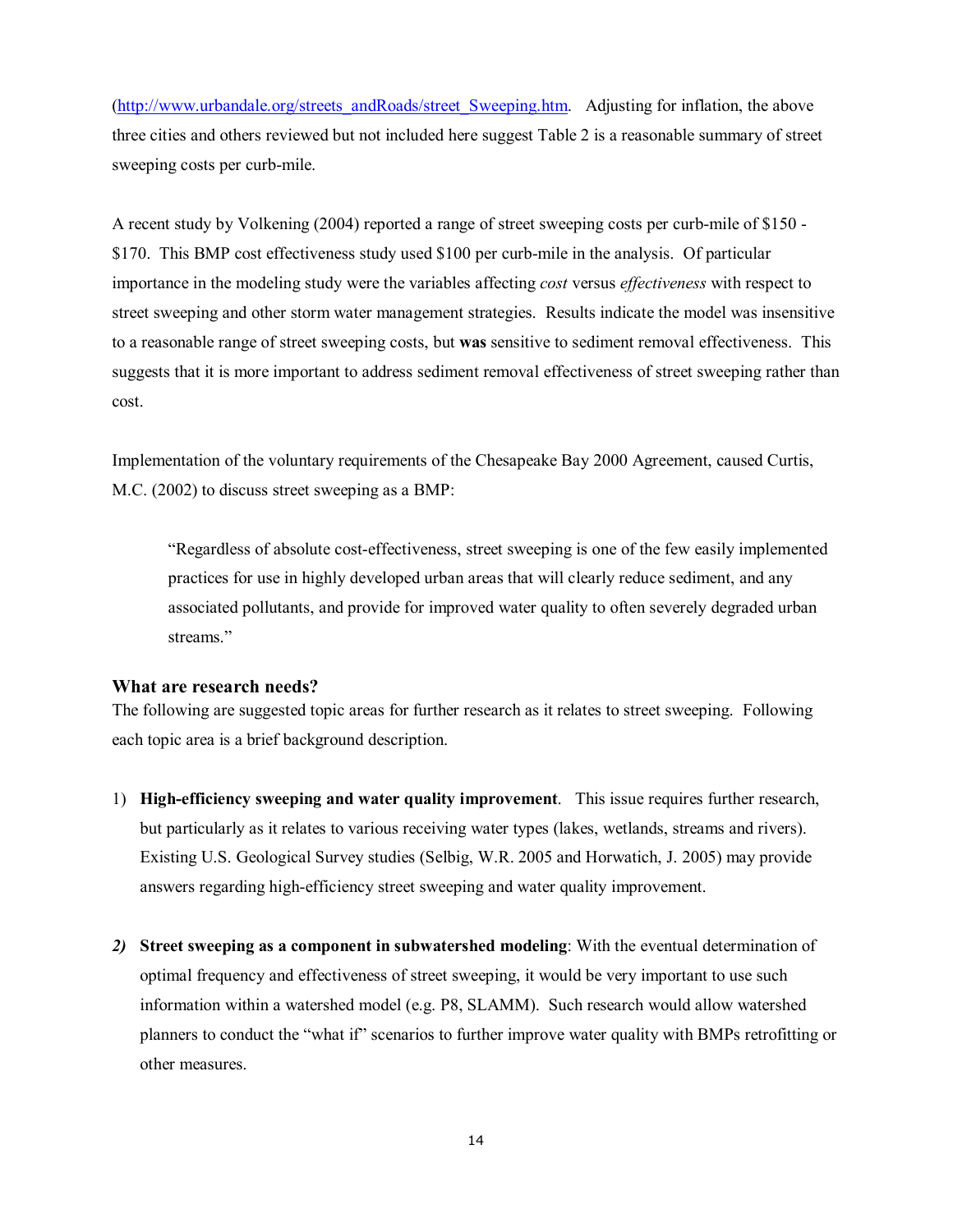- *3)* **Disposal of street sweepings and recycling practices**. While this is not a high priority item, it needs investigation to further document current practices. The issue lends itself to survey methods.
- *4)* **Life cycle costing of street sweeping practices**. This is a very important and valuable issue for further research. Knowing the long-term costs associated with street sweeping from both a frequency and efficiency perspective is important, especially when compared with other BMPs. Such research is needed as regulatory pressure is increasing to retrofit structural BMPs in conjunction with roadway reconstruction.
- 5) **Integration of street sweeping practices into local government MS4 permits**. Individual pollutants seldom are the sole impact upon a wetland or stream, their control through BMP implementation involves more than one approach for the greatest benefit. Effective storm water management requires a suitable balance between both structural and non-structural BMPs. Therefore, how street sweeping for water quality improvement fits into an MS4 permit as part of an integrated effort with structural measures is important.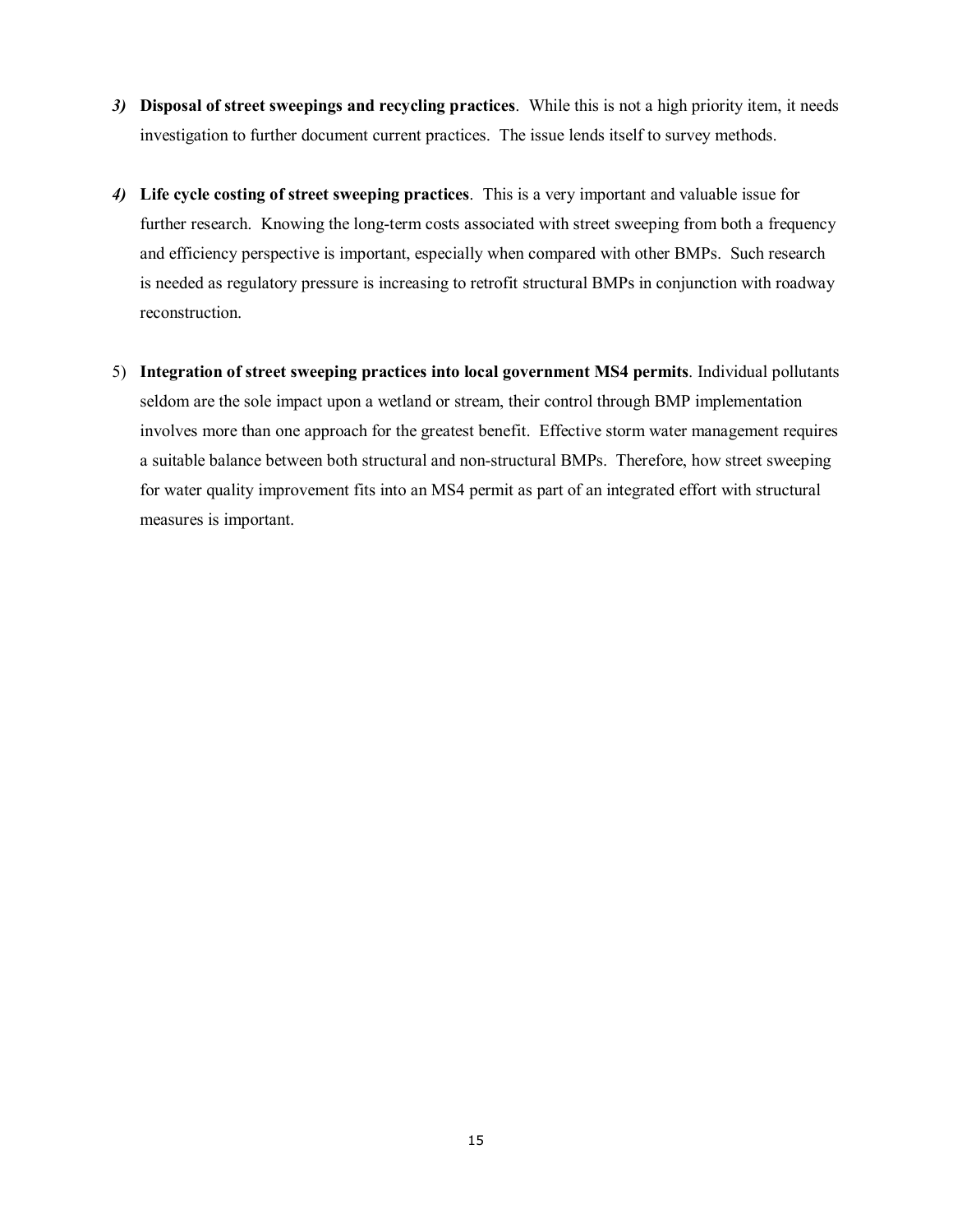# **ANNOTATED BIBLIOGRAPHY**

#### **Published Documents**

The forty-eight (48) documents reviewed and summarized below for Report No. 1 follow citation format of the Publication Manual for the American Psychological Association, 5<sup>th</sup> Edition.

# **Allison, S. & Mehta, S. (2001).** *Street sweepers stage a comeback***. Los Angeles Times. September 24, 2001.**

This is a summary article on street sweeping, but includes recent developments to meet increased regulatory requirements. The City of Seal Beach proposed to triple its street sweeping fee, from \$0.50 to \$1.46 per month for single family residences in order to increase street sweeping frequency from twice monthly to weekly. In a related action, the city increased the parking ticket fine from \$16 to \$34 for a failure to move their cars on sweeper day. A city councilman responded that they've experienced 18 (high bacteria warnings) and nine beach closures in the past year. Orange County began street sweeping 70 unincorporated areas monthly in July 2000 abandoning a policy of sweeping only arterials. A county supervisor was quoted: "The county was the one that was a laggard, and now we're catching up." Increased sweeping was in response to the January 2001 Los Angeles Regional Water Quality Control Board's adopted 12-year plan to eliminate trash from the Los Angeles River Watershed.

#### **Bannerman, R., Legg, A, and Greb, S.R.. (1996).** *Quality of Wisconsin Stormwater***. U.S. Geological Survey. Report 96-458.**

Approximately 75% of the sediment mass resides in the >250 micron size fractions Less than 5% of the mass was found iin the particle sizes  $< 63$  microns. About 80% of the total phosphorus mass resides in the leaf and >250 micron size fraction.

#### **Bannerman, R. 1999. Sweeping water clean.** *American Sweeper***, Vol. 7, No. 1.**

There are proven, non-sweeping technologies removing up to 80 to 90% of stormwater pollutants., however, they are very expensive. New-technology sweeping may be more efficient and feasible than structural devices since retrofitting is often the case. We're facing two issues:

- 1. How do we make street sweepers more efficient at cleaning?, and
- 2. How do we determine street sweeping frequency, particularly in areas with frequent rainfall?

From our studies using traditional mechanical broom machines, you may achieve a 10 or 15% reduction in solids reaching streams with a very thorough sweeping in the spring and fall. A benefit of high-efficiency street sweeping is removal of some soluble pollutants before they reach a structural control measure, like a catch basin or filtration-type device. Streets and parking areas remain the greatest source of pollutants of concern. Street loads can be as high as 8,000 pounds per curb mile in the springtime in a residential area, and drop to 400 pounds per curb mile in summer months. What has changed is our ability to clean these surfaces. We need to put this new technology to more widespread use and verify water quality improvements it appears to offer.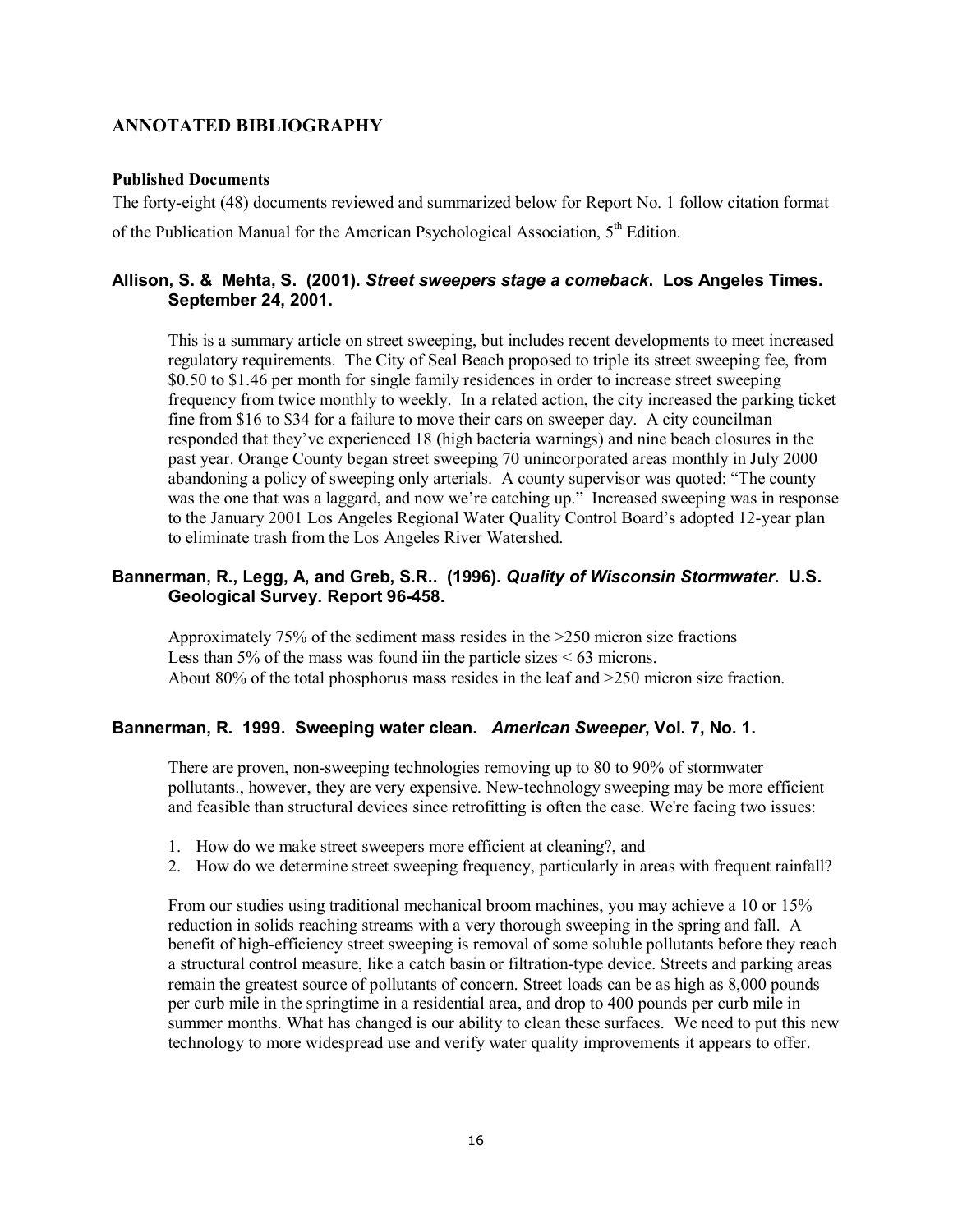# **Bannerman, R. (2002). Effectiveness of Enviro Whirl Technology.** *Schwarze Technologies* **Web site, Schwarze.com 1/28/02.**

Reduction in street load may not translate directly into reductions in pollutant loading to water resources. Primary reasons are rains tend to selectively wash off small particles whereas many sweepers (especially mechanical types) tend to selectively pick up larger particles. Another factor is the timing of sweeping operations with respect to rainfall patterns: poorly timed sweeping leaves more material on the street available for washoff. Finally, proper machine maintenance and operation (road speed, curb access, etc) are critical. Assuming adequate operation and maintenance, the more frequent the sweeping pattern, and the greater the sweeper's ability to capture small particles, the more the water quality benefits will approach the ability of the machine to reduce street loads. Generally, for a sweeping program involving about 30 passes per year (a reasonable expectation for Wisconsin), the estimated reduction in washoff of total suspended solids was approximately 60%.

# **California Coastal Commission. (2002). Model Urban Runoff Program, A how-to guide for developing urban runoff programs for small municipalities. Prepared by the cities of Monterey & Santa Cruz, California Coastal Commission, Monterey Bay National Marine Sanctuary, Assoc. of Monterey Bay Area Governments, Woodward-Clyde Consultants and Central Coast Regional Water Quality Board***.* **Web site: http://www.coastal.ca.gov/la/water\_quality.html.**

The Model Urban Runoff Program lists and presents recommended improvements to existing municipal activities or functions to reduce the potential for urban runoff pollution. The MURP is included within the California Nonpoint Source Plan as an integral tool. Appendix 4J Best Management Practices, Good Housekeeping Practices for Municipal Operations lists some of the following practices for Street Sweeping and Cleaning:

- Sweep weekly in high traffic downtown areas;
- Sweep twice per month for moderate traffic collector streets, and
- Sweep monthly in residential, low traffic areas.
- Avoid wet cleaning or flushing of street, and utilize dry methods where possible.
- Institute restrictive parking policy to allow sweepers better access to areas close to the curb and storm drain inlets.
- Use your most effective sweepers in the high sediment and trash areas (typically industrial/commercial)
- Replace old sweepers with new technologically advanced sweepers.

# **California Stormwater Quality Association. (2003). Road and street maintenance, SC-70.**  *California Stormwater BMP Handbook, Municipal.* **Web site: http://www.cabmphandbooks.com.**

Fact sheet on road and street maintenance. Suggested protocols:

- **Provide minimum monthly sweeping of curbed streets.**
- Avoid wet cleaning or flushing of street, utilize dry methods where possible.
- Increase the sweeping frequency for streets with high pollutant loading, especially in high traffic and industrial areas.
- Old sweepers should be replaced with new technologically advanced sweepers (preferably regenerative-air sweepers) that maximize pollutant removal.
- If available use vacuum or regenerative-air sweepers in high sediment and trash areas (typically industrial/commercial).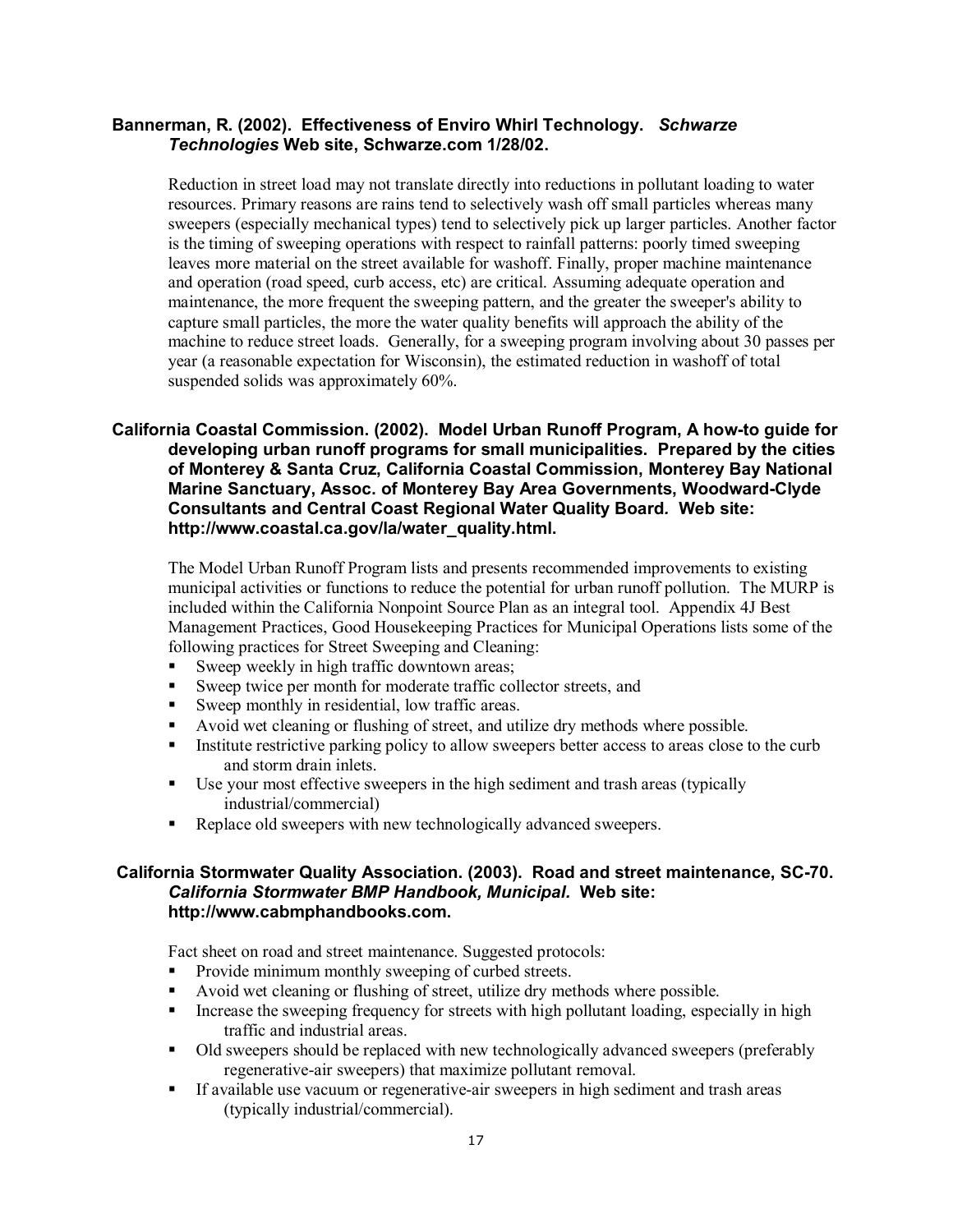- No currently available conventional sweeper is effective at removing oil and grease. Mechanical sweepers are not effective at moving fine sediments.
- Municipalities should be aware that fine dust not captured by sweepers can become airborne and could lead to issues of worker or public safety, therefore sweeping efforts need to sweep up finer sediments (less than or equal to 10 microns in diameter, symbolized as PM10).

# **Claytor, R. (1999). New developments in street sweeper technology.** *Watershed Protection Techniques***, Vol. 3, No. 1. Center for Watershed Protection, Ellicott, MD.**

The article explores the effectiveness of three basic street sweeping technologies: traditional mechanical sweepers, vacuum-assisted sweepers, and regenerative-air sweepers. Using the SIMPTM computer model, results showed the latest street sweeper technology picks up more street dirt and finer-grained particles than NURP-era sweepers. The vacuum-assisted dry and regenerative-air sweepers appeared to have the best performance. Performance issues include the sweeping frequency and sediment "washon" to the street following a rainfall event. A Port of Seattle study using SIMPTM determined weekly high-efficiency sweeping provided removal rates comparable to wet vaults for a fraction of the cost of wet vaults. Regions with defined dry seasons would probably benefit from street-sweeping the most, while regions with frequent intense storms maybe less because of sediment washon.

# **County of Los Angeles. (2004). Technical report on trash best management practices. Department of Public Works, Watershed Management Division, August 5, 2004. 23 pp. http://www.ladpw.org/wmd/bmp/trash\_technical.cfm.**

Good technical paper relating to the compliance with the Los Angeles Regional Water Quality Control Board's TMDL requirements for "zero discharge" of trash. Information is presented on results of existing and new BMPs addressing the trash wasteload reductions. The Department of Public Works (DPW) discusses the advantages of disconnecting impervious areas as well as program integrating both structural and non-structural BMPs in the future. Two years of data on trash volume related to land use indicated that commercial land use was twice as great as other land uses in the Ballona Creek watershed. In the Los Angeles River watershed both industrial and commercial land uses were by far the worse generators of trash. Sweeping of streets and parking lots was identified as a moderately easy trash BMP to implement with moderate cost with a high benefit.

#### **Crites, B. (2004). Air quality issues in Coachella Valley. Prepared Witness Testimony before House of Representatives, Committee on Energy and Commerce, Subcommittee on Energy and Air Quality, January 12, 2004 3pp.**

Mr. Curtis is Chairman of Energy and Environmental Resources for the Coachella Valley Association of Governments (nine cities within and including Riverside County), California. The testimony relates to the Valley's designation as a non-attainment area for PM-10 particulates and measures being taken to achieve the required three consecutive years compliance. The Association and the South Coast Air Quality Management District have developed a Clean Streets Management Program that includes regional street sweeping of sand and PM-10 particulates from arterials in the Coachella Valley. Alternative fueled and PM-10 efficient street sweepers are used to perform this function.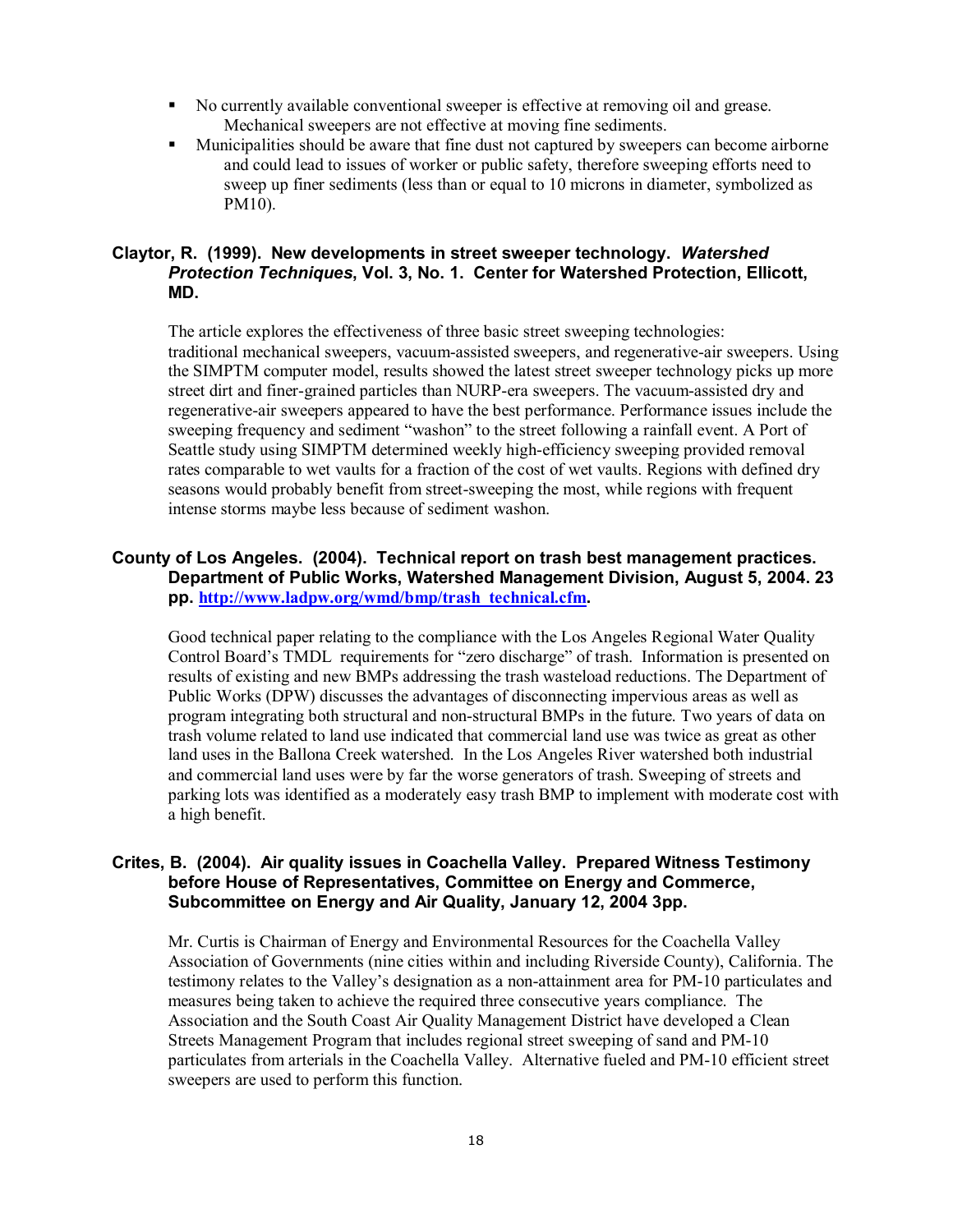#### **Curtis, M. C. (2002). Street sweeping for pollutant removal. Watershed Management Division, Department of Environmental Protection, Montgomery County, MD 18pp.**

This report was prepared for three purposes:

- 1. Document the current status of street sweeping in Montgomery County;
- 2. Evaluate pollutant removal from street sweeping based upon literature review; and
- 3. Make recommendations for the County's street sweeping program to maximize pollutant removal to the lowest possible cost.

The County's overall sweeping program comprises residential and arterial roads while Central Businesses Districts of Bethesda, Silver Spring and Wheaton are funded and implemented under a partnership arrangement between businesses. Montgomery County is an MS4 permittee and a partner committed to the Chesapeake Bay 2000 Agreement to reduce by 40% nitrogen and phosphorus loading. There are currently no feasible opportunities to build new or enhance existing storm water pollution control structures. Street sweeping is one of the few practices in highly developed areas that will clearly reduce sediment and associated pollutants. The County's plan is to conduct more careful tracking of street sweeping materials removed to identify "dirtiest" areas. These areas (most likely arterial roads rather than residential) would be targeted for more frequent sweeping than once per month. The use of high-efficiency vacuum street sweepers will be evaluated initially on vehicle storage lots and parking lots. Eventually, such sweepers would be used at least on non-residential roads.

# **Dana Point, California. (2005). Street sweeping will make a clean sweep to protect the ocean. Web site:**

#### **http://secure.purposemedia.com/dpstreetcleaning/streetsearch.html.**

Dana Point in Orange County, California is a city of 35,000 located halfway between Los Angeles and San Diego. Dana Point is a Phase II permittee and their website describes their street sweeping program. "One of the best ways to prevent pollutants from entering the ocean is to remove them from the streets before rain carries them into the storm drain and the watershed. In recent months, the City has stepped up street-sweeping efforts, and the results have been tremendous. Our experience in Dana Point shows that street sweeping is effective in moving pollution. When streets sweeping was conducted twice a month, the monthly debris intake was 23 tons. Since sweeping was increased to weekly basis, the monthly total increased to 46 tons of debris – more than 10 tons per week." Good discussion follows on parking restrictions and public education for compliance.

# **Federal Highway Administration. (2005). Stormwater best management practices in an ultra-urban setting: selection and monitoring. Web site:**

http://www.fhwa.dot.gov/environment/ultraurb.uubmpl.htm**.** 

This report supplements other recent FHWA manuals in the 1996 era. The street sweeping portion of the document (Section 3.8) while useful material, appears to be primarily late 1990's information. Highlights from the accompanying street sweeping fact sheet: Street sweeping is well suited to ultra-urban environments where little land is available for installation of structural controls. It should be considered in commercial business districts, industrial sites, and intensely developed areas in close proximity to receiving waters. The benefits of street sweeping will be best realized by using the most sophisticated sweepers on a weekly or bimonthly frequency. Vacuum assisted and regenerative air sweepers are more effective at removing fine particles and associated heavy metals but tend to be ineffective at cleaning wet streets. Vacuum-assisted sweepers are capable of providing close to 100 percent of PM-10 particulates and better overall removal of sediment. Vacuum-assisted dry sweepers have significantly less down time than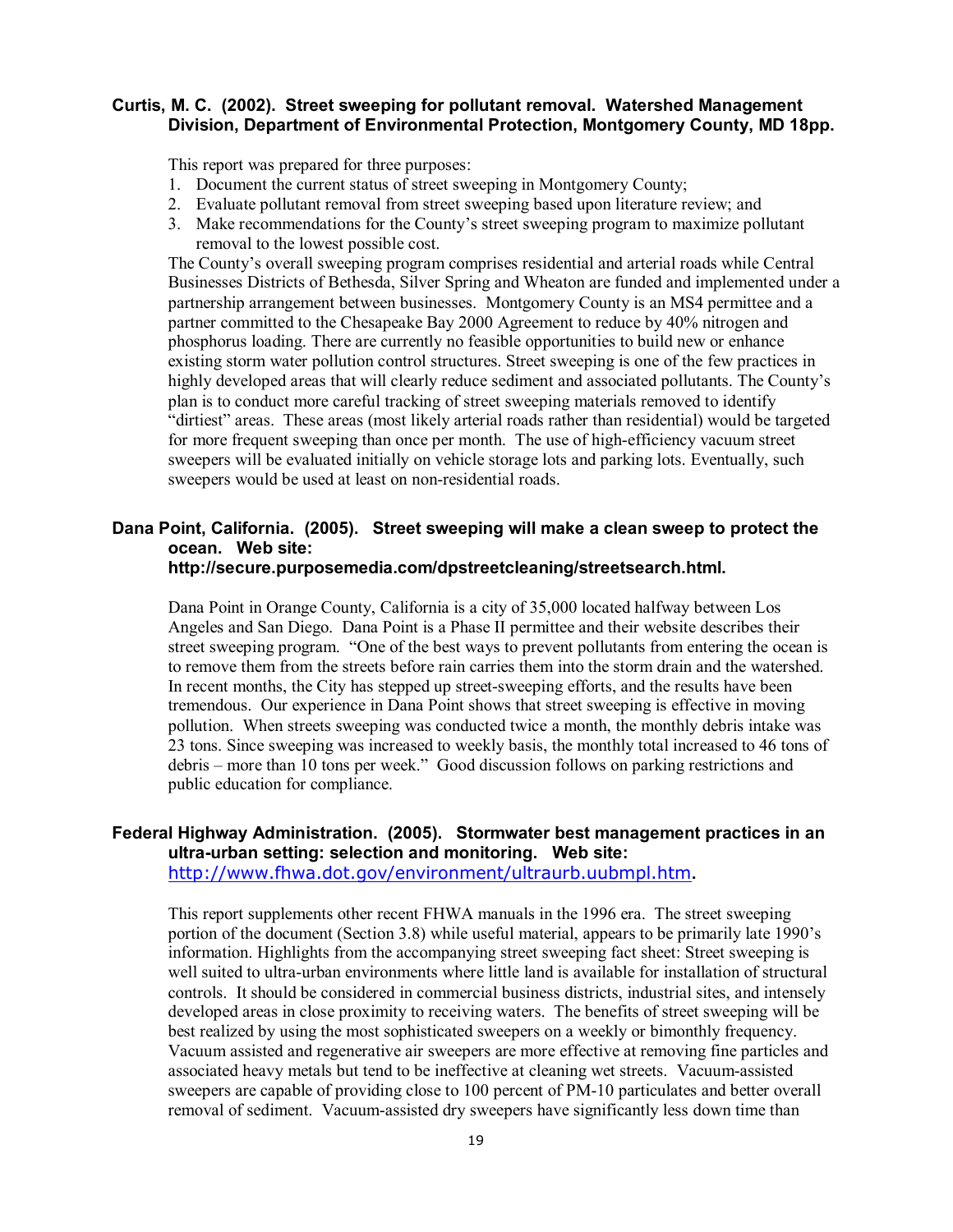water-based sweepers (less than 10 percent of total operating time compared to about 50 percent for water-based sweepers) because they require no water loading and clean-up and dumping times are shorter.

# **Keating, Janis. (2002). Street sweepers: picking up speed and quieting down.**  *Stormwater***, July/August 2002, Vol. 3. No. 5. pp. 68-74. www.stormh2o.com.**

Street sweeping can be an important "good housekeeping" measure for Phase II cities. This is a good general article examines street sweeping equipment, features and operations. Key characteristics are noted for those sweepers that are PM10 compliant. There is also a short discussion regarding noise impacts from street sweepers and current machine capabilities.

#### **Livonia, City of. (2001). Storm Sewer Maintenance Study. Prepared for the City of Livonia, Michigan by Hubbell, Roth & Clark, Inc., Bloomfield, MI with R. Sutherland as subcontractor. Final Report December 2001.**

Study evaluated the effectiveness of catch basin cleaning and street sweeping in reducing pollutant loading to the Rouge River. A calibrated Simplified Particulate Transport Model (SIMPTM) was utilized to evaluate the City's street practices for optimal Total Suspended Solids (TSS) removal on a cost-effective basis. The optimal cost-effective street sweeping frequency is 17 times per year for residential and commercial areas. A sweeping frequency every 15 days (March 15 through November) using a high-efficiency and regenerative air machines in tandem along with annual catch basin cleaning is estimated to reduce pollutant loading by 79 to 89% annually. Tandem sweeping at a monthly frequency (9x per year) with no catch basin cleaning is estimated to reduce pollutant loading by 49%. The City's cleaning costs are \$44.25 per catch basin (1998 dollars) and \$76.90 per curb mile (1999 dollars) for street sweeping.

# **Martinelli, T.J, Waschbusch, R, Bannerman, R. & Wisner, A. (2002). Pollutant loading to stormwater runoff from highways: the impact of a freeway sweeping program. Final Report No. WI-11-01, WISDOT Highway Research Study #97-01. Wisconsin Department of Transportation, Madison, WI.**

Study evaluated the effectiveness of an improved highway sweeping program using a high efficiency sweeper to reduce both dirt levels and runoff pollutants on an urban freeway (I-894) pavement in Milwaukee, Wisconsin. This partnership study (WISDOT, WDNR, and U.S. Geological Survey) included study test and control sections over the March 1999 and September 2000 timeframe. Results indicated that a once per week freeway sweeping program using a highefficiency sweeper can be an effective stormwater BMP for an urban freeway section.

## **Metropolitan Council Environmental Services. (2001). Minnesota urban small sites BMP manual – stormwater best management practices for cold climates. Prepared by Barr Engineering Company for Metropolitan Council, St. Paul, MN 55101. Chapter 3, Housekeeping – Pavement Management, pp. 3-35 to 3-37.**

At minimum, pavement should be swept twice yearly: early spring (sand and winter debris) and fall (leaves and debris). Additional sweeping in June after trees drop seeds and flowers will prevent a fair amount of phosphorus-laden runoff. Mechanical broom sweepers are effective on large particles and wet street surfaces, however they generally operations create airborne dust increasing atmospheric loading. Vacuum sweepers are more effective for fine particles associated with pollutants, but are ineffective on wet surfaces. For heavy loads, tandem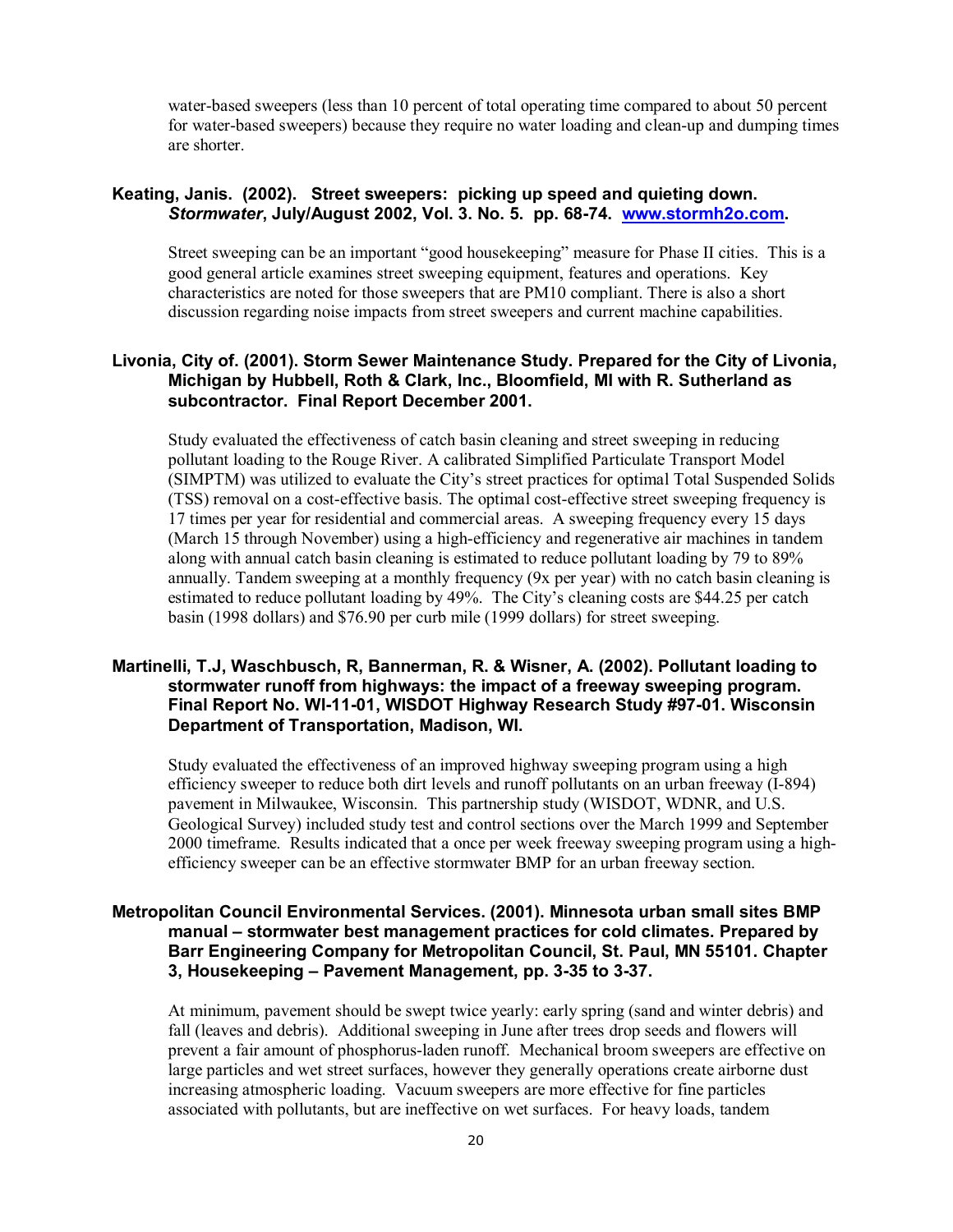operations with mechanical broom sweeper for large particles followed by regenerative-air sweeper.

**Minnesota Pollution Control Agency. (2000). Protecting water quality in urban areas – best management practices for dealing with storm water runoff from urban, suburban and developing areas of Minnesota. Web site: http://www.pca.state.mn.us/water/pubs/sw-bmpmanual.html. Chapter 7, General Practices: STREET SWEEPING, pp. 7-27-1 to 7-27-2. Minnesota Pollution Control Agency, St. Paul, MN 55155.** 

Prime reason for street sweeping is for aesthetics and urban housekeeping rather than for waterquality benefits. Routine street sweeping is recommended as a BMP in Minnesota at only two times during the year – immediately following spring snowmelt to remove sand and other debris, and in the fall to remove accumulated debris, such as leaves. Vacuum sweepers are more effective for removing fine particles with pollutant adsorption properties, but have a disadvantage of being ineffective at cleaning wet surfaces. Broom sweepers are effective for large particles and wet surfaces, but create airborne dust during operations adding to atmospheric loading.

# **Minton, G.R., Lief, B. & Sutherland, R. (November 1998). High efficiency sweeping or clean a street, save a Salmon!** *Stormwater Treatment Northwest***, Vol. 4, No. 4.**

A high efficiency sweeper utilizes strong vacuum coupled with mechanical main and gutter brooms using a dry, no water system combined with an air filtration system (down to 2.9 microns) that only returns clean air to the atmosphere. Pickup performance of a high efficiency sweeper compared to a traditional sweeper? High efficiency sweeper: 70% for < 63 micron range to 96% for the  $> 6370$  micron particle size range. Regenerative air sweeper: 32% for  $< 63$  micron range to 94% for the > 6370 micron range. Mechanical sweepers performed poorly: actual removals ranged only from 44-79% during the U.S. EPA NURP 1983 studies. Broom sweeper of this era were effective at picking up litter and large dirt particles, but exposed smaller particles that were then available to washoff in the next rain. The SIMPTM model has been used to simulate potential pollutant loading reductions (primarily the particulate phases) by high efficiency sweeping. If TSS annual modeled removal is 60%, total metals annual reduction is 45- 55%, nutrient annual reduction (such as TP) is 25-35%, and oxygen demand annual reduction is 35-45%.

#### **Oberts, G. (April 1994, revised).** *Best practices: street sweeping***. Metropolitan Council, St. Paul, Minnesota 55101. Publication No. 71-94-020A.**

A 1994 Metropolitan Council survey of city street management practices determined cost reduction opportunities. Cities vary in how they provide street sweeping, but many contract with private firms. Street sweeping in Minnesota is done to reclaim the winter road sand. On the average, 75 % of the sand is reclaimed with Disposal becoming a growing issue with environmental concerns. It costs \$2 to \$4 per ton to buy sand and \$6 to \$11 per ton for landfill disposal, not including hauling costs. Some cities recycle spring sweepings, which may become more cost-effective in the future. Street sweeping costs vary widely throughout the region—in some cases, more than 10 to1. Cost of street cleaning was estimated to be \$100 per mile. Findings from a small demonstration project identified 66 "best practices" in street sweeping by public works departments. The region could save nearly \$1 million a year if these practices were implemented based upon reports from 102 communities in the region, who altogether spend approximately \$7 million per year on street sweeping, a conservative estimate. Water quality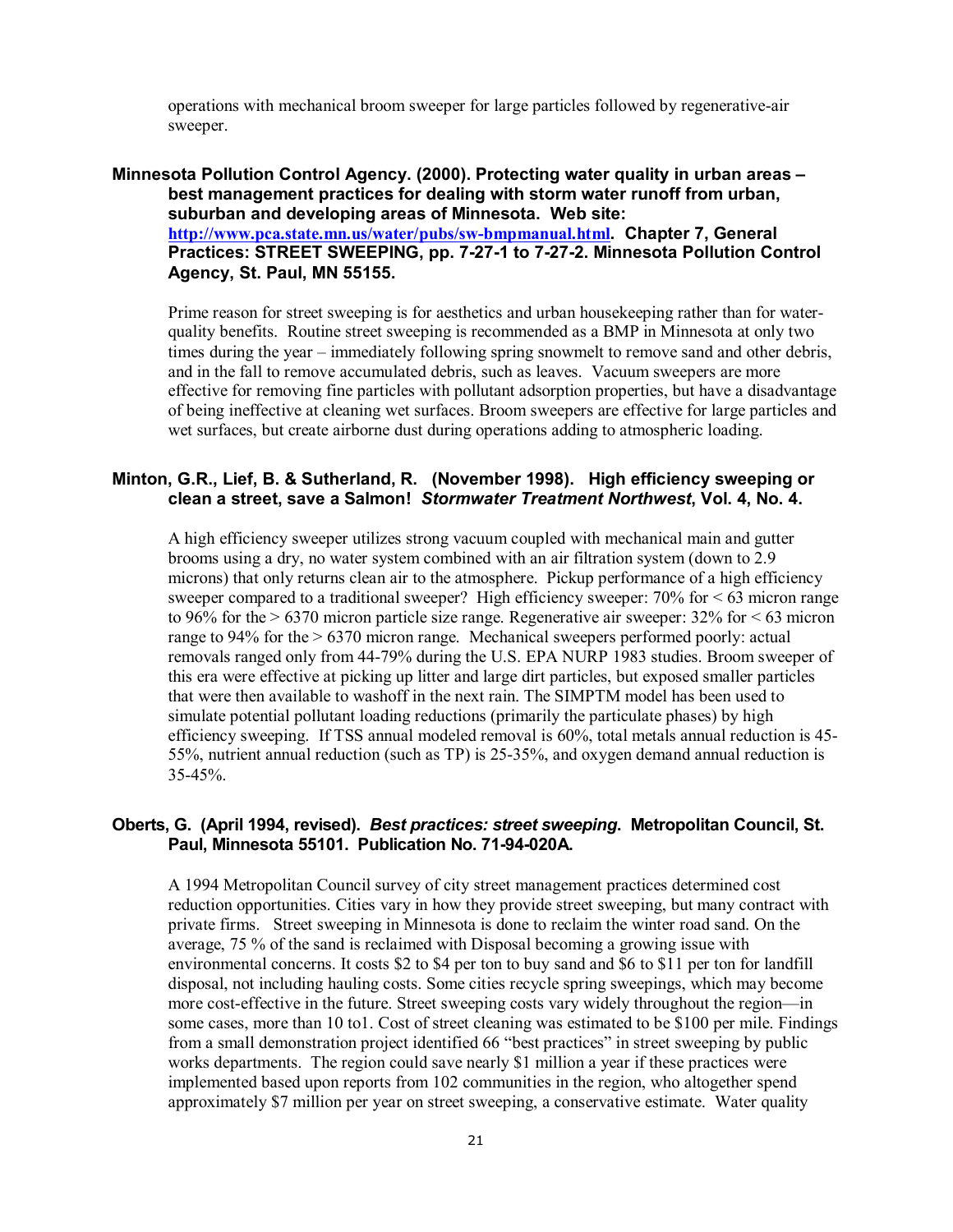problems caused by particles smaller than sand were not promoted as resolvable through street sweeping technology; further research was advised.

# **Olympia, City of. (2005). Stormwater manual. Volume IV, Permanent Source Control (Pollution Prevention) BMPs, 156 pp. and Volume V, Stormwater Treatment BMPs, 233 pp.**

This newly issued manual consists of five volumes. Volume IV contains a discussion on Operational Source Control BMPs which are non-structural. Street sweeping is a good housekeeping practice (Section 1.4). Pollutant Control Approach (Page 2-64): Conduct efficient street sweeping where and when appropriate to minimize the contamination of stormwater. The recommended BMPs for street sweeping are divided into three categories: maximum, moderate and minimal stormwater pollutant reductions. For maximum pollutant reduction, high-efficiency vacuum sweepers are recommended. For moderate pollutant reduction, regenerative air sweepers or tandem sweeping operation (mechanical sweeper followed by a vacuum or regenerative air sweeper). For minimal pollutant reduction, mechanical sweepers are recommended. Volume V (page 12-10 and 12-11) contains a summary discussion on high efficiency street sweepers and captive hydrology street cleaners.

# **Ontario Ministry of Environment. (2004). Street cleaning - MO4 Fact Sheet.** *Stormwater Pollution Prevention Handbook***, Three pages. Web Site:**

http://www.ene.gov.on.ca/envision/gp/4224e\_2.htm.

The fact sheet is a summary of previous studies. Highlights:

- Prioritize cleaning to use the most technically advanced sweepers, at the greatest possible frequency in areas with the highest pollutant loading.
- Optimize cleaning frequency based upon interevent times (the dry period between storms). To achieve 30% removal of street dirt, the sweeping interval must be no more than 2 times the average interval between storms. To reach 50% removal, sweeping must occur 1 or 2 times during the average interval between storms.

# **Partland, J.P. (2001). A clean sweep to swipe pollutants.** *Stormwater***, May/June 2001, pp. 52-56. www.stormh2o.com.**

This is an overview article on street sweeping using discussions from a consultant (Roger Sutherland), and local government staff (Don Waye, Northern Virginia Regional Commission; Pat Collins, Venice FL; Hossain Kazemi, San Francisco Reg. Water Quality Control Board; Nancy Breward, San Antonio, TX; and Mark Bosser, Olympia, WA). Good general discussion on equipment, sweeping frequency and performance issues. Not a technical article.

# **Pitt, R. (2002). Emerging stormwater controls for critical source areas. In:** *Management of Wet-Weather Flow in the Watershed***. Sullivan, D. & Field R. (Eds). Street cleaning (pp. 14-16), CRC Press, Boca Raton, FL.**

This is a good brief summary of the state of the practice in 2002. Highlights with references: Few data have shown street cleaning to be effective because of the different sized particles that street cleaners remove compared to the particles that are most removed by rains. Conventional street cleaning for aesthetics and traffic safety does not have a very positive effect on stormwater quality because large particles are preferentially removed and the smaller particles are effectively removed during rains. For high street loading, a tandem sweeper operation (mechanical followed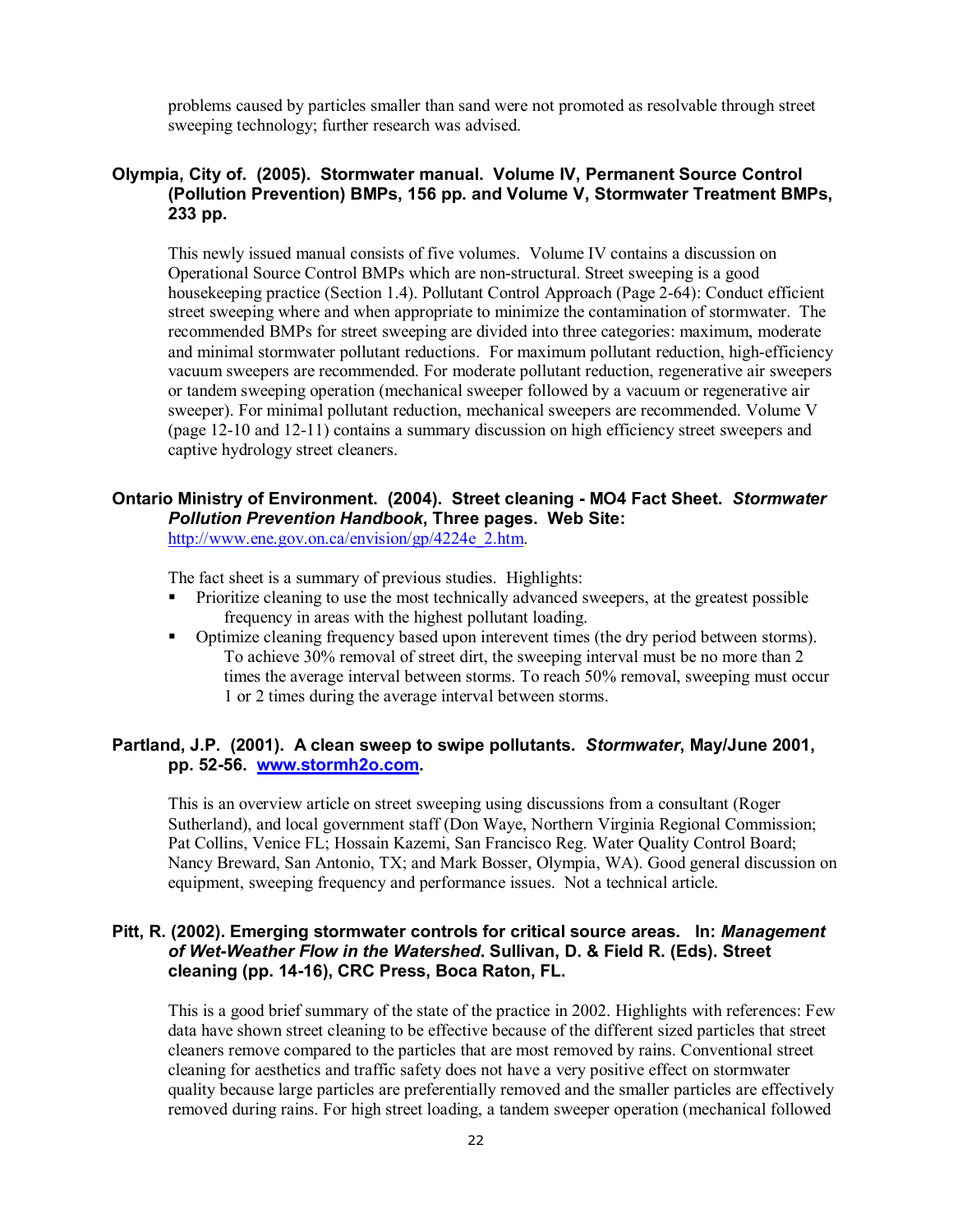by regenerative-air) may be best for large and fine particles. New high-efficiency sweepers may reduce suspended solids discharges by 50% versus the 15% from mechanical sweepers. Highefficiency sweeping of heavily paved areas (freeways, large parking lots, paved storage areas) should result in significant runoff improvements. Unless street cleaning operations can remove fine particles, pollutant removal effectiveness will be limited. More research is needed for the newer pavement cleaning operations especially in industrial storage areas and commercial parking areas.

#### **Scholl, J.E. (2000). Development of a nonpoint source BMP control strategy for a watershed TMDL. Watershed Management 2000 Conference. July 9 –12, 2000, Vancouver, British Columbia, Canada.**

Method optimizing the combination of BMPs and level of effort to achieve phosphorus removal using marginal cost analysis for this 1,800-acre lake in a 175-square mile watershed as part of a Total Maximum Daily Load (TMDL) study. Marginal analysis determined whether an action such as street sweeping resulted in a sufficient added benefit to justify the cost. As street sweeping is performed more often or on more streets, less load is available for removal, thus marginal costs increase to the point where other options become more competitive. The key benefit of the defensible approach was to select the lowest combination of BMPs for reducing the nonpoint source phosphorus load.

# **Smith, K.P. (2002). Effectiveness of three best management practices for highway-runoff quality along the Southeast Expressway, Boston, Massachusetts. Water-Resources Investigations Report 02-4059. U.S. Geological Survey, Northborough, MA.**

The greatest benefit of annual street sweeping was the removal of particles greater than 8 mm in diameter that were not routinely mobilized during storm flows. Mechanical broom sweepers were used during the study. Sweeping provided little water-quality benefit for the Southeast Expressway. The equipment did not remove the dominant particles less than 0.062 mm in diameter efficiently.

# South Coast Air Quality Management District, California. (2004). Rule 1186. PM<sub>10</sub> **emissions from paved and unpaved roads, and livestock operations. Adopted February 14, 1997, latest amendment: April 2, 2004.**

The South Coast Air Quality Management District comprises the non-desert portions of Los Angeles, Riverside, and San Bernardino counties and all of Orange County, California. The Rule's purpose is to reduce particulate matter entrained in ambient air resulting from vehicular traffic on paved and unpaved public roads and at livestock operations. Routine sweeping by local governments is defined as every three months.  $PM_{10}$  is particulate matter with an aerodynamic diameter smaller than or equal to 10 microns. Local governments can only use  $PM_{10}$  – efficient sweepers certified by the SCAQMD.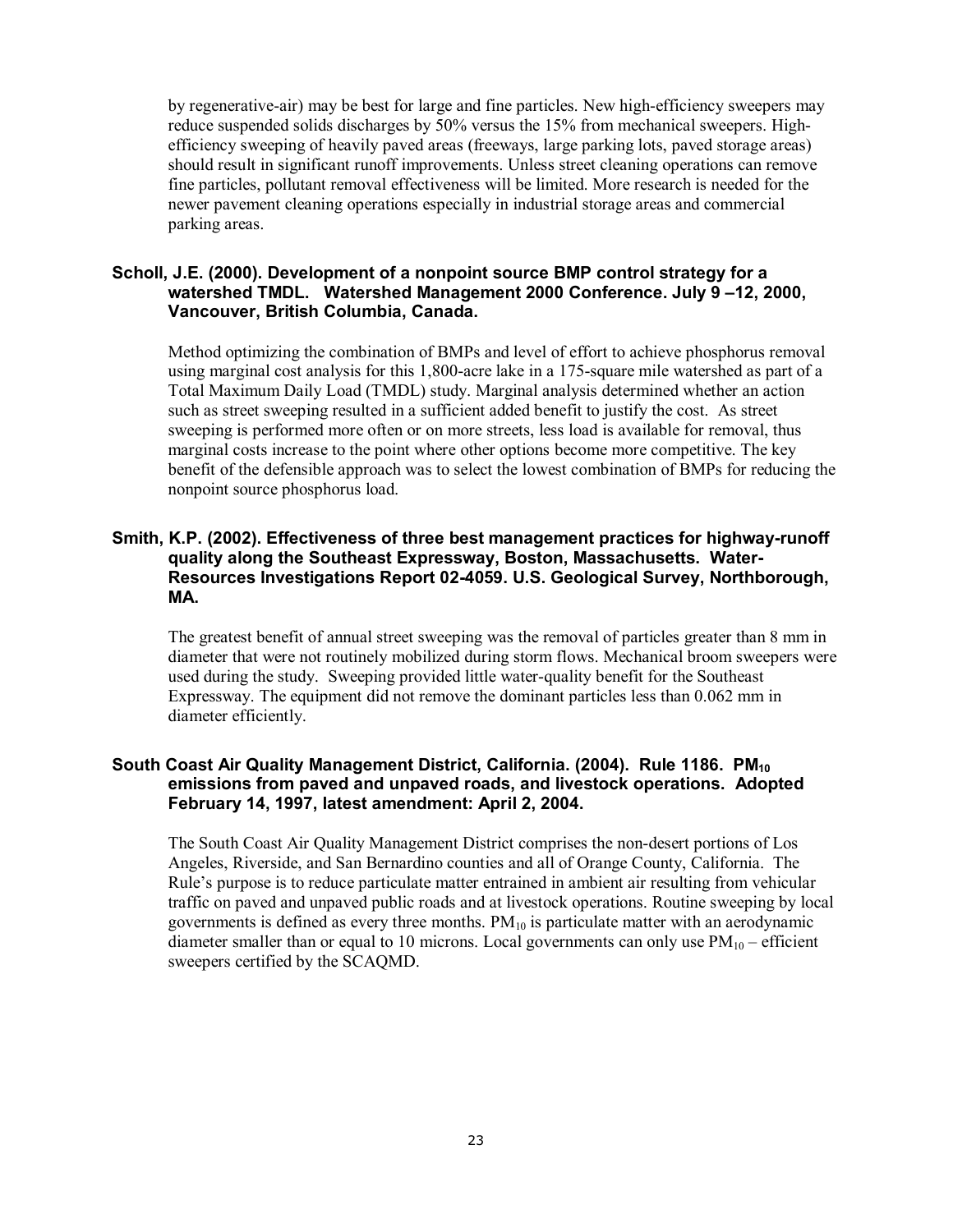# **Southeast Wisconsin Regional Planning Commission. (1991). Costs of urban nonpoint source water pollution control measures. Technical Report 31. 109 pp. Waukesha, WI.**

Sweeping of commercial areas every two weeks could be expected to remove about 35% of the suspended sediment load from runoff. However, sweeping of residential areas every four weeks only removes about 2% of the sediment load from runoff. Average cost (capital and operations) per curb-mile swept is \$21.20 (1989 dollars).

#### **Stidger, R. (2003). The pros and cons of municipal street sweeping.** *Better Roads***. April issue. Web site:** http://www.betterroads.com/articles/apr03b.htm**.**

Relatively short summary article on various street sweeping practices. In Sweden, the National Road and Transport Research Institute sent a questionnaire to 103 cities and seven regional road authorities, as well as contacting Norway, Denmark, Finland and the State of California. Study results showed dust was considered the main problem solved by sweeping, especially in the spring. Wet sweeping was the most commonly used method, yet they were not designed to control PM10 particulates, except in California. In Sweden, PM10 requirements will go into effect in 2005. Much of the road dust is blamed on winter sanding and studded tire usage.

## **Stormwatercenter. (2005). Pollution Prevention Fact Sheet: Parking Lot and Street Cleaning. 4 pp. WEB site:** http://www.stormwatercenter.net**.**

This is a short summary article on street sweeping referencing about ten articles. No new information is presented since 1999. Argues that the most essential factor in using street sweeping as a pollutant control practice is to use the most sophisticated sweepers available. Emphasizes the benefit of using high-efficiency sweepers that capture pollutants before they are made soluble from rainwater and may reduce the need for other storm water treatment practices. It suggests that further research is needed to establish the optimal sweeping frequency for pollutant removal and the type of streets appropriate for a sweeping program.

# **Sutherland, R.C. & Jelen, S.L. (1996). Sophisticated stormwater quality modeling is worth the effort. In James, W (Ed.),** *Advances in modeling the management of stormwater impacts***. Lewis Publishers, Guelph, Canada.**

Annual runoff and pollutant loads for six homogeneous stormwater sites in Portland, Oregon, were continuously simulated using SIMPTM, the Simplified Particulate Transport Model, calibrated to local runoff quality data from sites representing residential, commercial, industrial and transportation land uses. Event mean sample concentrations and continuous flow monitoring were combined with hourly local rainfall and street sediment data. Results clearly showed that current linear or exponential sediment accumulation models fail to represent the seasonal variation rates that depend upon the results they would compute. Calibrated model results suggest that simplified annual pollutant load calculations using concentration times volume may overestimate expected load by up to seven times. In addition, results of a street sweeping testing showed that tandem street sweeping (i.e. mechanical followed by vacuum) was much more effective than previously concluded by the Nationwide Urban Runoff Program (NURP).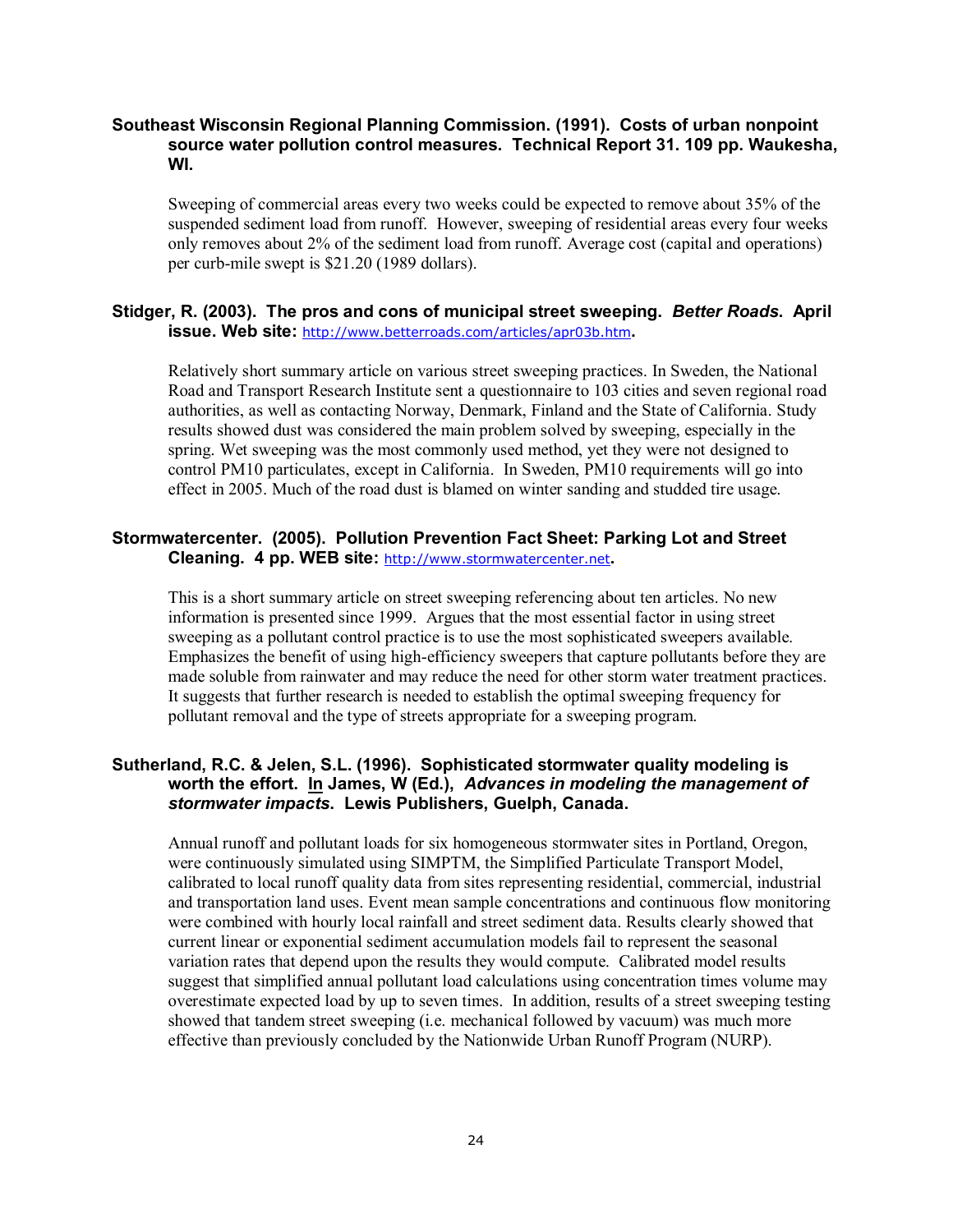#### **Sutherland, R.C. & Jelen, S. L. (1997). Contrary to conventional wisdom, street sweeping can be an effective BMP. In James, W (Ed.),** *Advances in modeling the management of stormwater impacts***. Vol. 5. Lewis Publishers.**

Several different sweeping technologies were evaluated on their ability to pick up accumulated sediment of various sizes. Expected reductions in average annual washoff loads were evaluated using a calibrated SIMPTM model for two stormwater sites in Portland, Oregon. Results suggested reductions of up to 80% in annual TSS and associated pollutant washoffs may be achieved using bimonthly to weekly sweepings. This stands in sharp contrast to USEPA NURP program of 1983 indicating street sweeping to be generally ineffective as a technique for improving the quality of urban runoff quality. This study demonstrates street sweeping can be an effective BMP depending upon land use characteristics, precipitation and the accumulation dynamics of contaminated sediments. Pollutant reduction benefits possible from a cost-effective street sweeping program must be re-evaluated.

# **Sutherland, R.C., Jelen, S.L. & Minton, G. (1998). High Efficiency sweeping as an alternative to the use of wet vaults for stormwater treatment. In James, W. (Ed.),** *Advances in modeling the management of stormwater impacts***. Vol. 6 Lewis Publishers.**

 The Port of Seattle conducted a 1996 evaluation of selected stormwater treatment BMPs for a new 400-acre marine cargo container yard. Study objective was to evaluate the stormwater pollutant removal effectiveness of new high efficiency sweeper combined with catch basins versus pollutant removal efficiencies of wet vaults. Wet vaults were the only technically feasible and approved (Washington Department of Ecology) technology for new marine facilities. Wet vaults with an estimated life-cycle cost of \$18 million for a 250-acre yard expansion project were equivalent in pollutant removals compared to weekly high efficiency sweeping and annual catch basin cleaning with a \$2 million life-cycle cost for the same project area. Weekly sweeping may be significantly more effective than biweekly, while twice weekly creates little incremental benefit.

# **Sutherland, R.C. (1998). How do we judge the equivalency of new treatment BMPs? Highefficiency sweeping or clean a street, save a salmon!** *Stormwater Treatment Northwest* **Vol. 4, No. 4.**

Useful discussion on the pick-up efficiencies of mechanical broom, regenerative-air and highefficiency street sweepers with respect to particle size. Article explains in some detail why the NURP study concluded street sweeping was ineffective and may have been misleading. Discussion concludes regarding the advantages and disadvantages of high-efficiency sweepers at this time.

# **Sutherland, R. C. 2001. A proposed method for performance testing.** *American Sweeper***. Vol. 6, No. 1.**

Good preliminary discussion regarding minimum protocols for conducting street sweeping evaluation. 'Stormwater sweeping' can be an effective BMP, but will take a different way of looking at it. It can no longer be done just for cosmetic reasons. A realistic testing procedure must take into consideration variables which can dramatically affect sweeper performance: pavement condition, gutter design, pitches, etc. A testing procedure uses ample area for collecting material before and after sweeping. A hand broom is used with a vacuum attached to assure dust capture. The "before sweeping plot" needs to be at least  $400 - 500$  square feet with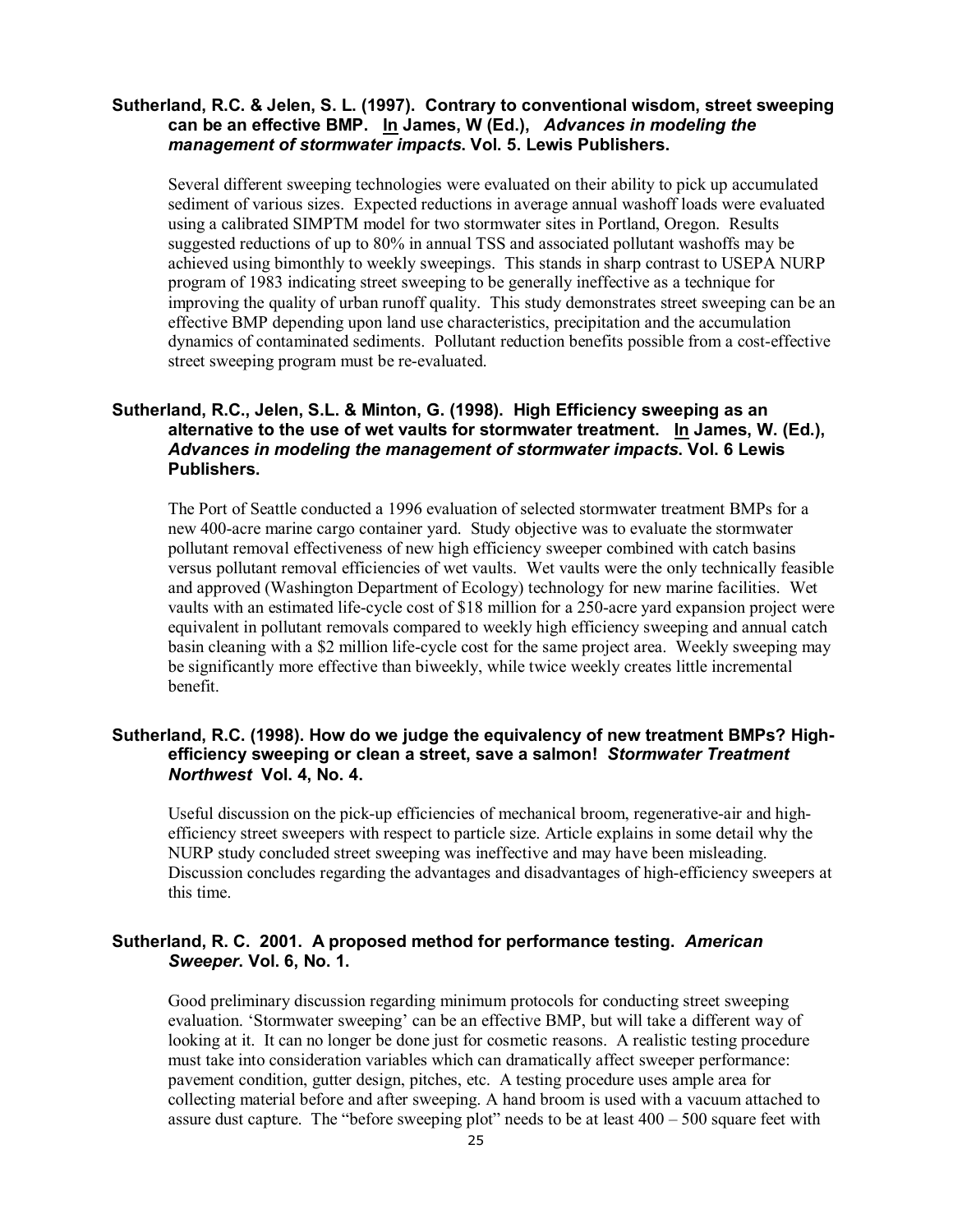the "after sweeping plot"  $3 - 4$  times larger to assure adequate area for material collection. Sanctioning of standards for testing and evaluation by an organization (e.g. APWA) is necessary to provide directors of public works, smaller communities and manufacturers with information to evaluate this technology.

# **Sutherland, R. C. & Jelen, S. L. 2002. A technique for accurate urban runoff load estimation. Water Environment Federation. National TMDL Science and Policy 2002 Specialty Conference, November 13 –16, 2002. Phoenix, AZ.**

Reexamination of previous results from cities of Livonia and Jackson, Michigan studies. Street sweeping and catch basin cleaning at frequencies of 15 to 30 days could provide significant TSS load reductions. Most cost-effective maintenance involves high-efficiency sweepers. Reexamination of the stormwater benefits associated with these maintenance practices is needed.

# **Sutherland, R. C. & Jelen, S. L. 2003. SIMPTM diagnosis. A technique for accurate urban runoff load estimation.** *Water Environment & Technology***. Vol. 15, No. 9, pp 59 – 66. September 2003.**

This paper is a more detailed presentation of the City of Livonia, Michigan and the City of Jackson and Jackson County, Michigan studies addressing pollutant loading assessment using the SIMPTM model. Data summaries for size fractions and pollutant concentrations are presented on the sediment data gathered for the model calibration. Results show that annual catch-basin cleaning and street sweeping every 15 to 30 days could reduce annual total suspended solids loading by up to 80%. Costs are presented for catch-basin cleaning and sweeping. In Livonia (1999), catch-basin cleaning was \$44.25 each with sweeping at \$76.90 per curb mile. In Jackson (2000), catch-basin cleaning was \$28.75 each with sweeping at \$140 per curb mile. The most cost-effective sweeping practice seems to be high-efficiency or regenerative-air sweeping. The authors suggest that a serious re-examination of storm water quality benefits associated with these maintenance practices is needed.

## **Taylor, A.C & Wong, T. (2002). Non-structural stormwater quality best management practices – an overview of their use, value, cost and evaluation. Cooperative Research Centre for Catchment Hydrology. II. Victoria. Environment Protection Authority. 40 pp. Series Report 02/11.**

This paper deals with the broader context of non-structural BMPs and their application. It is valuable in the discussion of the integration of non-structural BMPs (i.e. city-wide maintenance operations) along with other structural BMPs. It points out that a review of approximately 200 references relating to non-structural BMP evaluations was of lower quality than normally associated with structural BMPs of storm water improvement. The finding may reflect the maturity of the two areas and the difficulty in designing and executing a sound monitoring and evaluation program for many non-structural BMPs. An evaluation framework is presented (Appendix A) that provides a very good overview of the "top – down" process necessary to evaluate and monitor non-structural BMP implementation.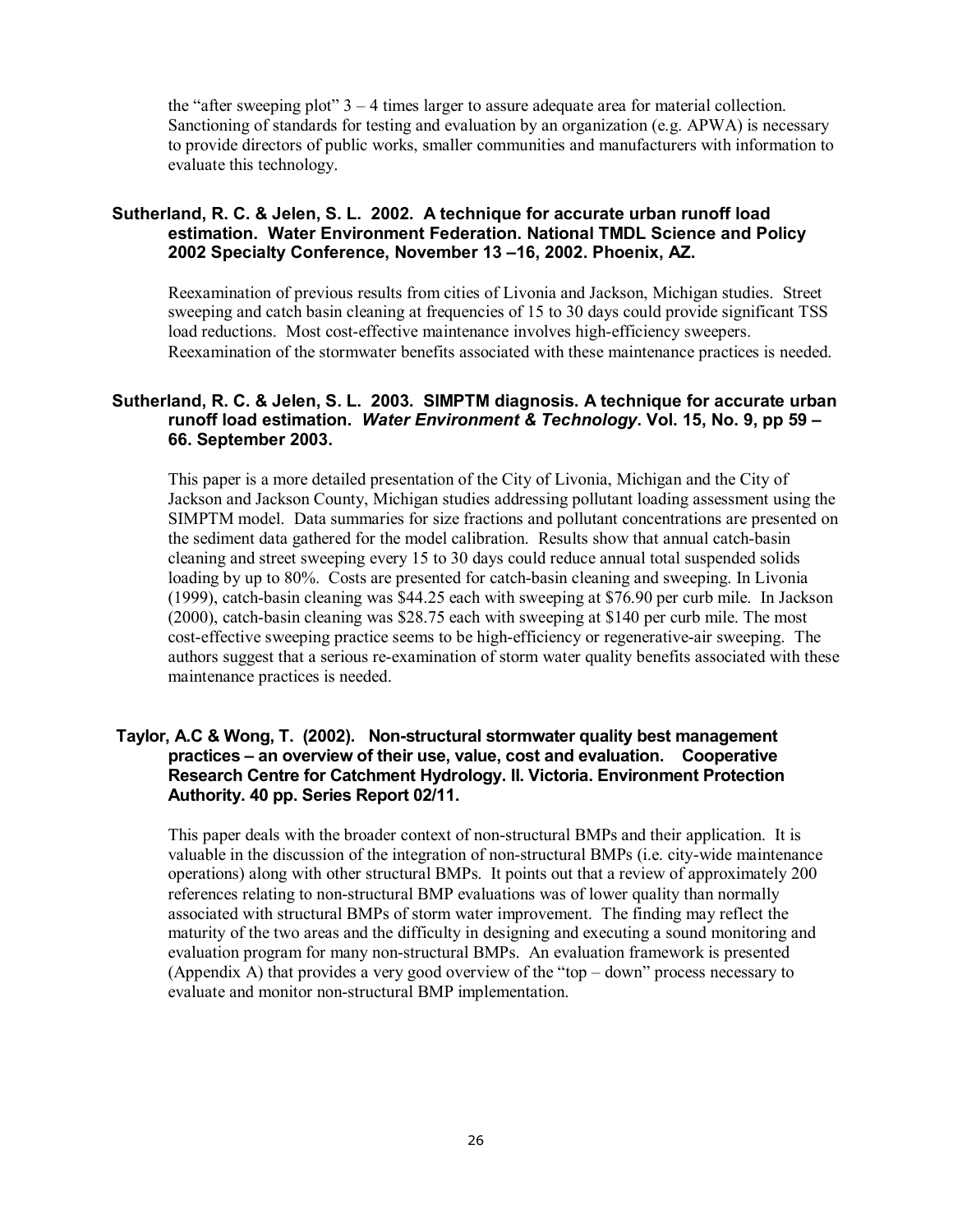# **Taylor, A.C & Wong, T. (2002). Non-structural stormwater quality best management practices – a literature review of their value and life-cycle costs. Cooperative Research Centre for Catchment Hydrology. II. Victoria. Environment Protection Authority. 111 pp. Series Report 02/13.**

This is repeat of the Walker and Wong, 1999 report. Little addition information is provided. The report concludes: "automated sweeping is however still considered a potentially valuable BMP in *specific circumstances*, such as the use of newer sweeping technologies (that can capture a high percentage of fine particles) on commercial and industrial sites , where limitations in terms of sweeping frequency, sweeping timing and gaining access to pollutants can be overcome."

# **Terrene Institute. (July/August 1998). A clean sweep is now possible.** *Runoff Report***, Vol. 6, No. 4. Terrene Institute, Alexandria, VA. WEB site access, http://www.epa.gov/NewsNotes/issue56/techncl56.html#street**

The article covers current technology and sweeping methods for a number of sweeping models and sweeping situations, and draws upon both their own experience as well as previous studies. Cities use one or more of five basic kinds of sweepers:

Mechanical: 90% of the street sweepers used in this country are traditional broom sweepers. Vacuum-assisted wet: These machines create a vacuum at the surface but use water to suppress dust from its gutter broom.

Regenerative air: this sweeper blows air onto the pavement and immediately vacuums it back capturing the sediments.

Tandem: a two-machine operation: a first pass by a mechanical sweeper, followed by a vacuumassisted sweeper.

Vacuum-assisted dry: a *high efficiency* sweeper combining essential elements of tandem sweeping into a single unit without using water.

A sixth type, scrubbers, has more limited application. Scrubbers saturate the pavement with enough water to suspend the fine particles, then vacuum up the solution.

The overall conclusion is that vacuum-assisted dry sweepers are the top technology available for addressing stormwater runoff pollution.

Studies by Sutherland show that conventional mechanical broom and vacuum-assisted wet sweepers reduce nonpoint pollution by 5 to 30%; its nutrient content by 0 to 15%. Dry vacuum sweepers reduce nonpoint pollution by 35 to 80%; nutrients by 15 to 40%.

# **Tilton, Joseph Lynn. 2003. Keeping it clean.** *Stormwater***, March/April 2003, pp. 58-64. www.stormh2o.com.**

Street sweepers help meet municipalities meet federal and state regulations. This is a brief sweeper technology overview.

#### **U.S. Environmental Protection Agency. (1999). Preliminary data summary of urban storm water best management practices. EPA-821-R-99-012, Office of Water, Washington D.C.**

There is short summary of land use of runoff volume and pollution generation percentages (adapted from Bannerman et al, 1993) in Chapter 5 (pp. 5-34 and 5-35). The basic conclusion: streets and parking lots can contribute significant pollutant loadings to urban runoff, therefore sweeping programs that remove a portion of these materials may significantly reduce pollutant load contributions. A short cost data discussion is presented in Chapter 6 (pp. 6-21 and 6-22)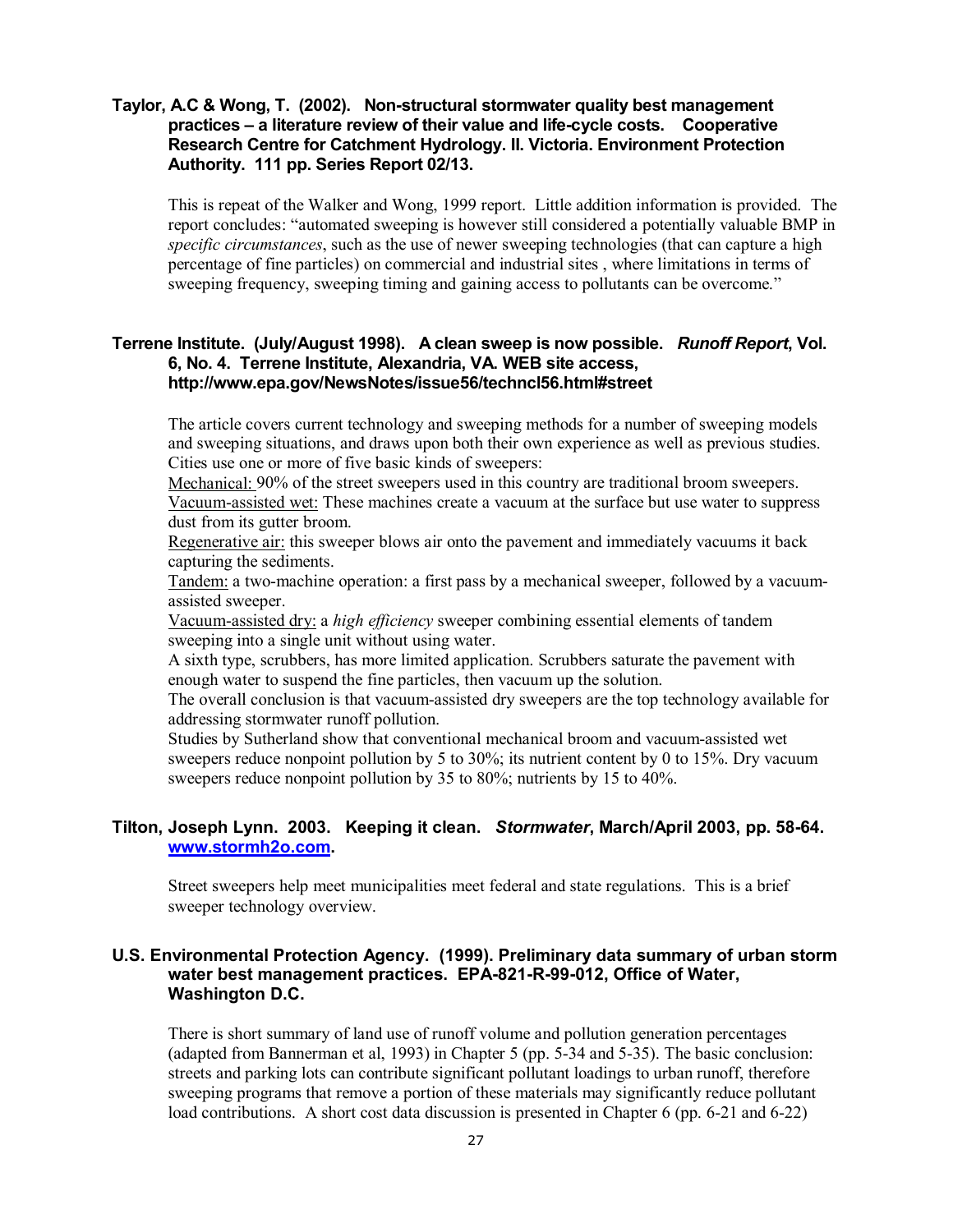dealing with the capital, operational and maintenance costs of street sweeping based upon several studies (Finley, 1996; SWRPC, 1991 and Satterfield, 1996). It concludes that the capital cost of a vacuum sweeper is significantly higher than mechanical, the operation and maintenance costs per curb mile are reversed for the two types.

# **U.S. Environmental Protection Agency. (2000). National menu of best management practices. Parking lot and street cleaning. Pollution prevention and good housekeeping. 4 pp. October 27, 2000.**

http://www.epa.gov/npdes/menuofbmps/BMP\_files.htm**.** 

Very good summary of the current state of the practice. Provides indications of the limitations of street sweeping along with expected pollutant removal efficiencies for the new technologies. Street sweepers that can show a significant level of sediment removal efficiency (vacuum-assisted dry) may prove to be more cost-effective that certain structural controls, especially in urbanized areas with greater areas of pavement.

# **U.S. Environmental Protection Agency. (2004). The use of best management practices (BMPs) in urban watersheds. Muthukrishnan, S., Madge, B., Selvakumar, A., Field, R. & Sullivan, D. EPA-600/R-04/184, Office of Research and Development, Washington D.C. 20460.**

Good overall document covering the state of the art for street sweeping. Recognizes that this is a non-structural BMP that has limited studies showing direct water quality benefits and removal efficiencies. Street sweeping is considered to be an ultra-urban best management practice for reducing total suspended solids and associated pollutant washoff from urban streets. Chapter 5 has a good discussion on the in value of the integrated approach to storm water management that may involve structural and non-structural BMPs. Stresses that an effective storm water management program requires the optimum balance between both structural and non-structural BMP types. Costs associated with non-structural BMPs are not included in Chapter 6 as they were generally not as easily quantified as structural BMPs due to their indirect and highly variable implementation levels.

# **Venner Consulting & Parsons Brinckerhoff. (2004). Environmental stewardship practices, procedures, and policies for highway construction and maintenance. Prepared for Transportation Research Board of the National Research Council. National Cooperative Highway Research Program (NCHRP) Project 25-25(04). 850 pp.**

The following is summarized from Chapter 10: Roadside Management and Maintenance: Beyond Vegetation – *Cleaning/Sweeping of Shoulders.* Care should be taken to minimize dust as much as possible. Water applied during sweeping operations should be controlled to prevent unpermitted non-stormwater discharges. Avoid wet cleaning or flushing of street, utilize dry methods where possible. Consider increasing sweeping based on factors such as traffic volume, land use, field observations of sediment and trash accumulation, proximity to watercourses, etc. For example:

- Increase the sweeping frequency for streets with high pollutant loadings, especially in high traffic and industrial areas.
- Increase the sweeping frequency just before the wet season to remove accumulated sediments.
- Increase the sweeping frequency for streets in special problem areas such as special events, litter or erosion zones.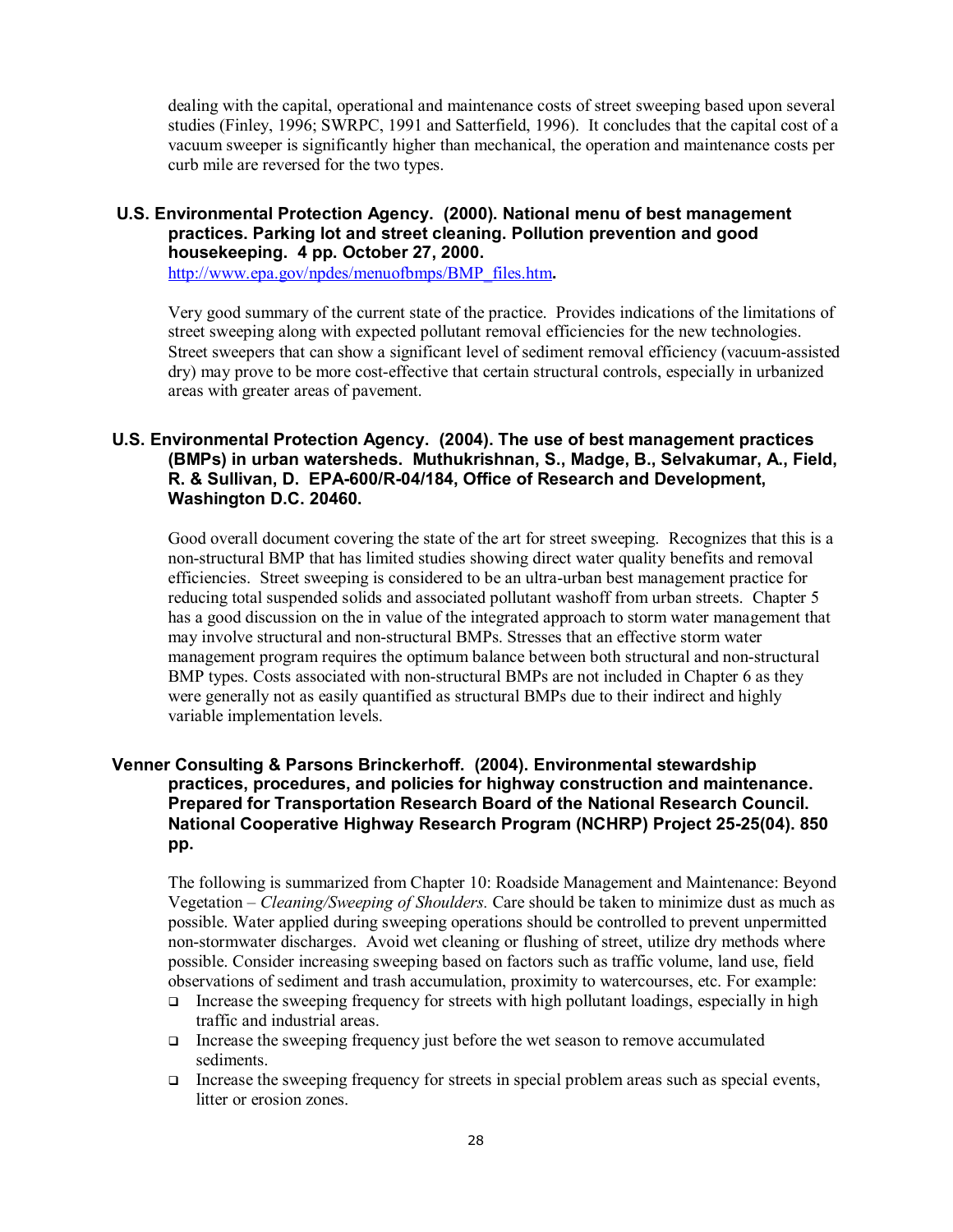Old sweepers should be replaced with new technologically advanced sweepers (regenerative air sweepers) that maximize pollutant removal. If available use vacuum or regenerative air sweepers in the high sediment and trash areas (typically industrial/commercial). Keep accurate logs of the number of curb-miles swept and the amount of waste collected.

# **Versar, Inc. (2002). An assessment of road maintenance activities in Frederick County and their effect on storm water runoff quality. Prepared for the Division of Public Works, Frederick County, Maryland by Versar, Inc. Columbia, MD.**

This is a brief sweeper technology overview used to recommend to the County additional and alternative procedures to implement and minimize the level of pollutants in road runoff from maintenance activities. Street sweeping is one of the most cost-effective BMPs primarily because it reduces pollutant levels at the source. Critical discussion of mechanical broom sweepers making water quality worse by removing surface dirt with adsorbed pollutants, thus preventing them from being entrained in runoff and breaking down pollutants into smaller sizes and more subject to runoff. Suggests integrating a sweeping program that includes 'hot spots' for pollutants (high traffic areas, downtown streets, light industrial).

# **Volkening, A. (2004). Use of mathematical optimization to select cost-effective best management practices. Watershed 2004 Conference, July 11-14th, Dearborn, Michigan. Water Environment Federation.**

Paper presents a mathematical optimization model of stormwater management strategies to meet water quality requirements at the least cost. BMPs incorporated were wet ponds, street sweeping and settling vortex devices (SVDs). Street sweeping had strong benefit because no land cost is incorporated for wet ponds along with the capital cost and installation for SVDs. For  $20 - 60\%$ sediment removal efficiency, maximum sweeping of commercial areas was incorporated with SVDs added to achieve water quality goal. Results show the optimization model is not sensitive to reasonable ranges in street sweeping costs. The model is sensitive to the effectiveness of street sweeping, suggesting that it is more important to analyze the sediment removal of street sweeping, rather than its exact cost. It would be important to thoroughly investigate the probable performance of street sweeping for specific applications of this model. Using multiple BMPs or the "treatment train" approach would be very useful incorporating updated cost and efficiency data.

# **Walker, T. A. & Wong, T.H.F. (1999). Effectiveness of street sweeping for stormwater pollution control. Technical Report 99/8 Cooperative Research Centre for Catchment Hydrology. Dept. of Civil Engineering, Monash University, VIC 3800.**

Australian street sweeping practices (mechanical and regenerative-air) are generally ineffective stormwater pollution control measures. Street sweeping should be accompanied by structural pollution control measures to effectively reduce gross and sediment associated pollutants in stormwater. Gross pollutant materials are comprised of 10-30% litter (plastic, paper and some metal) and 70 – 90% organic matter (leaves, twigs, etc.). The regenerative-air sweeper exhibits a substantially better performance than a mechanical sweeper. Commercial land uses contribute larger loads of gross pollutants despite more intensive street sweeping frequencies.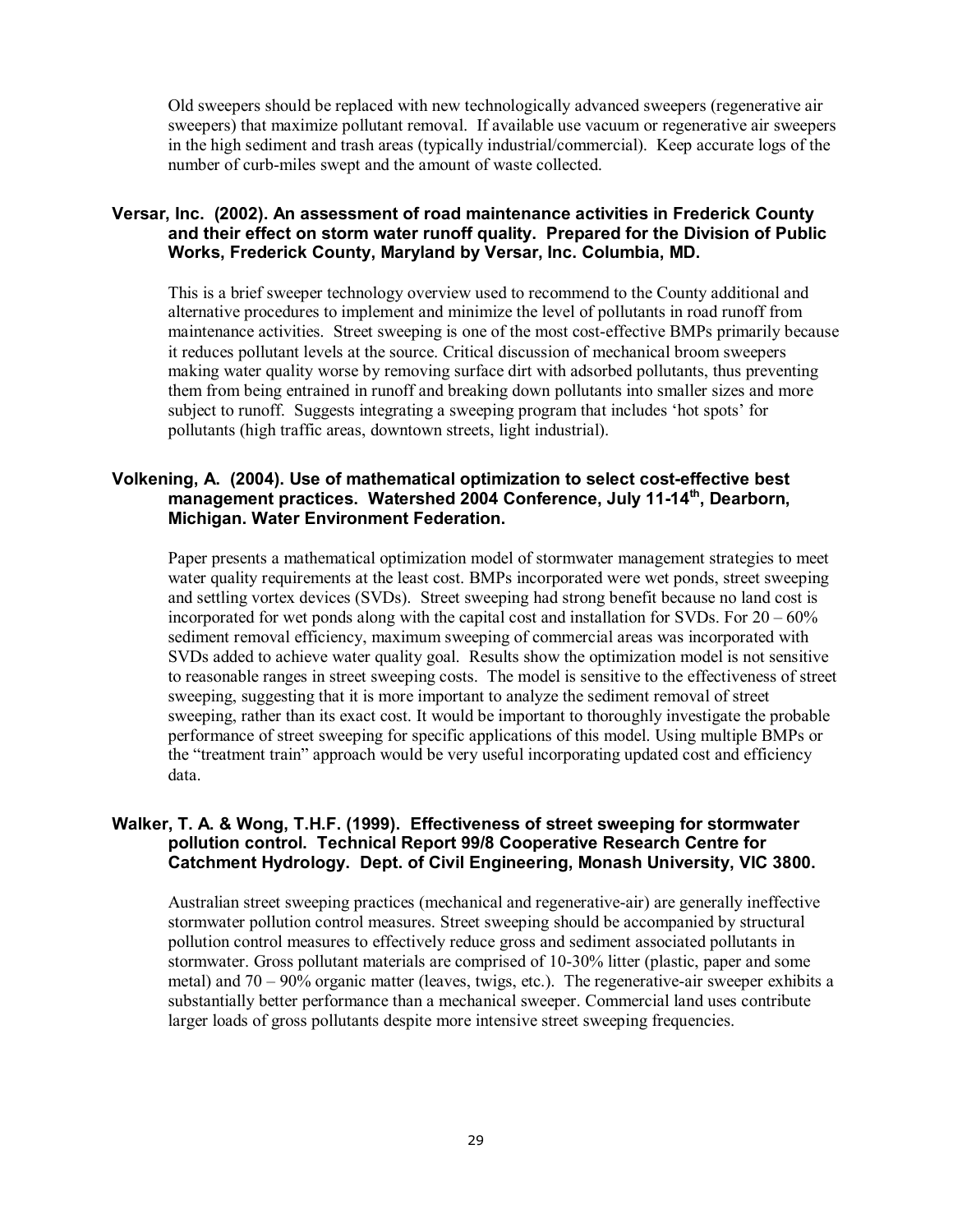# **Waschbusch, R. J. (2003). Data and methods of a 1999-2000 street sweeping study on an urban freeway in Milwaukee County Wisconsin. USGS Open File Report 03-93 (prepared in cooperation with Wisconsin Dept. of Transportation). U.S. Geological Survey, Madison, WI.**

This is a technical report providing results of the data collection inconjunction with the WISDOT Highway Research Study #97-01 (Final Report No. WI-11-01).Highlights related to particle-size data from the control and test sites indicated that the freeway generated much larger size fractions than other USGS sites. This characteristic caused significant variability in the two analytical parameters: suspended solids and suspended sediment. Direct observation of the high-efficiency sweeper performance raised questions regarding operational problems. The sweeper's operational ground speed reduced the freeway area effectively swept. The freeway median appeared to contribute disproportionately to suspended solids loads from the study sites. Because of these issues, it may be difficult to show the benefit of the sweeping program in improving water quality from highway runoff.

#### **Unpublished Documents**

The five documents reviewed and summarized below for Report No. 1 follow citation format of the

Publication Manual for the American Psychological Association,  $5<sup>th</sup>$  Edition.

# **Bannerman, R. (January 29, 2002). Wisconsin Department of Natural Resources, Madison, WI. Personal communication: Watson, L. Ramsey-Washington Metro Watershed District(RWMWD). RE: EV Sweeper study request and some questions.**

We did finish the study, but I am not sure when the DOT is going to release the final report. Bottom line is we observed about a 40% reduction in suspended sediment concentrations when we operated the high efficiency sweeper. Unfortunately, the variability in the data is very high, so we only have an 80% confidence in the reduction value. This is the first time however we have been able to document any water quality benefits of a street sweeper. So I think the vacuum assisted sweepers will do a better job than just broom sweepers. In fact, a tandem operation is still probably the best for a heavy spring street load.

# **Eagan, City of. (2001). Analysis of street sweeping to improve water quality. Personal communication: Schilling, J. with E. Macbeth, Water Resources Coordinator (10/21/04).**

Grant project was to study effectiveness of three street sweepers: mechanical broom, regenerative air, and vacuum-based on water quality. Specific objectives:

- 1. Determine effectiveness of each sweeper to collect nonpoint source pollutants;
- 2. Determine the extent each sweeper contributes to water quality improvement; and

3. Determine the economic and environmental feasibility of street sweeping to improve water quality.

Results show the cost per ton and cost per hour are less for the regenerative air sweeper versus mechanical broom sweeper. Mechanical sweeper picks-up heavy concentrations of sand at a faster rate, but do not remove the fine materials. Costs per curb mile: mechanical - \$84 and regenerative air - \$64 (2001 dollars). Entire project results incomplete.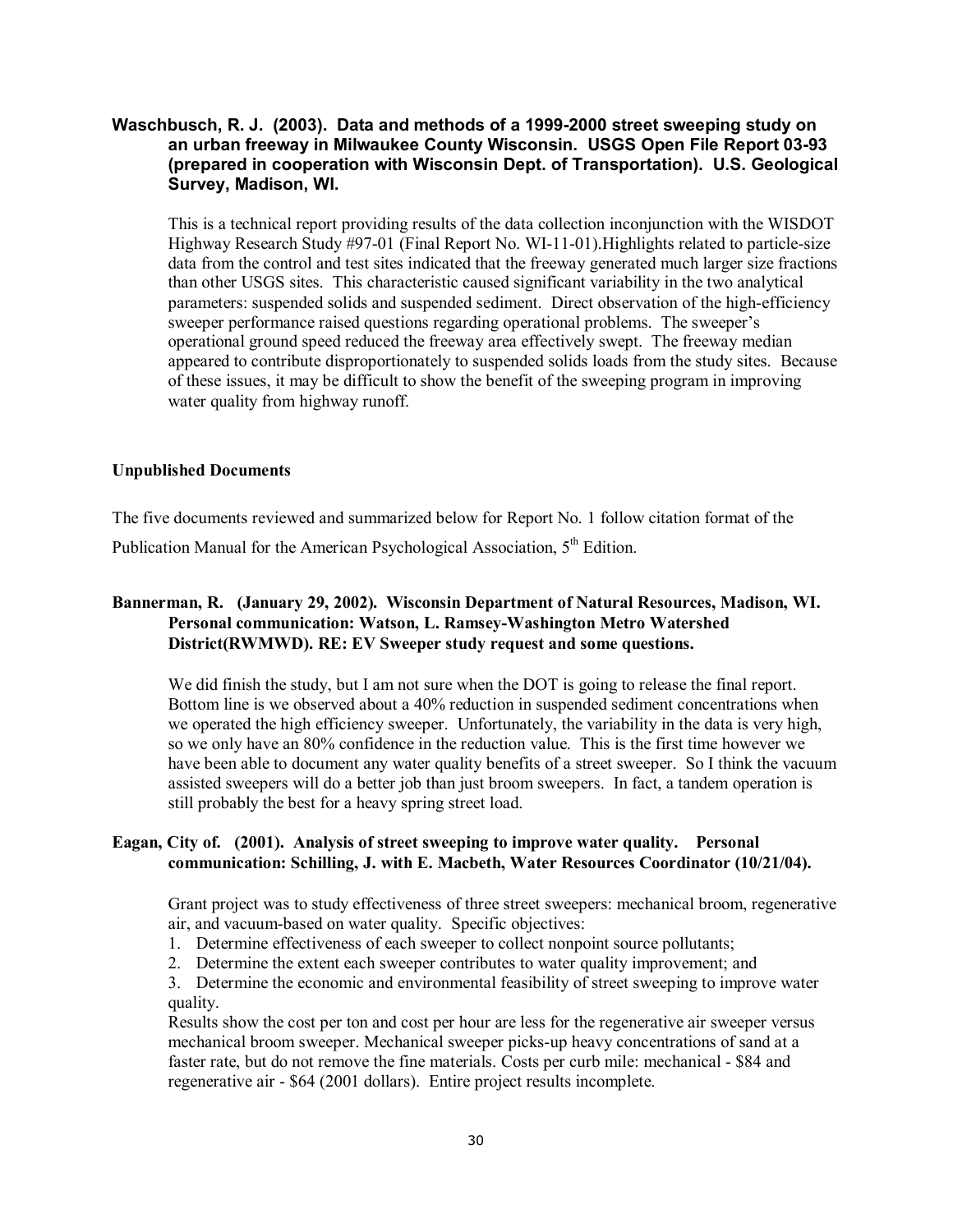#### **Horwatich, J. (2005). DOT street sweeping Phase II. U.S. Geological Survey, Madison, WI. URL: http://wi.water.usgs.gov/projects/nonpoint/bqy26.htm.**

Both the Wisconsin departments of transportation and natural resources are cooperators on this project slated to run from October 2004 – September 2006 addressing a possible method to control stormwater runoff pollutants on urban freeways using high efficiency street sweepers.

Project objectives:

- 1. determine the effectiveness of street sweeping in removing pollutants from highways by alternating the technique and frequency throughout the project,
- 2. compare the measured removal efficiencies with manufacturers' estimates,
- 3. characterize the variability in freeway runoff quality, and
- 4. characterize pollutant loading in freeway runoff

A control site will be swept once per week with a broom sweeper. Storm discharge and water quality samples will be collected for at least 15 storms. Event Mean Concentrations (EMC) will be calculated at one water quality monitoring site. The test-site evaluation will compare changes in the dirt load on the roadway to predict the benefits of three sweeping formats. The sweeping formats will include: (1) sweeping at different speeds, (2) using tandem sweepers, and (3) sweeping twice per week instead of once. Roadway vacuuming at both the test and control sites will be done to determine particulate matter accumulation rates on the highway and streetsweeping efficiency. Vacuuming will initially need to occur immediately before and after a sweeper makes a pass.

Results from the water-quality sampling will be used to develop plots describing the amount of pollutants removed from the road surface for different rainfall amounts and intensities. A relation will be developed between the efficiency of each format and the amount of pollutants washed off the road surface. This relation will quantify the water-quality benefits of each street-sweeping format.

# **Selbig, W.R. (March 2005). Evaluation of street sweeping as a water-quality management tool in residential basins in Madison, WI. U.S. Geological Survey. URL: http://wi.water.usgs.gov/projects /nonpoint/bqy19.htm. Personal communication:**  Telephone conversation with Schilling, J., March 7<sup>th</sup>.

This project is going into the last year of evaluating reduction of dirt load on residential streets by various street-sweeping scenarios. Three residential subwatershed basins are being monitored:

- 1. Street sweeping every 19 days or essentially monthly, same street sweeping equipment;
- 2. Street sweeping on a weekly basis, same street sweeping equipment used; and
- 3. No street sweeping.

Initial two years involved the evaluation of both mechanical and regenerative-air sweepers. Neither sweeper did a good job at picking up fine to very fine materials ( $\leq 63$  microns). There were no water quality changes in the stormwater runoff. Problems were encountered with respect to the parameter total suspended solids. An alternative parameter, suspended sediment will be further evaluated.

In 2004 – 2005, the project will continue with an evaluation of a high-efficiency vacuum street sweeper. Initial results from 2004 indicate the high-efficiency sweeper is very good at removal of fine sediments. Stormwater runoff sampling results in 2004 is yet to be evaluated. In 2005, the high-efficiency sweeper will be evaluated for removal of coarse sand and fine sand/silt.

An additional USGS study was initiated in 2004 within the City of Madison to further evaluate the operation of the high-efficiency street sweeper.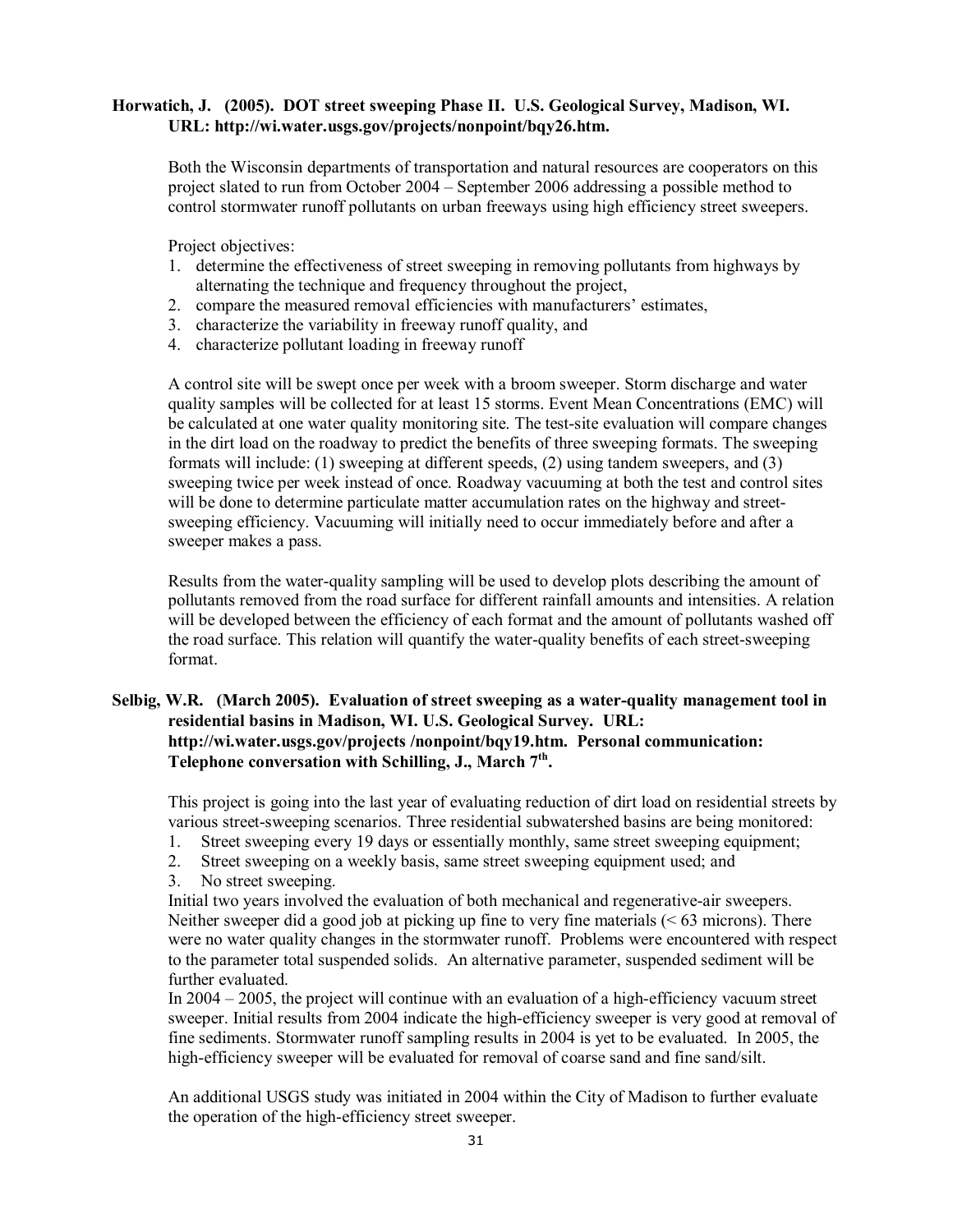**Watson, L. (2003).** *Draft* **street management literature review, analysis and BMP recommendations report. In preparation for the development of a District-wide street management for water quality program plan. Ramsey-Washington Metro Watershed District, North St. Paul, MN 55109.** 

This *draft* 51 page report consists of the following sections:

Section One – Introduction:

 General Overview, Current Practices and Published Overview, Street Sweeping: A Quick Overview by Metropolitan Council;

Section Two – Literature Reviewed and Listed by Date: Abstracts or Content Summary; Section Three – Literature Reviewed Listed by Date: Findings and Conclusions; and Section Four - Findings Grouped by Subject Area.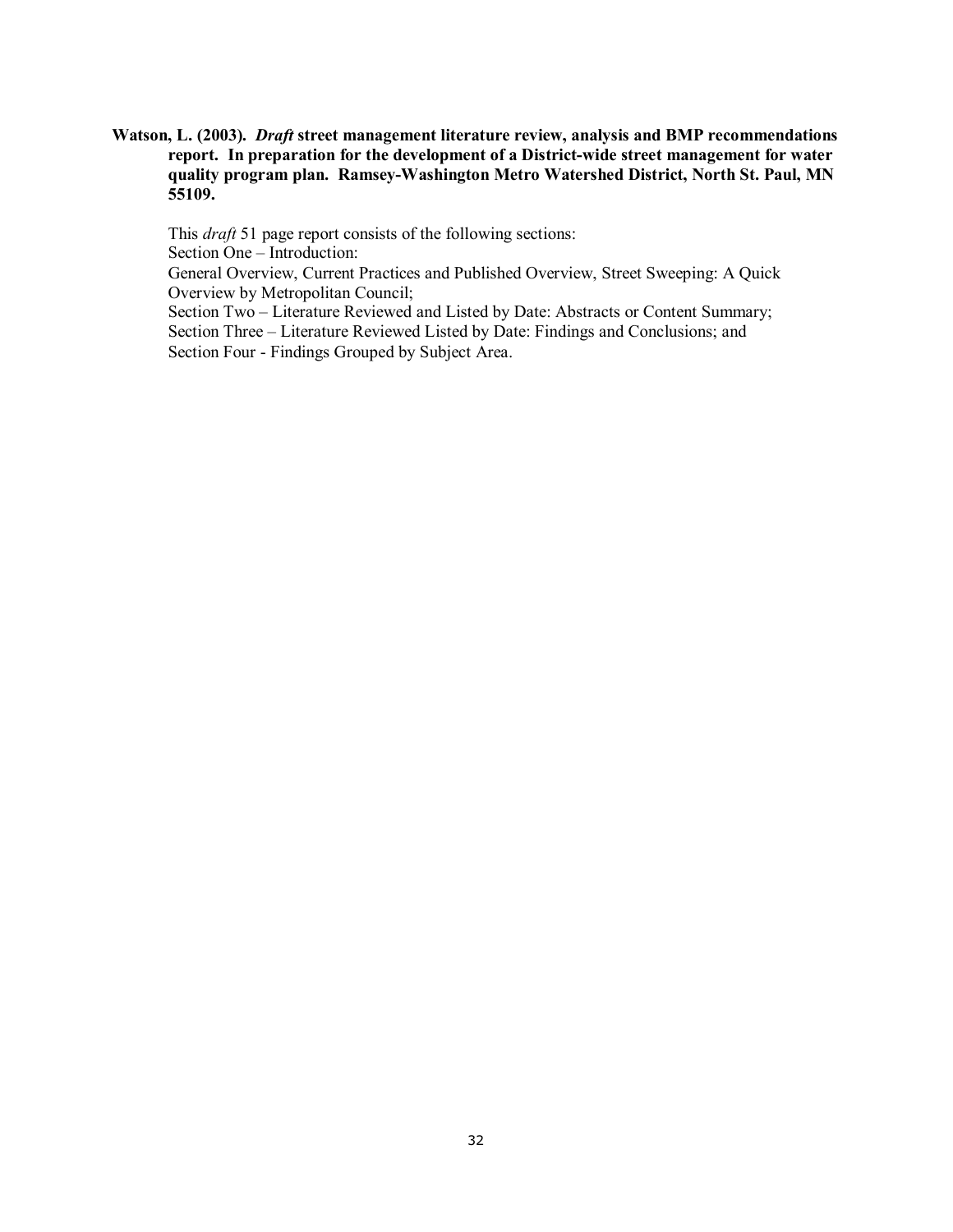#### **Conclusions**

- 1. Streets need to be clean of sediment, trash and dissolvable pollutants. With emerging new technologies, cities and watershed management organizations may shift water quality improvement efforts from structural Best Management Practices to implementing non-structural practices directed at pollutant source control on street surfaces. Street sweeping equipment technology and practices have reached a level of sophistication that is it now possible to come close to accomplishing a goal of significantly cleaner street surfaces before major rain or snowmelt events.
- 2. Mechanical brush sweepers are effective at removing coarse materials and gross pollutants. They are less effective removing fine materials often associated with various pollutants and may expose such materials to wash-off. High-efficiency street sweepers and associated operations may increase the percent of total solids removal from  $30 - 70 + %$ .
- 3. Street sweeping frequencies approximately monthly to biweekly and varied depending upon land use and transportation features have been shown as being most effective for pollutant removal.
- 4. Street sweeping equipment has evolved significantly in the last 15 years and will continue to do so as two aspects relating to the practice move forward. First, Phase 1 and 2 storm water permits and associated Storm Water Pollution Prevention Plans (SWPPP) will likely become more comprehensive as regulatory agencies require further controls on non-point source pollution. With TMDL studies being completed over the next ten years, these same permits will contain more stringent requirements. Street sweeping equipment and the associated practice will be looked at more favorably as a costeffective non-point source control measure.
- 5. Second, additional research studies may shed more information upon street sweeping as a practice that alone improves water quality. Subsequently, this may result in equipment and operational upgrading that may produce more fuel-efficient sweepers, greater use of waterless sweepers or implement new technology (e.g. captive hydrology). Regulatory requirements and research findings may drive street sweeper manufacturers to respond to an increasing market for newer technologies.
- 6. As a pollution control practice, street sweeping is cost-effective when compared to structural best management practices such as detention ponds, and settling or filtering devices and prolongs their operational efficiency and required maintenance.
- 7. As a pollution prevention or source control measure when integrated with other structural and nonstructural BMPs, high-efficiency street sweeping improves water quality and reduces ongoing habitat deterioration.
- 8. Report No. 1 has not identified definitive studies pointing to receiving water quality improvement as a direct result of street sweeping alone. However, as a pollution prevention or source control measure when integrated with other structural and non-structural BMPs, high-efficiency street sweeping improves water quality and reduces ongoing habitat deterioration.

33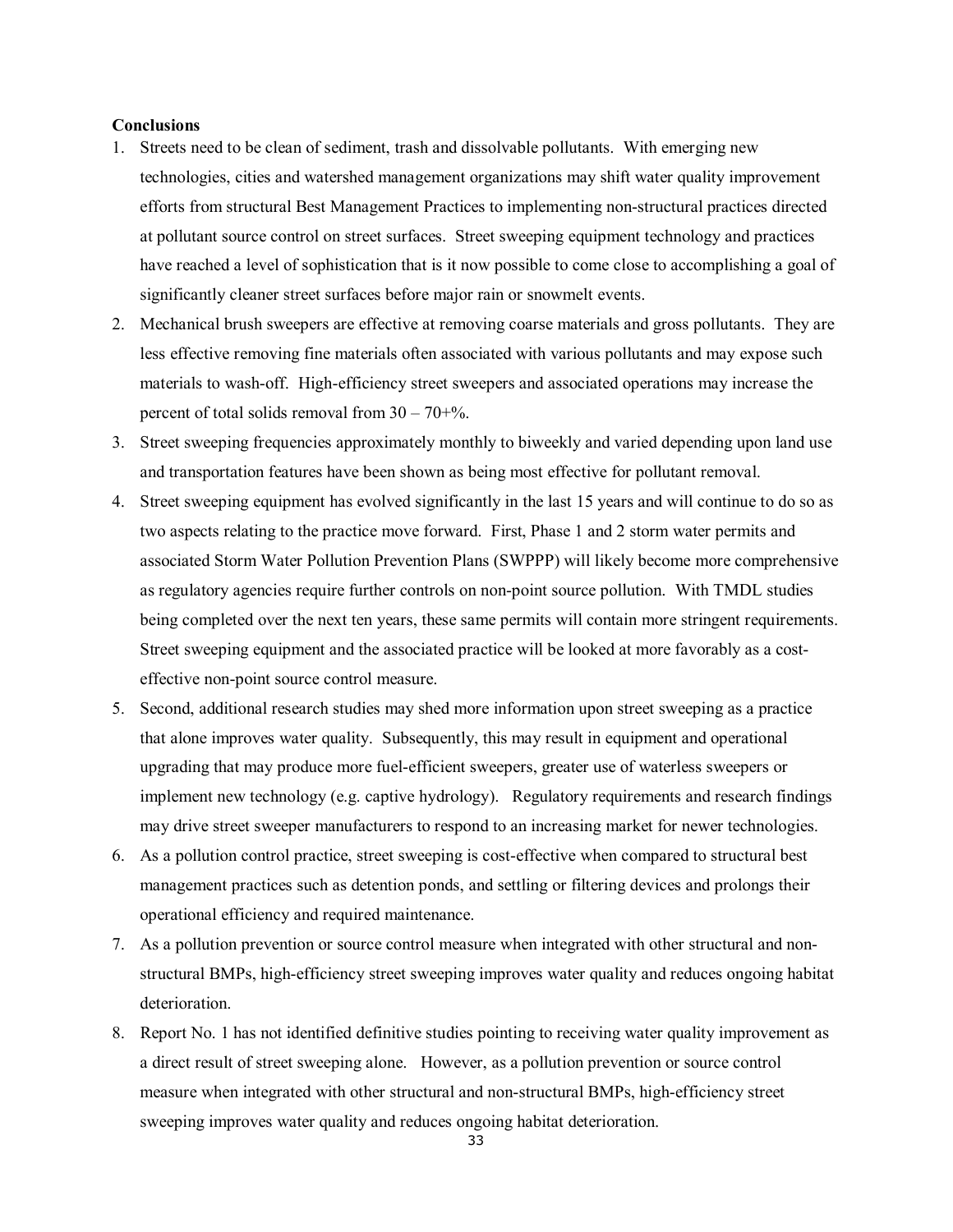- 9. A 2004 mathematical optimization study for BMPs provided information on which storm water management strategies are likely to be cost-effective in reducing non-point pollution and which are not. Sweeping of commercial areas will likely be a priority while residential areas will not. The optimization model study shows insensitivity to a reasonable range of street sweeping costs, but sensitivity to sediment removal effectiveness. This suggests it is more important to address sediment removal effectiveness for street sweeping rather than cost.
- 10. The following are suggested topic areas for further research as it relates to street sweeping.
- ¾ **High-efficiency sweeping and water quality improvement**;
- ¾ **Street sweeping as a component in subwatershed modeling**;
- ¾ **Disposal of street sweepings and recycling practices**;
- ¾ **Life cycle costing of street sweeping practices; and**
- ¾ **Integration of street sweeping practices among local governments**.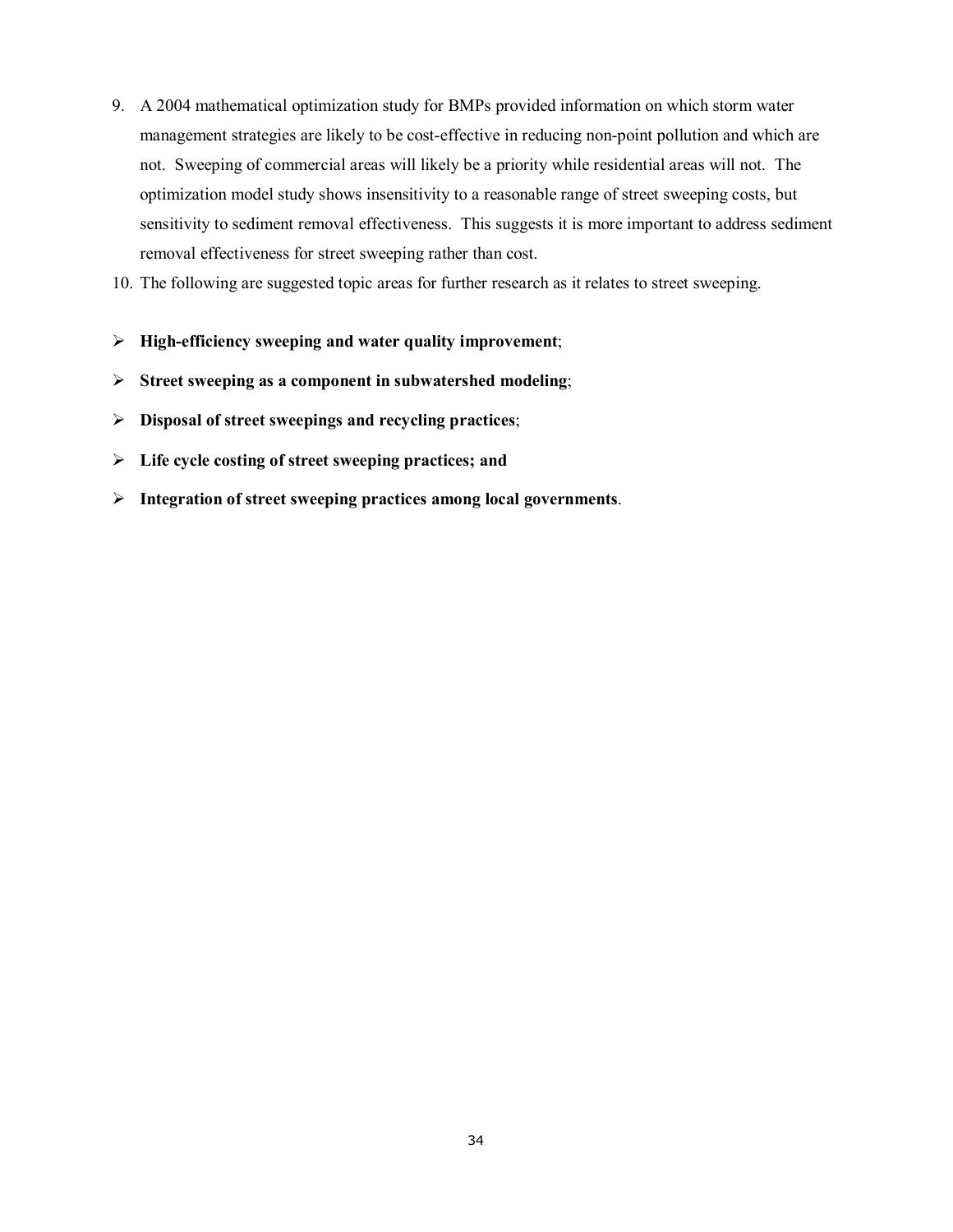#### **References**

#### **Published Documents**

- Allison, S. & Mehta, S. (2001). *Street sweepers stage a comeback*. Los Angeles Times. September 24, 2001.
- Bannerman, R., Baun, K., Hughes, P.E., & Graczyk, D.A. 1983. Evaluation of urban nonpoint source pollution management in Milwaukee County, Wisconsin. PB 84-114164. U.S. Environmental Protection Agency, Chicago, IL.
- Bannerman, R., Owens, D. W., Dodds, R.B. & Hornewer, N.J. (1993). Sources of pollutants in Wisconsin stormwater. *Water Science and Technology*. Vol. 28, No. 3-5, pp. 241-259.
- Bannerman, R., Legg, A, and Greb, S.R.. (1996). *Quality of Wisconsin Stormwater*. U.S. Geological Survey. Report 96-458.
- Bannerman, R. 1999. Sweeping water clean. *American Sweeper*, Vol. 7, No. 1.
- Bannerman, R. (2002). Effectiveness of Enviro Whirl Technology. *Schwarze Technologies* Web site, Schwarze.com 1/28/02.
- Berman, L., Hartline, C., Ryan, N. & Thorne, J. D. (1991). Water quality: urban runoff solutions. *Special Report No. 61*. APWA Research Foundation. American Public Works Association, Kansas City, MO.
- California Coastal Commission. (2002). Model Urban Runoff Program, A how-to guide for developing urban runoff programs for small municipalities. Prepared by the cities of Monterey & Santa Cruz, California Coastal Commission, Monterey Bay National Marine Sanctuary, Assoc. of Monterey Bay Area Governments, Woodward-Clyde Consultants and Central Coast Regional Water Quality Board*.* Web site: http://www.coastal.ca.gov/la/water\_quality.html.
- California Regional Water Quality Board(CRWQB), 2001. Trash Total Maximum Daily Loads for the Los Angeles River Watershed. September 19, 2001. California Regional Water Quality Board. http://www.swrcb.ca.gov/rwqcb4/html/meetings/tmdl/tmdl\_ws\_los\_angeles.html.
- California Stormwater Quality Association. (2003). Road and street maintenance, SC-70. *California Stormwater BMP Handbook, Municipal.* Web site: http://www.cabmphandbooks.com.
- Clark, S. & Corbbin, W.C. (1963). Removal effectiveness of simulated dry fallout from paved areas by motorized and vacuumized street sweepers. USNRDL-TR-746, U.S. Naval Radiological Defense Laboratory, Alexandria, VA.
- Claytor, R. (1999). New developments in street sweeper technology. *Watershed Protection Techniques*, Vol. 3, No. 1. Center for Watershed Protection, Ellicott, MD.
- Crites, B. (2004). Air quality issues in Coachella Valley. Prepared Witness Testimony before House of Representatives, Committee on Energy and Commerce, Subcommittee on Energy and Air Quality, January 12, 2004 3pp.
- County of Los Angeles. (2004). Technical report on trash best management practices. Department of Public Works, Watershed Management Division, August 5, 2004. 23 pp. http://www.ladpw.org/wmd/bmp/trash\_technical.cfm.
- Curtis, M. C. (2002). Street sweeping for pollutant removal. Watershed Management Division, Department of Environmental Protection, Montgomery County, MD 18pp.
- Dana Point, California. (2005). Street sweeping will make a clean sweep to protect the ocean. Web site: http://secure.purposemedia.com/dpstreetcleaning/streetsearch.html.
- Ellis, J.B. (1986). Pollution aspects of urban runoff. *Urban Runoff Pollution*, NATO ASI series, Vol. G10, Springer Verlag, Berlin, pp.1-38.
- Finley, S. (1996). Sweeping works. *Pavement Maintenance and Reconstruction*. October/November, pp. 16-17.
- Keating, Janis. (2002). Street sweepers: picking up speed and quieting down. *Stormwater*, July/August 2002, Vol. 3, No. 5. pp. 68-74. **www.stormh2o.com**.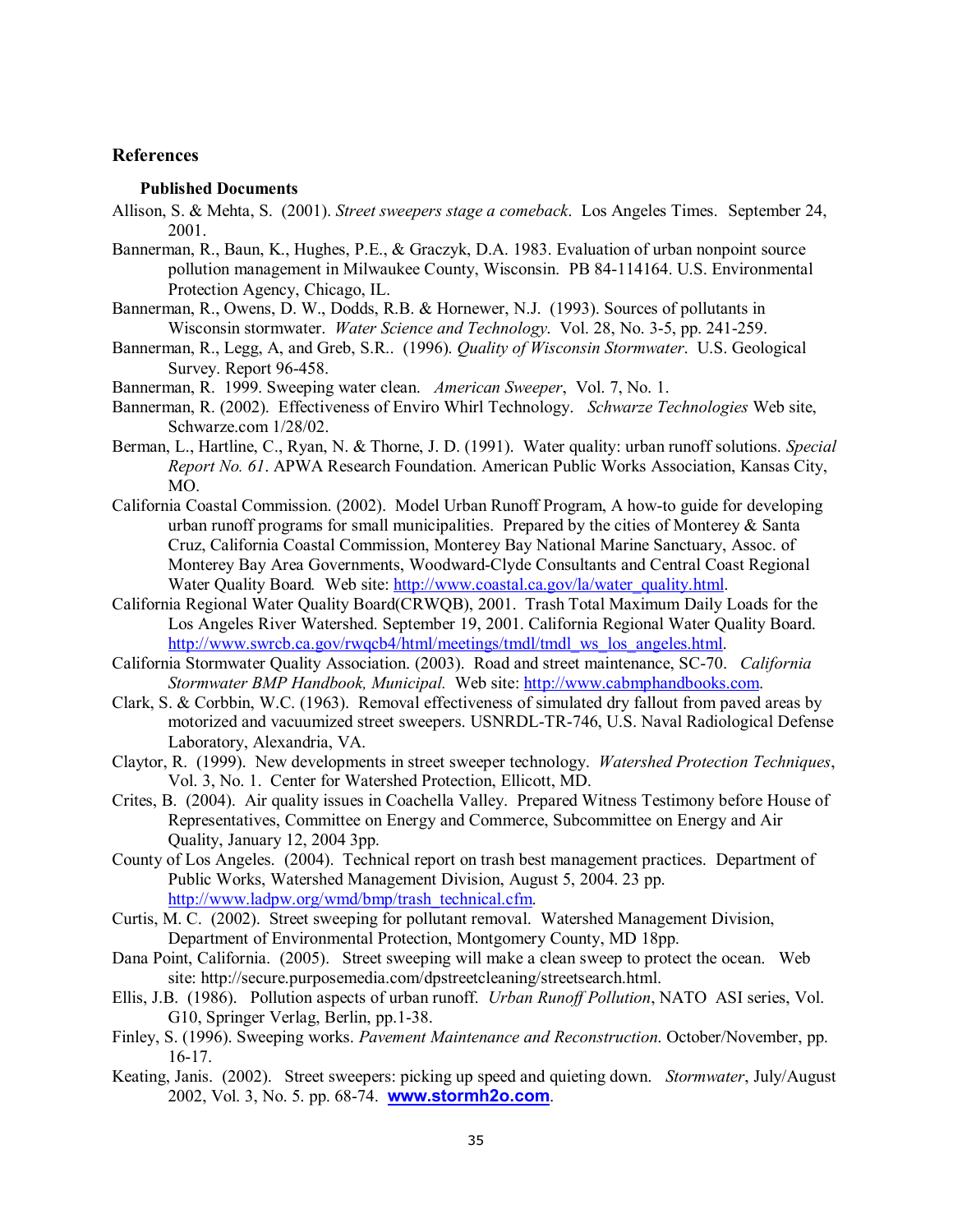- Lake Barcroft Watershed Improvement District. (2005). WID Bulletins: Street sweeping. http://www.lakebarcroft.org//lib/widbul (pdf documents: wb213-305; 173; 178; 180; 185; and 195).
- Livonia, City of. (2001). Storm Sewer Maintenance Study. Prepared for the City of Livonia, Michigan by Hubbell, Roth & Clark, Inc., Bloomfield, MI with R. Suntherland as subcontractor. Final Report December 2001.
- Martinelli, T.J, Waschbusch, R, Bannerman, R. & Wisner, A. (2002). Pollutant loading to stormwater runoff from highways: the impact of a freeway sweeping program. Final Report No. WI-11-01, WISDOT Highway Research Study #97-01. Wisconsin Department of Transportation, Madison, WI.
- Metropolitan Council Environmental Services. (2001). Minnesota urban small sites BMP manual stormwater best management practices for cold climates. Prepared by Barr Engineering Company for Metropolitan Council, St. Paul, MN 55101. Chapter 3, Housekeeping – Pavement Management, pp. 3-35 to 3-37.
- Minnesota Pollution Control Agency. (2000). Protecting water quality in urban areas best management practices for dealing with storm water runoff from urban, suburban and developing areas of Minnesota. Web site: http://www.pca.state.mn.us/water/pubs/sw-bmpmanual.html. Chapter 7, General Practices: STREET SWEEPING, pp. 7-27-1 to 7-27-2. Minnesota Pollution Control Agency, St. Paul, MN 55155.
- Minton, G.R., Lief, B. & Sutherland, R. (November 1998). High efficiency sweeping or clean a street, save a Salmon! *Stormwater Treatment Northwest*, Vol. 4, No. 4.
- Newman, T.L., Leo, W.M., Muekker, J.A. & Gaffoglio, R. (1996). Effectiveness of street cleaning for floatables control. Proceedings: *Urban Wet Weather Pollution: Controlling Sewer Overflows*  and Stormwater Pollution. June 16-19<sup>th</sup>. Quebec City, Quebec. Water Environment Federation. Alexandria, VA.
- Oberts, G. (April 1994, revised). *Best practices: street sweeping*. Metropolitan Council, St. Paul, Minnesota 55101. Publication No. 71-94-020A.
- Olympia, City of. (2005). Stormwater manual. Volume IV, Permanent Source Control (Pollution Prevention) BMPs, 156 pp. and Volume V, Stormwater Treatment BMPs, 233 pp.
- Ontario Ministry of Environment. (2004). Street cleaning MO4 Fact Sheet. Stormwater Pollution Prevention Handbook, Three pages. Web Site:
- Partland, J.P. (2001). A clean sweep to swipe pollutants. *Stormwater*, May/June 2001, pp. 52-56. **www.stormh2o.com**.
- Pitt, R. (1979). Demonstration of nonpoint pollution abatement through improved street cleaning practices. EPA-600/2-79-161. U.S. Environmental Protection Agency, Cicinnati, OH.
- Pitt, R. & Shawley. G. (1982). A demonstration of non-point source pollution management on Castro Valley Creek. Alamedia County Flood Control and Water Conservation District (Hayward, CA) for the Nationwide Urban Runoff Program, U.S. Environmental Protection Agency, Water Planning Division, Washington, DC.
- Pitt, R. (1985). Characterizing and controlling urban runoff through street and sewerage cleaning. EPA/2- 85/038. PB 85-186500/AS. 467 pp. U.S. Environmental Protection Agency, Cincinnati, OH.
- Pitt, R. (1987). Small storm flow and particulate washoff contributions to outfall discharges. Ph.D. dissertation, Department of Civil and Environmental Engineering, University of Wisconin, Madison, WI.
- Pitt, R. (2002). Emerging stormwater controls for critical source areas. In: *Management of Wet-Weather Flow in the Watershed*. Sullivan, D. & Field R. (Eds). Street cleaning (pp. 14-16), CRC Press, Boca Raton, FL.
- Ramsey-Washington Metro Watershed District. 1997. Watershed Management Plan. Section 3.3 Lakes Management and Appendix  $P - Best$  Management Practices. http://www.rwmwd.org.
- Sartor, J & Boyd, G. (1972). Water pollution aspects of street surface contaminants. EPA-R2-72-081, U.S. Environmental Protection Agency, 236 pp. Washington, DC.
- Satterfield, C. (1996). Enviro Whirl 1 PM-10 efficiency study: removing reentrained road dust. Lake, CA.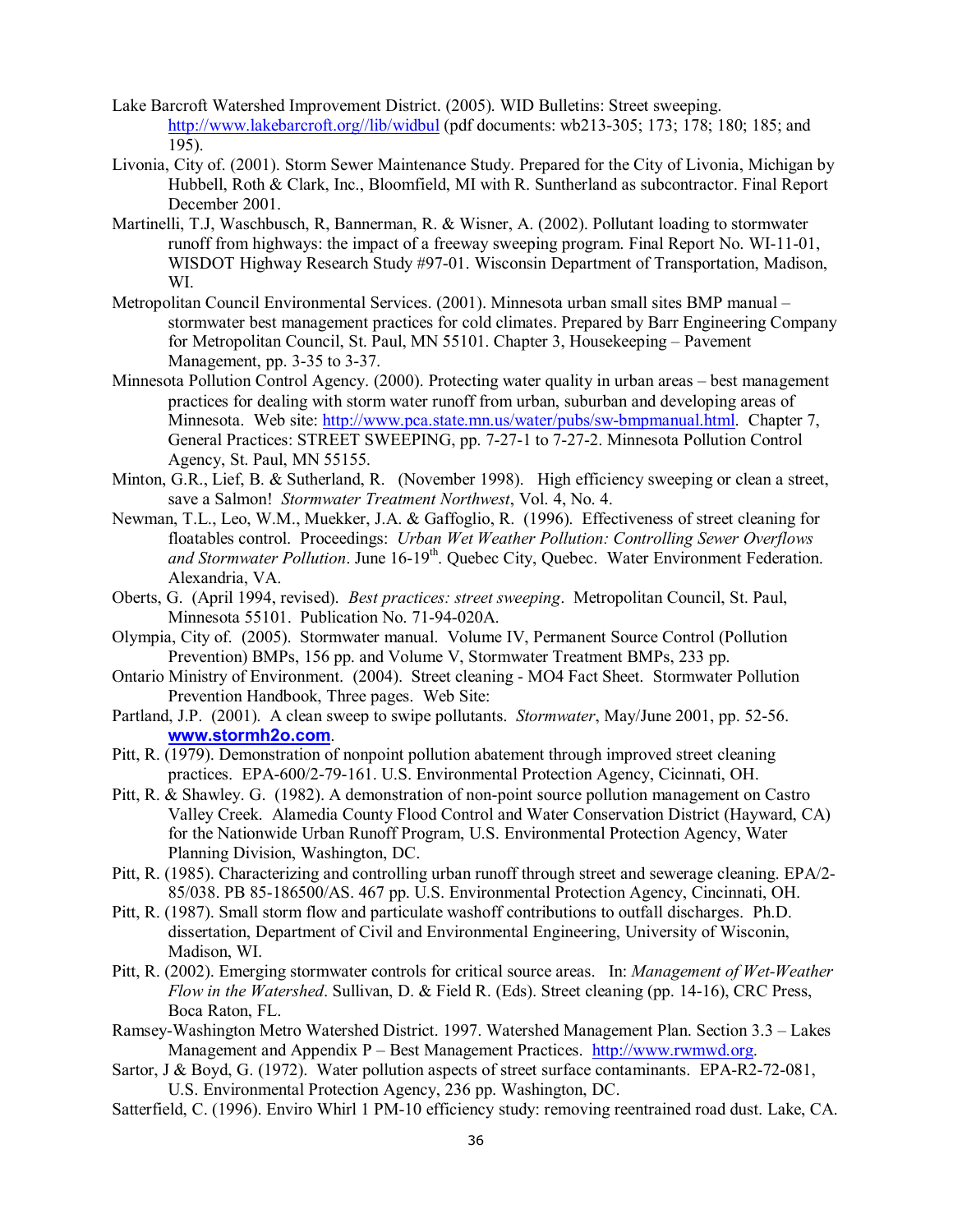- Scholl, J.E. (2000). Development of a nonpoint source BMP control strategy for a watershed TMDL. Watershed Management 2000 Conference. July 9 –12, 2000, Vancouver, British Columbia, Canada.
- Shoemaker, L., Lahlou, M., Doll, A., & Cazenas, P. (2000). Storm water best management practices in an ultra-urban setting: selection and monitoring. Federal Highway Administration Report: FHWA-EP-00-002, 287 p.
- Smith, K.P. (2002). Effectiveness of three best management practices for highway-runoff quality along the Southeast Expressway, Boston, Massachusetts. Water-Resources Investigations Report 02- 4059. U.S. Geological Survey, Northborough, MA.
- South Coast Air Quality Management District, California. (1999). Rule 1186: APPENDIX A.. South Coast Air Quality Management District test protocol, Rule 1186 – certified street sweeper compliance testing. 5 pp. September 1999.
- South Coast Air Quality Management District, California. (2004). Rule 1186. PM<sub>10</sub> emissions from paved and unpaved roads, and livestock operations. Adopted February 14, 1997, latest amendment: April 2, 2004.
- Southeast Wisconsin Regional Planning Commission. (1991). Costs of urban nonpoint source water pollution control measures. Technical Report 31. 109 pp. Waukesha, WI.
- Stidger, R. (2003). The pros and cons of municipal street sweeping. *Better Roads*. April issue. Web site: http://www.betterroads.com/articles/apr03b.htm.
- Stormwatercenter. (2005). Pollution Prevention Fact Sheet: Parking Lot and Street Cleaning. 4 pp. WEB site: http://www.stormwatercenter.net.
- Sutherland, R.C., R. (1996). Studies show sweeping has beneficial impact on stormwater quality. *APWA Reporter*. (pp. 8-23).
- Sutherland, R.C. & Jelen, S.L. (1996). Sophisticated stormwater quality modeling is worth the effort. In: *Advances in modeling the management of stormwater impacts*. James, W (Ed.). Lewis Publishers, Guelph, Canada.
- Sutherland, R.C. & Jelen, S. L. (1997). Contrary to conventional wisdom, street sweeping can be an effective BMP. In: *Advances in modeling the management of stormwater impacts*. James, W (Ed.), Vol. 5. Lewis Publishers.
- Sutherland, R.C., Jelen, S.L. & Minton, G. (1998). High Efficiency sweeping as an alternative to the use of wet vaults for stormwater treatment. In James, W. (Ed.), *Advances in modeling the management of stormwater impacts*. Vol. 6 Lewis Publishers.
- Sutherland, R.C. (1998). How do we judge the equivalency of new treatment BMPs? High-efficiency sweeping or clean a street, save a salmon!*Stormwater Treatment Northwest* Vol. 4, No. 4.
- Sutherland, R. C. 2001. A proposed method for performance testing. *American Sweeper*. Vol. 6, No. 1.
- Sutherland, R. C. & Jelen, S. L. 2002. A technique for accurate urban runoff load estimation. Water Environment Federation. National TMDL Science and Policy 2002 Specialty Conference, November 13 –16, 2002. Phoenix, AZ.
- Sutherland, R. C. & Jelen, S. L. 2003. SIMPTM diagnosis. A technique for accurate urban runoff load estimation. *Water Environment & Technology*. Vol. 15, No. 9, pp 59 – 66. September 2003.
- Taylor, A.C & Wong, T. (2002a). Non-structural stormwater quality best management practices an overview of their use, value, cost and evaluation. Cooperative Research Centre for Catchment Hydrology. II. Victoria. Environment Protection Authority. Series Report 02/11.
- Taylor, A.C & Wong, T. (2002b). Non-structural stormwater quality best management practices a literature review of their value and life-cycle costs. Cooperative Research Centre for Catchment Hydrology. II. Victoria. Environment Protection Authority. Series Report 02/13.
- Terrene Institute. (July/August 1998). A clean sweep is now possible. *Runoff Report*, Vol. 6, No. 4. Terrene Institute, Alexandria, VA. http://www.epa.gov/NewsNotes/issue56/techncl56.html#street
- Terstriep, M.L., Bender, G.M. & Noel, D.C. (1982). Final report NURP project, Champaign, Illinois: evaluation of the effectiveness of municipal sweeping in the control of urban storm runoff pollution. State Water Survey Division, Illinois Dept. of Energy and Natural Resources, Champaign-Urbana, IL.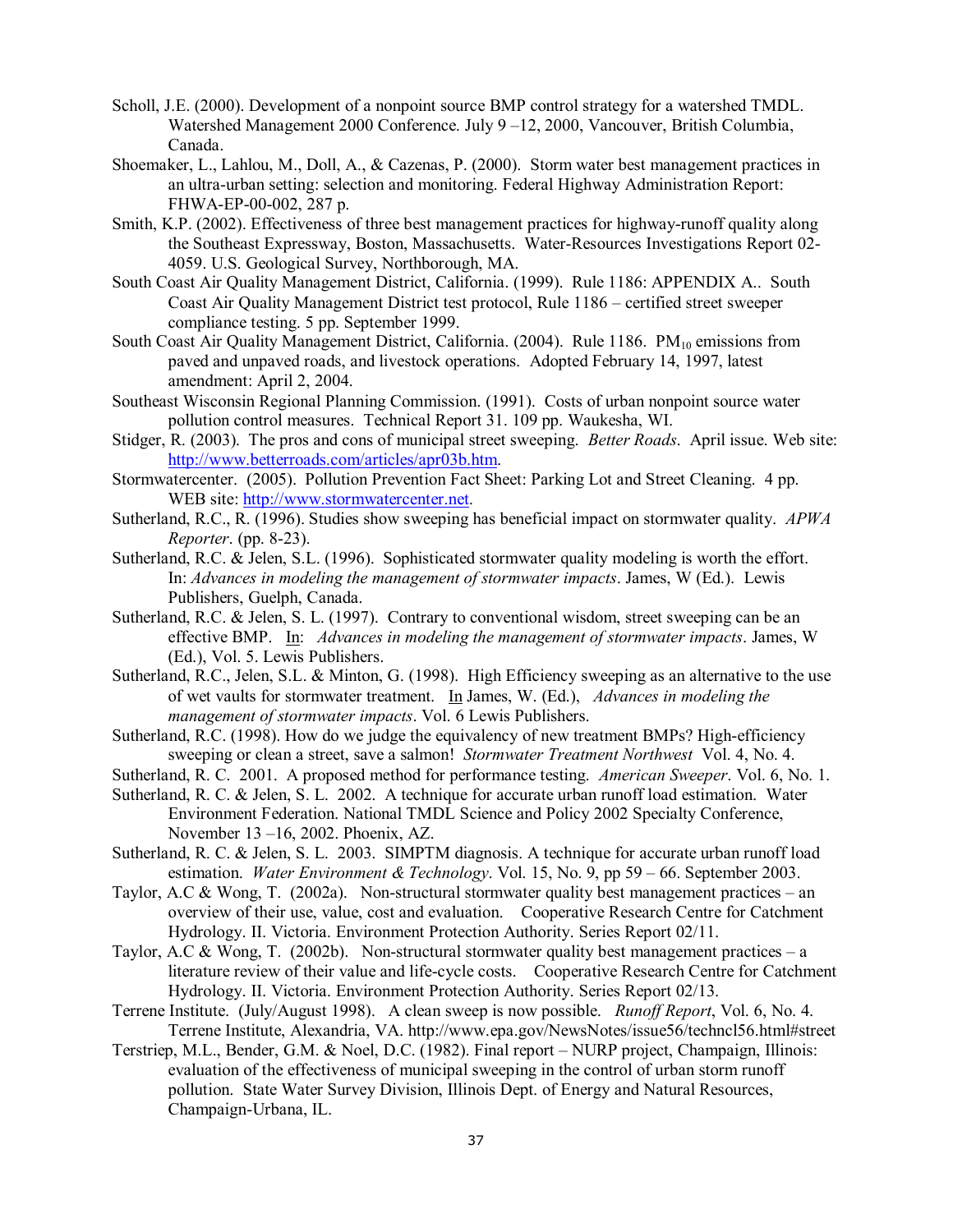- Tilton, Joseph Lynn. 2003. Keeping it clean. *Stormwater*, March/April 2003, pp. 58-64. **www.stormh2o.com**.
- U.S. Environmental Protection Agency. (1999). Preliminary data summary of urban storm water best management practices. EPA-821-R-99-012, Office of Water, Washington D.C.
- U.S. Environmental Protection Agency. (2000). National menu of best management practices. Parking lot and street cleaning. Pollution prevention and good housekeeping. 4 pp. October 27, 2000. http://www.epa.gov/npdes/menuofbmps/BMP\_files.htm.
- U.S. Environmental Protection Agency. (2004). The use of best management practices (BMPs) in urban watersheds. Muthukrishnan, S., Madge, B., Selvakumar, A., Field, R. & Sullivan, D. EPA-600/R-04/184, Office of Research and Development, Washington D.C. 20460.
- U.S. Environmental Protection Agency. (2005). Crystal Lake Preservation Association tackles urban runoff. Section 319 watershed project results. http://www.epa.gov/owow/NPS/Section 319II/NH.html.
- Valiron, F. (1992) Usual techniques for stormwater pollutant removal in urban areas. (in French) *Provisory report for the Seine-Normandie Water Agency*, 61 pp.
- Venner Consulting & Parsons Brinckerhoff. (2004). Environmental stewardship practices, procedures, and policies for highway construction and maintenance. Prepared for Transportation Research Board of the National Research Council. National Cooperative Highway Research Program (NCHRP) Project 25-25(04). 850 pp.
- Versar, Inc. (2002). An assessment of road maintenance activities in Frederick County and their effect on storm water runoff quality. Prepared for the Division of Public Works, Frederick County, Maryland by Versar, Inc. Columbia, MD.
- Volkening, A. (2004). Use of mathematical optimization to select cost-effective best management practices. Watershed 2004 Conference, July 11-14th, Dearborn, Michigan. Water Environment Federation.
- Walker, T. A. & Wong, T.H.F. (1999). Effectiveness of street sweeping for stormwater pollution control. Technical Report 99/8 Cooperative Research Centre for Catchment Hydrology. Dept. of Civil Engineering, Monash University, VIC 3800.
- Waschbusch, R. J. (2003). Data and methods of a 1999-2000 street sweeping study on an urban freeway in Milwaukee County Wisconsin. USGS Open File Report 03-93 (prepared in cooperation with Wisconsin Dept. of Transportation). U.S. Geological Survey, Madison, WI.

#### **Unpublished Documents**

- Bannerman, R. (January 29, 2002). Wisconsin Department of Natural Resources, Madison, WI. Personal communication: Watson, L. Ramsey-Washington Metro Watershed District(RWMWD). RE: EV Sweeper study request and some questions.
- Eagan, City of. (2001). Analysis of street sweeping to improve water quality. Personal communication: Schilling, J. with E. Macbeth, Water Resources Coordinator (10/21/04).
- Horwatich, J. (2005). DOT street sweeping Phase II. U.S. Geological Survey, Madison, WI. WEB site: http://wi.water.usgs.gov/projects/nonpoint/bqy26.htm.
- Selbig, W.R. (March 2005). Evaluation of street sweeping as a water-quality management tool in residential basins in Madison, WI. U.S. Geological Survey Personal communication: Schilling, J. WEB site: http://wi.water.usgs.gov/projects/nonpoint/bqy19.htm.
- Watson, L. (1999). *Draft* Street management literature review, analysis and BMP recommendations report. In preparation for the development of a District-wide street management for water quality program plan. Ramsey-Washington Metro Watershed District, North St. Paul, MN 55109.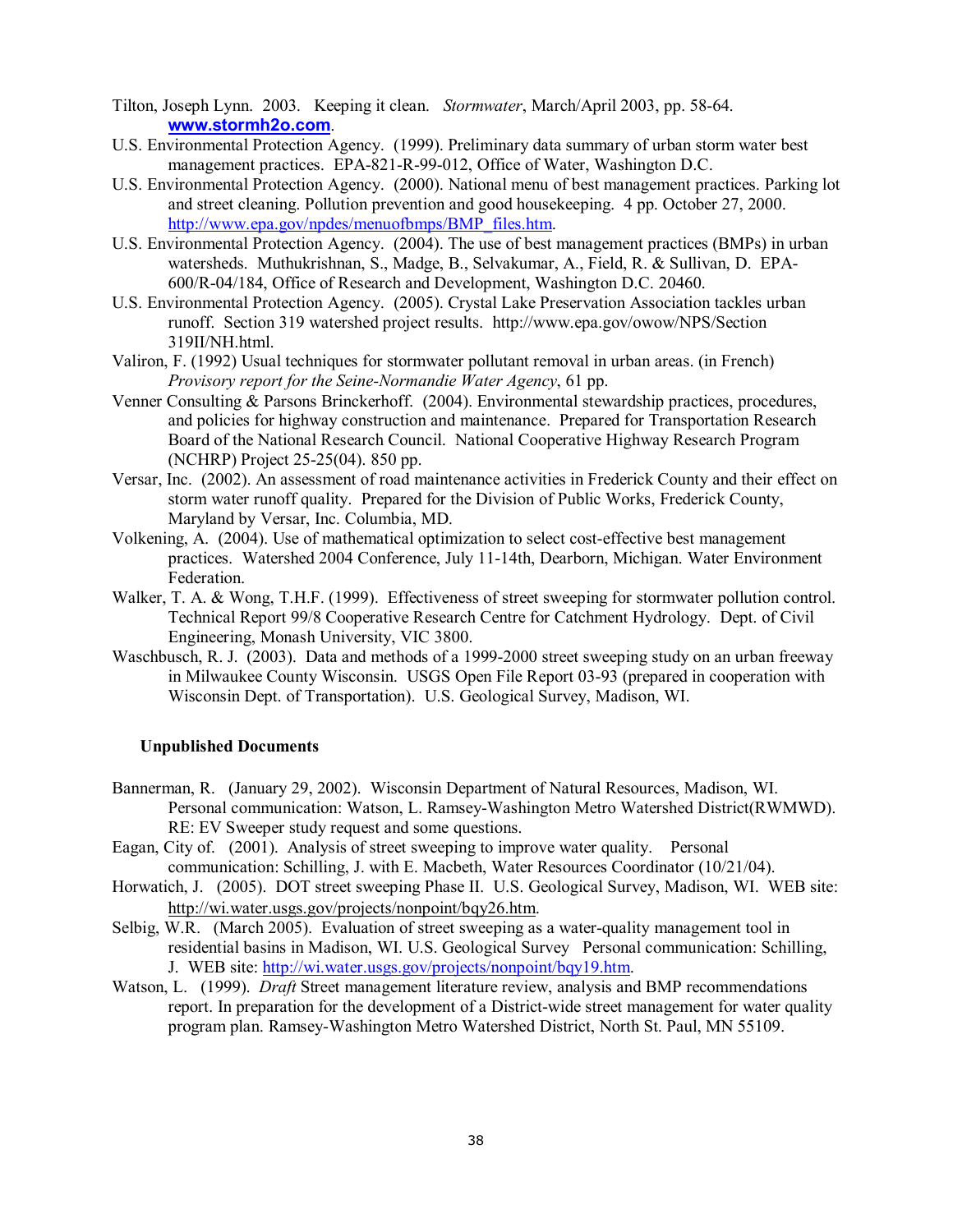# **Appendix A-Street Sweeping Equipment**

| <b>Mechanical Broom Sweepers</b> |                   |                                                                          |
|----------------------------------|-------------------|--------------------------------------------------------------------------|
| <b>Make</b>                      | <b>Model</b>      | <b>Highlights</b>                                                        |
| Elgin                            | <b>Broom Bear</b> | 4.5 CY, 4-wheel, wet operation, diesel                                   |
|                                  | Eagle             | 3.3 CY, 4-wheel, dry or wet operation, CNG, LNG, & diesel fuels,         |
|                                  | Pelican           | 3.2 CY, 3-wheel, dry or wet operation, diesel                            |
|                                  | Road Wizard       | 3.8 CY, wet operation, diesel, free-floating gutter brooms               |
| Johnston                         | MS/MT350          | 4.4 CY, wet operation, diesel, single or twin engines                    |
|                                  | MX450             | 5.6 CY, 3-wheel, front wheel steering, wet operation                     |
|                                  | 3000              | 5.6 CY, 4-wheel, diesel, shorter wheel-base, commercial applications     |
|                                  | 4000              | 5.6 CY, 4-wheel, diesel, longer wheel-base, wet operation                |
| Schwarze                         | M5000             | 5.0 CY, wet operation, auxiliary engine                                  |
|                                  | M6000             | 5.0 CY, wet operation, high dump, auxiliary engine                       |
| Sweeprite                        | Husky             | 4.0 CY, wet operation, water saver system, diesel auxiliary engine       |
|                                  | Husky II          | 6.0 CY, wet operation, water saver system, diesel auxiliary engine       |
| Sweepster/FFC                    | Various models    | Quick attach (skid steers & loaders) enclosed broom & hopper sweeper     |
| Tennant                          | Centurion         | 6.0 CY, dry or wet operation, with vacuum mode capability                |
| <b>Regenerative-air Sweepers</b> |                   |                                                                          |
| Elgin                            | Air Cub           | 4.4 CY, shorter wheelbase, commercial applications (parking lots, etc.)  |
|                                  | Crosswind J       | 8 CY, 90" pick-up head, optional CB hose                                 |
|                                  | Crosswind Fury    | $\overline{4.4 \text{ CY}}$ , smaller wheelbase                          |
|                                  | Crosswind FSX     | 8 CY, fast sweeper for flat, smooth surfaces such as airports            |
| <b>TYMCO</b>                     | 210               | 2.4 CY, wet operation, diesel or gas auxiliary engines, commercial appl. |
|                                  | 435               | 4.0 CY, wet operation, high dump, auxiliary engine                       |
|                                  | DST-4             | 4.0 CY, wet or dry operation, auxiliary engine                           |
|                                  | 600               | 6.0 CY, wet operation, diesel auxiliary engine                           |
|                                  | DST-6             | 6.0 CY, wet or dry operation, diesel auxiliary engine                    |
|                                  | 600-HSP           | 6.0 CY, dry operation, high speed operation, airports                    |
|                                  | <b>FHD</b>        | 4.5 CY, forward high dump, auxiliary engine                              |
| Johnston                         | 770               | 7.4 CY, wet or dry operation, water re-circulation system                |
| Schwarze                         | A4000             | 4.3 CY, shorter wheel-base, wet operation                                |
|                                  | A7000             | 8.4 CY, conventional wheel-base, wet operation                           |
|                                  | A8000             | 5.0 CY, conventional wheel-base, wet operation, high dump                |
|                                  | A9000             | 9.6 CY, larger version of A7000                                          |
|                                  | S333              | 3.0 CY, single engine, wet operation                                     |
|                                  | S343              | 3.0 CY, diesel or gas, conventional chassis, auxiliary engine            |
|                                  | S347-I            | 3.0 CY, diesel, cabover mounted chassis, auxiliary engine                |
|                                  | S347-LITE         | 3.0 CY, diesel, cabover mounted chassis, light duty, high dump           |
|                                  | S348-LE           | 3.7 CY, high dump, diesel, auxiliary engine                              |
|                                  | S348-I            | 3.0 CY, high dump, diesel, auxiliary engine                              |